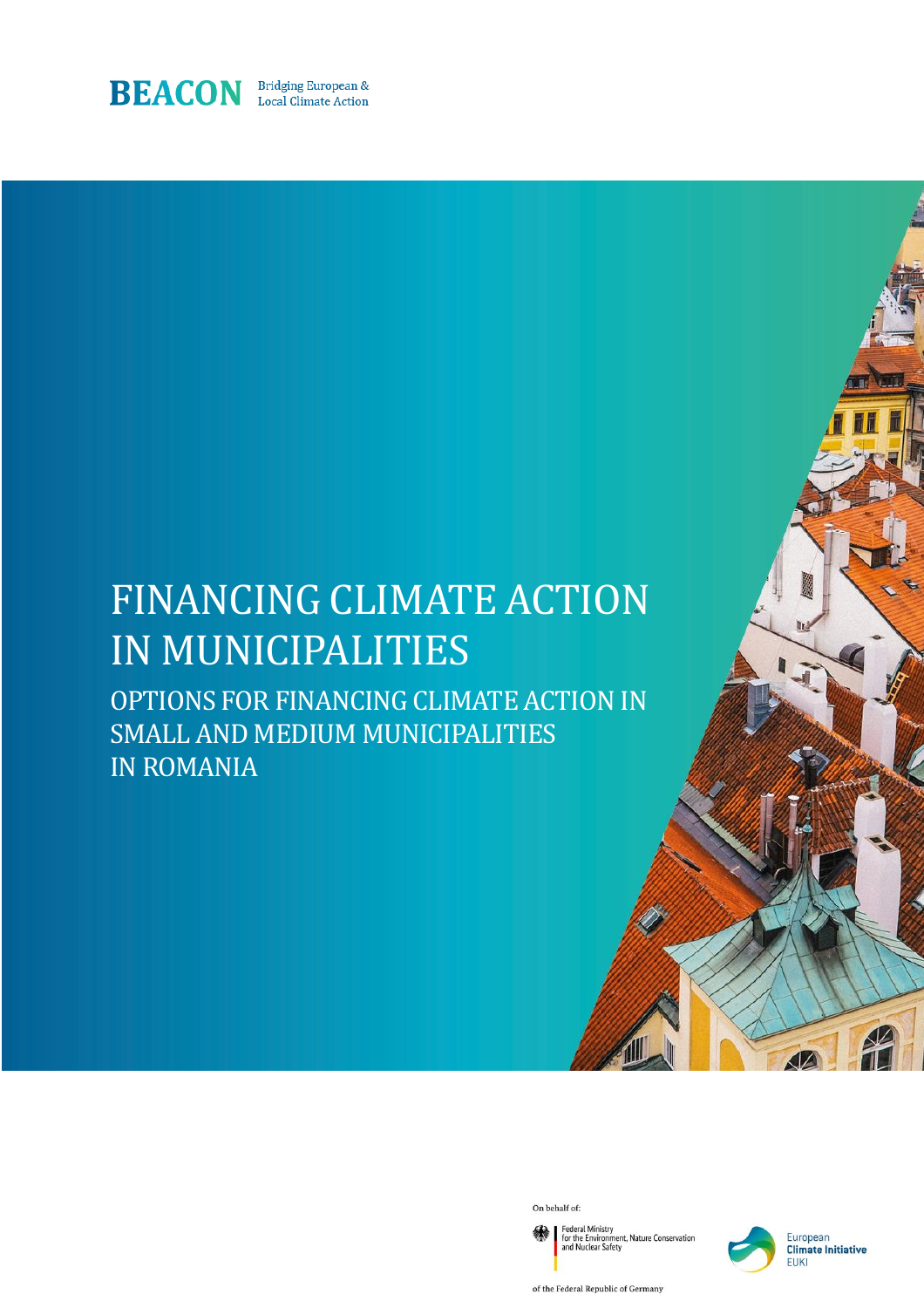

**Author:** Ion DOGEANU *AEEPM (Agency for Energy Efficiency and Environmental Protection Bucharest)*

**Translation:** *R&C TRADIVARIUS SRL*

September 2021

The project Bridging European and Local Climate Action is financed by the European Climate Initiative (EUKI). EUKI is a project financing instrument by the Federal Ministry for the Environment, Nature Conservation and Nuclear Safety (BMU). It is the overarching goal of the EUKI to foster climate cooperation within the European Union in order to mitigate greenhouse gas emissions. It does so through strengthening cross-border dialogue and cooperation as well as exchange of knowledge and experience.

The information and views set out in this study are those of the author(s) and do not necessarily reflect the official opinion of the Federal Ministry for the Environment, Nature Conservation and Nuclear Safety.

### **Contact:**

[BEACON\\_HelpDesk@guidehouse.com](mailto:BEACON_HelpDesk@guidehouse.com)

#### **Visit us:**

online <https://www.euki.de/beacon>

Federal Ministry<br>for the Environment, Nature Conservation<br>and Nuclear Safety

**Federal Ministry** 

of the Federal Republic of Germany

**Guidehouse** 

FCiências<sup>ID</sup>

On behalf of:



NATIONAL<br>TRUST<br>ECO FUNO

( ට

adelphi







**SNRB** 

Energie Cites





**KANE** | CENTRE FOR RENEWABLE<br>**CRES** | ENERGY SOURCES AND SAVING

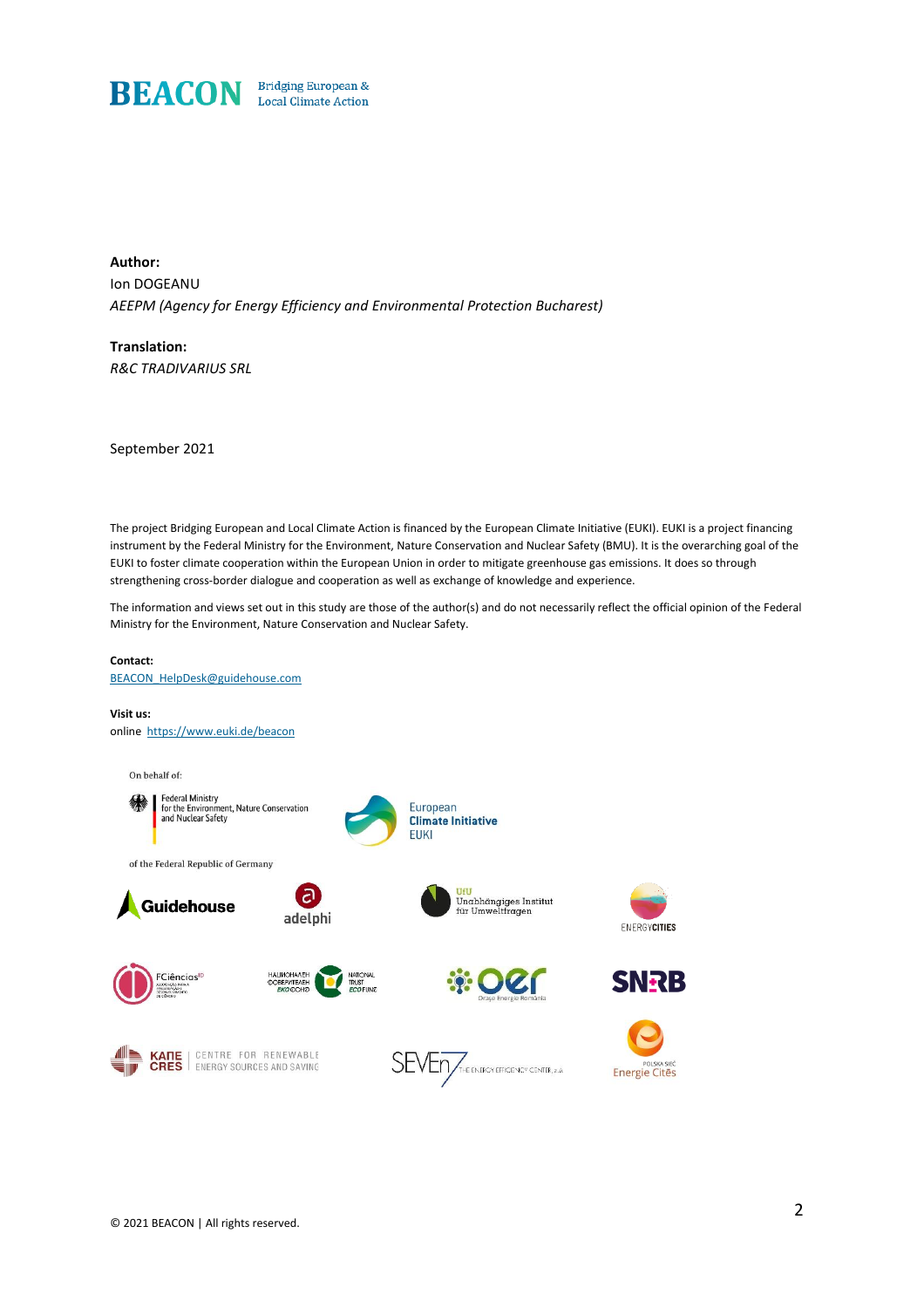

# TABLE OF CONTENTS

| Priority axis 2. Development of water and wastewater infrastructure and transition to a circular |  |
|--------------------------------------------------------------------------------------------------|--|
|                                                                                                  |  |
| Other programmes: Programmes of the European Investment Bank - Climate Bank  20                  |  |
|                                                                                                  |  |
|                                                                                                  |  |
| Main obstacles for medium and small municipalities when using climate finance instruments 22     |  |
|                                                                                                  |  |
|                                                                                                  |  |
|                                                                                                  |  |
|                                                                                                  |  |
|                                                                                                  |  |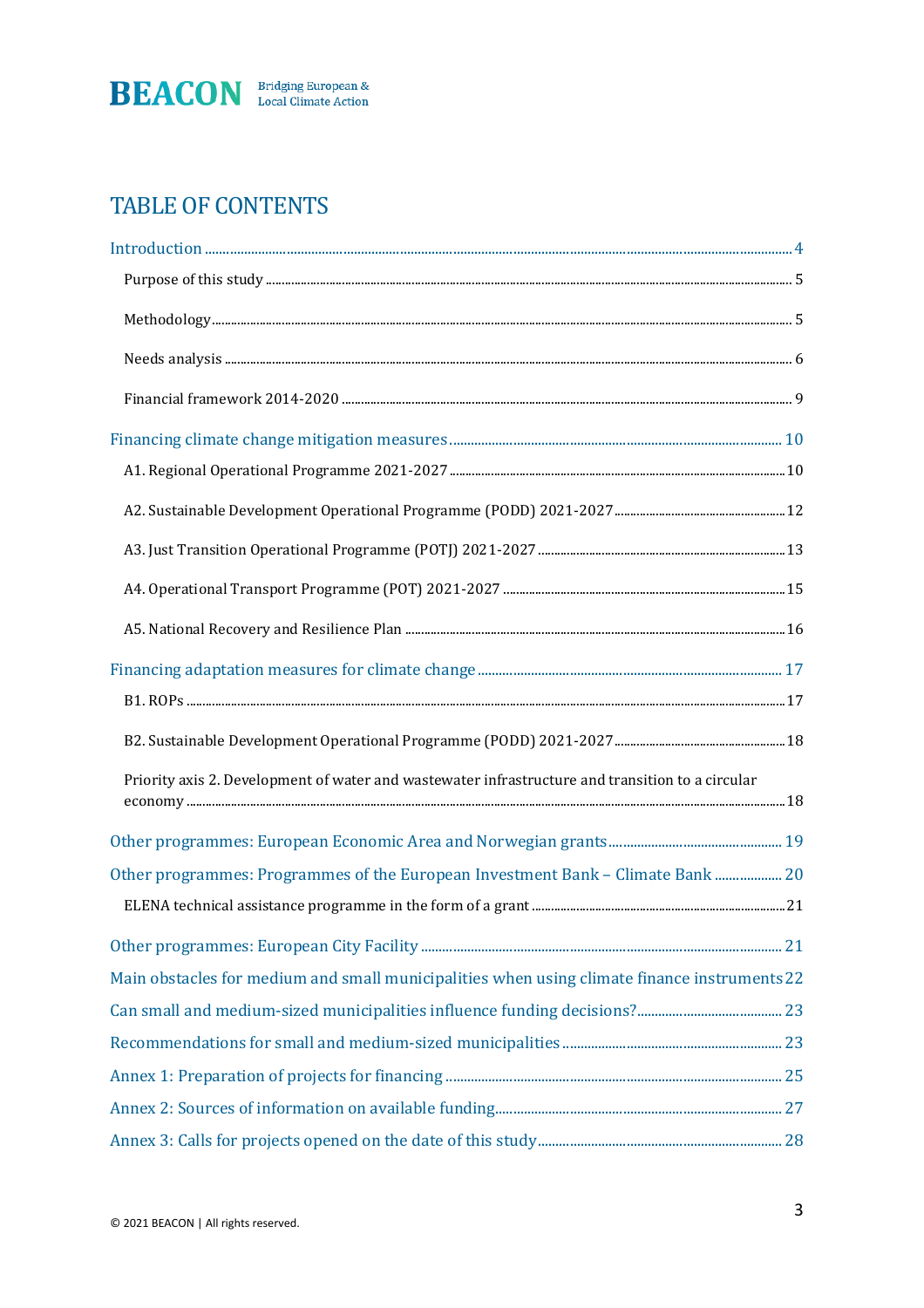

# Introduction

Bridging European and Local Climate Action (BEACON) promotes climate action and facilitates exchange between national governments, municipalities, and schools in six European countries. The project aims to strengthen the bilateral and multilateral cooperation and create a shared ambition to achieve the Paris Agreement. Through joint learning, networking, and tailored counselling services, policymakers, municipal actors, and educators acquire technical and process-related skills that help them develop, refine, and implement greenhouse gas (GHG) emissions reduction measures.

A special focus of the BEACON project is on local climate action; 25 municipalities in the Czech Republic, Romania, Greece, Poland, and Portugal benefit from technical assistance and on-the-job training for the transfer of good practices and their successful implementation in their local context.

In addition to raising awareness at the local level and the readiness to implement climate action measures, the necessary funding is an important factor. In general, there is a wide range of options—from EU, national, and international funds to energy service company (ESCO) schemes or community funding.

In particular, EU funding under the cohesion policy plays an important role in investment in public infrastructure in most countries in central, eastern, and southern Europe. However, these support tools and programmes are adapted differently depending on the country, the existing framework, the capacities and competences, and the structure of the local authorities. The EU is pursuing climate neutrality by 2050 to meet its commitments under the Paris Agreement.

The EU budget for 2021-2027 is expected to be a driving force for climate neutrality, in particular in the areas of renewable energy, energy efficiency, and sustainable transport.

Through NextGenerationEU (NGEU) and the increased 30% climate mainstreaming target, spending on climate action programmes will more than double compared to the previous EU budget.

The BEACON municipalities have repeatedly cited the lack of funding and difficulty accessing adequate funding as one of the main obstacles to the implementation of climate change mitigation measures. Specifically, the following concerns and questions were expressed during the project:

- What are the main EU funding opportunities, including deadlines and specifications?
- What is already known about the objective and what is the impact of the Multiannual Financial Framework 2021-2027 on (large) municipal investments?

Some municipalities have postponed decisions until there is more clarity on the new conditions. Funding procedures are often complex (including for national funds), and municipalities have limited funds of their own.

In some countries (Greece, Romania), the financial and economic crisis of 2008 continues to affect municipal and private households. Most municipalities have already used EU structural funds through their respective regional operational programmes (OP), but not at a satisfactory amount or in the most strategic way.

Many municipalities tend to prioritise climate change measures based on known availability of funding rather than on their priority needs.

In general, grants with a high funding rate are preferred to minimise the risks borne by municipalities. More innovative financing instruments are either unknown or considered inadequate in terms of design or are considered too risky.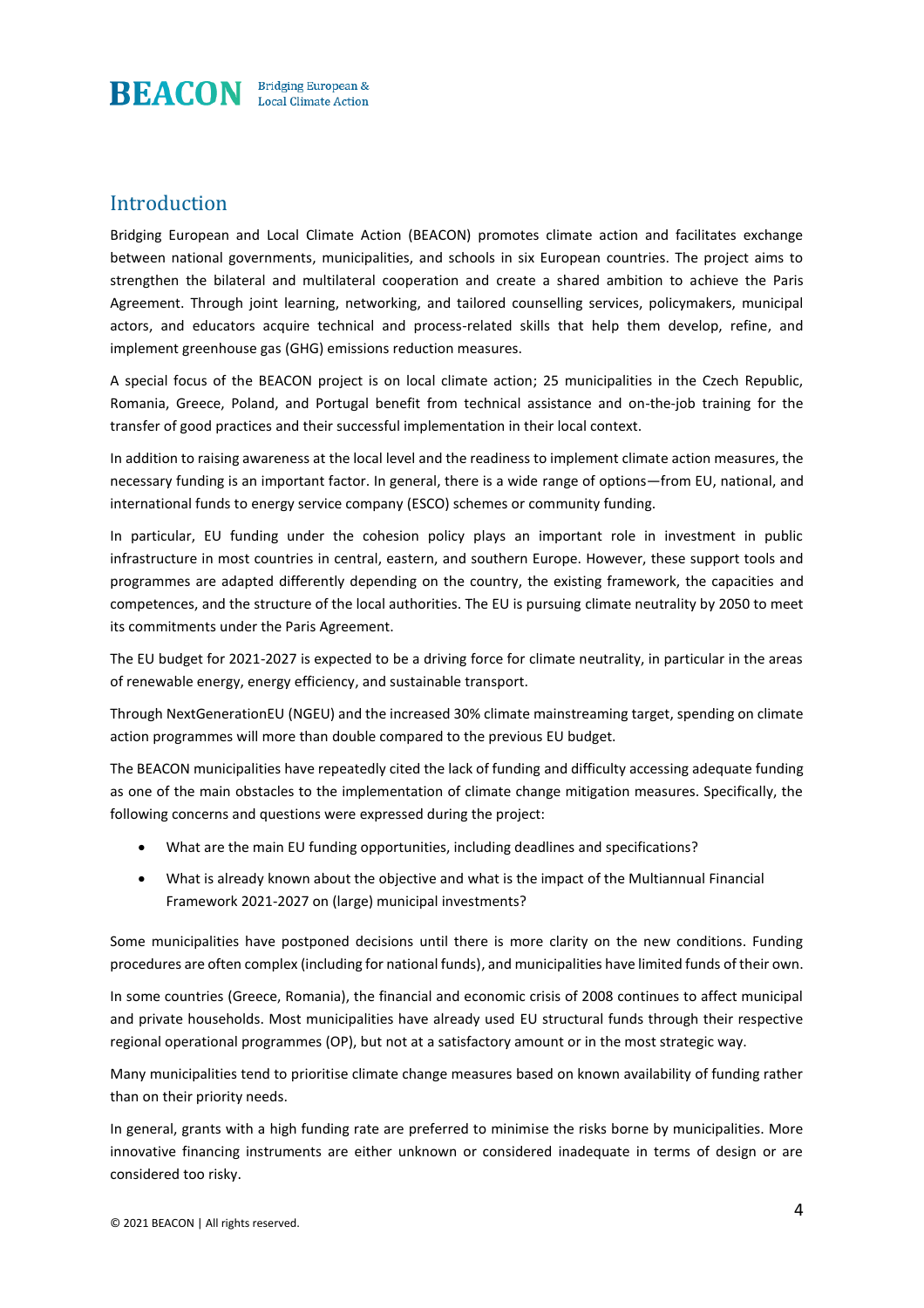

Municipal personnel often lack the skills to assess the banking capacity of potential investments, and offers from investment or development banks are often considered unsuitable for smaller municipalities.

### Purpose of this study

This work aims to analyse the funding possibilities for municipal climate action in Romania to create the basis for better strategic financial planning and project development in municipalities.

As financial programmes and funds differ from country to country, the study critically assessed the various options—especially EU funding opportunities—and focused on what is available and relevant to small and medium-sized municipalities (28,000-120,000 inhabitants) in Romania.

#### Methodology

The starting point is the specific needs and experiences of municipalities, the applicability of innovative financial instruments, the use of national and EU funds, and the structural configuration of municipalities to rely effectively on these financial resources.

The target group of the analysis consists of small and medium municipalities. This report supports them in accessing funding for actions to combat climate change contained in local action plans.

The aim of the study is to highlight options to finance climate actions, in particular the implementation of projects aimed at renewable energies, energy efficiency in buildings, and investments in sustainable infrastructure. This includes governance (e.g. climate strategy development), energy, heating/cooling sector (energy efficiency, renewable energy sources (RES) electricity generation, RES heating/cooling), sustainable mobility (Sustainable Urban Mobility Plans (SUMP), e-mobility, public transport, cycling and walking, intermodality, municipal mobility management), sustainable urban planning, and waste management.

Other associated topics are biodiversity, circular economy, agriculture, and other forms of environmental protection. These are not a central point of this study but have been analysed where funding is available.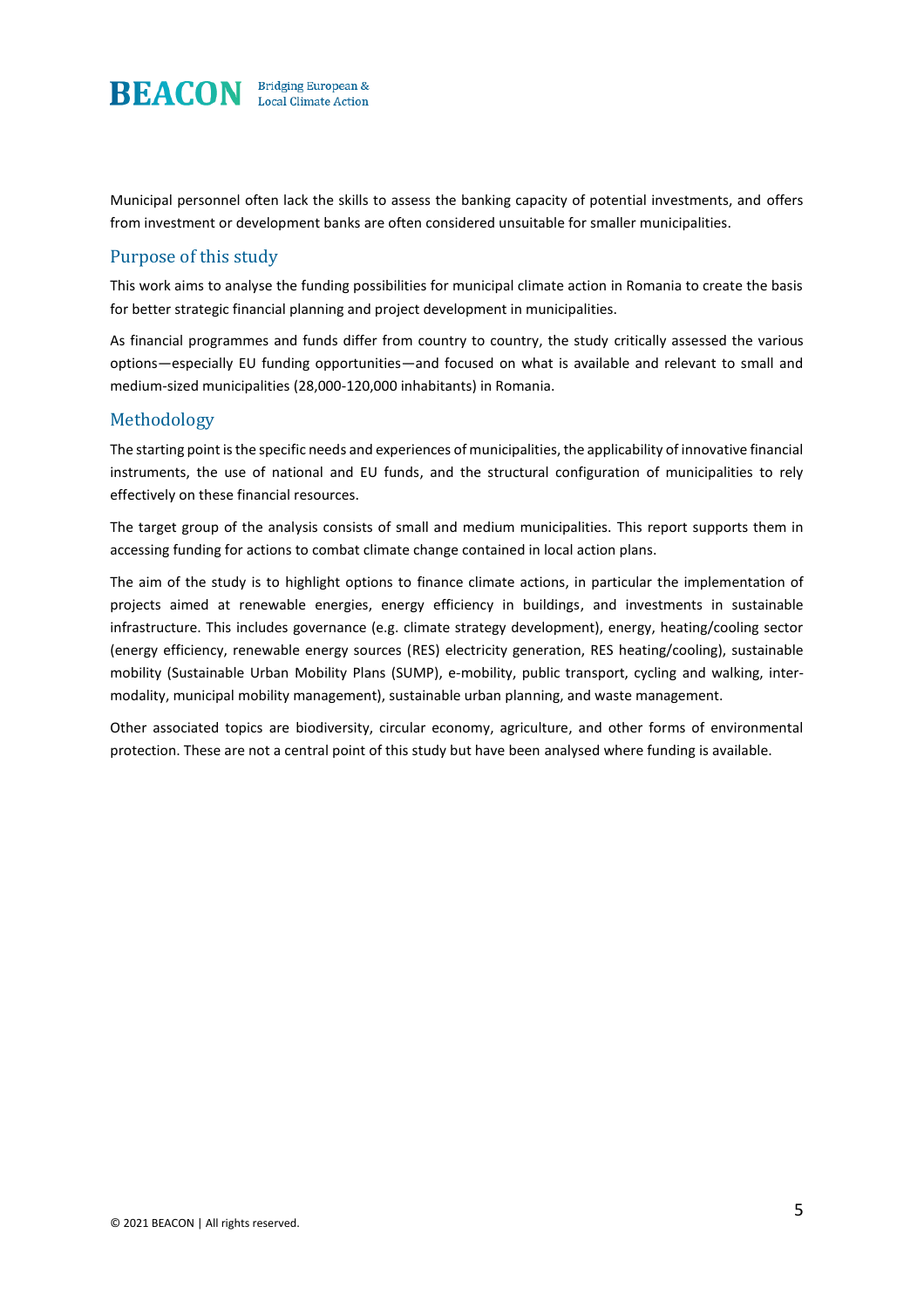

This report covers the following:

1. Brief introduction: Purpose and scope of the analysis.

2. Overview and analysis of the specific needs and challenges of financing local climate action measures, including the plans mentioned in the 2021-2030 Integrated National Energy and Climate Plan (NECP).

3. Available financial framework:

3.1 What funding schemes (European, national, local) are available for local climate actions in small and medium-sized municipalities in Romania? What can municipalities finance through them?

3.2 What are the key conditions of the application?

3.3 What opportunities are there for stakeholders to participate in the development of funding priorities or to contact relevant organisations?

4. What other financing concepts are possible and can be applied at the local level? —e.g. combination of public and private funds; crowdfunding; ESCO schemes; loans through the European Investment Bank (EIB), European Bank for Reconstruction and Development (EBRD), and Council of Europe Development Bank (CEB); and green bonds—including examples of leading practices from small and medium-sized municipalities in the country

5. Recommendations and sources of official information

The study used the office research methodology, analysing public information from the official communication channels of the main national and European entities responsible for public policies on the challenges posed by climate change and that manage available funding sources. Office research is based on collecting and identifying relevant secondary information from programme and project documents, as well as other available secondary sources, including research and evaluations already existing on the subject, websites, promotional materials, monitoring systems, available statistics, etc.

### Needs analysis

Climate change and environmental degradation are two of the world's most serious threats, and the 2030 Agenda for Sustainable Development promotes the balance between the three dimensions of sustainable development: economic, social, and environmental. The 2030 Agenda is linked to the European Green Deal, which defines the EU's development strategy as the first climate-neutral continent by 2050. The European Green Deal aims at reducing GHG emissions to zero by 2050, reduce pollution, and restore biodiversity.

Romania is among the countries with the lowest GHG emissions per capita in the EU; however, in relation to the indicator of tons of emissions/€10,000 GDP, Romania ranks among the top in the EU.

According to the latest Country Report, the main sector that causes air pollution in Romania remains the **energy sector**. In 2017, the share of RES in total energy consumption was 24.5%, and the energy sector contributed 30% of total GHG emissions, on top of which are added wastewater emissions and waste production. The high value of GHG emissions in the energy sector is also due to the fact that the energy production also relies on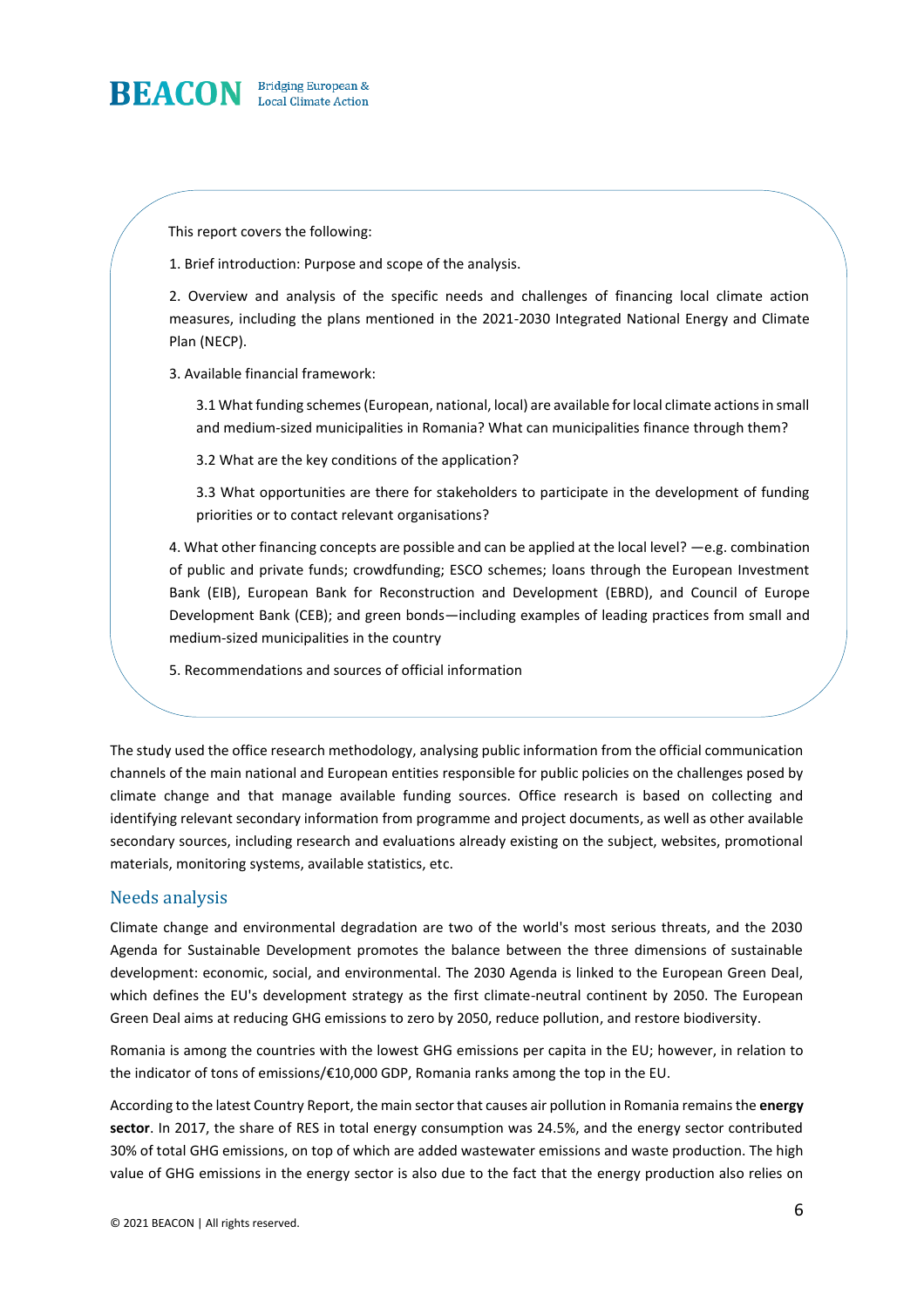

coal. **The agricultural sector** represents 17% of total GHG emissions and the transport sector 16.6% this being below the European average.

Regarding the share of **renewable energy**, Romania has proposed through the NECP that the share of energy from RES will reach at least 30.7% in 2030, having 25.2% (in 2022), 26.9% (in 2025), and 28.4% (in 2028) as intermediate targets. To reach these targets, the plan foresees the development of 6.9 GW of additional renewable energy capacity by 2030, compared to 2015, coupled with the decommissioning of coal power capacities.

In conjunction with GHG reduction measures, it is necessary to restructure energy and home heating systems (by facilitating district heating and pollution control, switching to natural gas, and integrating renewable energy sources), but also to implement measures for the improvement of traffic management, to modernise sustainable transport. Other pollution control and prevention measures are also needed to significantly contribute to tackling the problem of air quality and reducing GHG emissions.

From the perspective of achieving climate and energy targets, according to the EU Renovation Wave strategy, **buildings** are responsible for approximately 40% of the EU's total energy consumption and 36% of its GHGs, respectively. Another relevant aspect is the age of the European buildings stock and that it needs to be adapted to the new standards of energy efficiency, resilience to climate change, fire and earthquake safety, and quality of life.

If buildings and their services represent 40% of the total energy consumption in the EU, in Romania, the percentage rises to 45% in the household and tertiary sectors (offices, commercial spaces, and other nonresidential buildings). This means there are approximately 5.6 million buildings with 644 million square metres of heated usable area.

**Residential buildings**represent 90% of the entire building stock, 582 million square metres, and non-residential buildings constitute the remaining 10%, or approximately 62 million square metres. Among residential buildings, single-family dwellings represent the largest share, holding about 58% of the total, followed by multifamily buildings, with about 33%.

**Public buildings** represent 5% of the national buildings stock, including public service buildings for health, justice, and national security.

An important part of the existing buildings stock consists of buildings with cultural value, likely to be classified as historical monuments or forming protected built areas.

Within its NECP, Romania aims to reach a primary energy consumption of 32.3 Mtoe in 2030, respectively a final energy consumption of 25.7 Mtoe.

In addition to the production of significant amounts of CO<sub>2</sub> in energy, transport, and agriculture, the natural carbon sequestration capacity is reduced because of the intensive exploitation of forests in Romania. The exploitation also has negative effects on the capacity to mitigate climate change and air quality, increasing disaster risks and affecting ecosystems, habitats, and species conservation. According to the Country Report (2020), the intensive exploitation of Romanian forests has led to an economic loss of approximately €6 billion /year, and the effect on the environment is also reflected at European level. The forest and wooded areas in Romania have a CO<sub>2</sub> absorption capacity of 6% of their total at EU level.

Currently, there is a major discrepancy between the current degree of coverage of Romanian territory with forests (29%) and the optimal percentage of afforestation (40%) established by the National Sustainable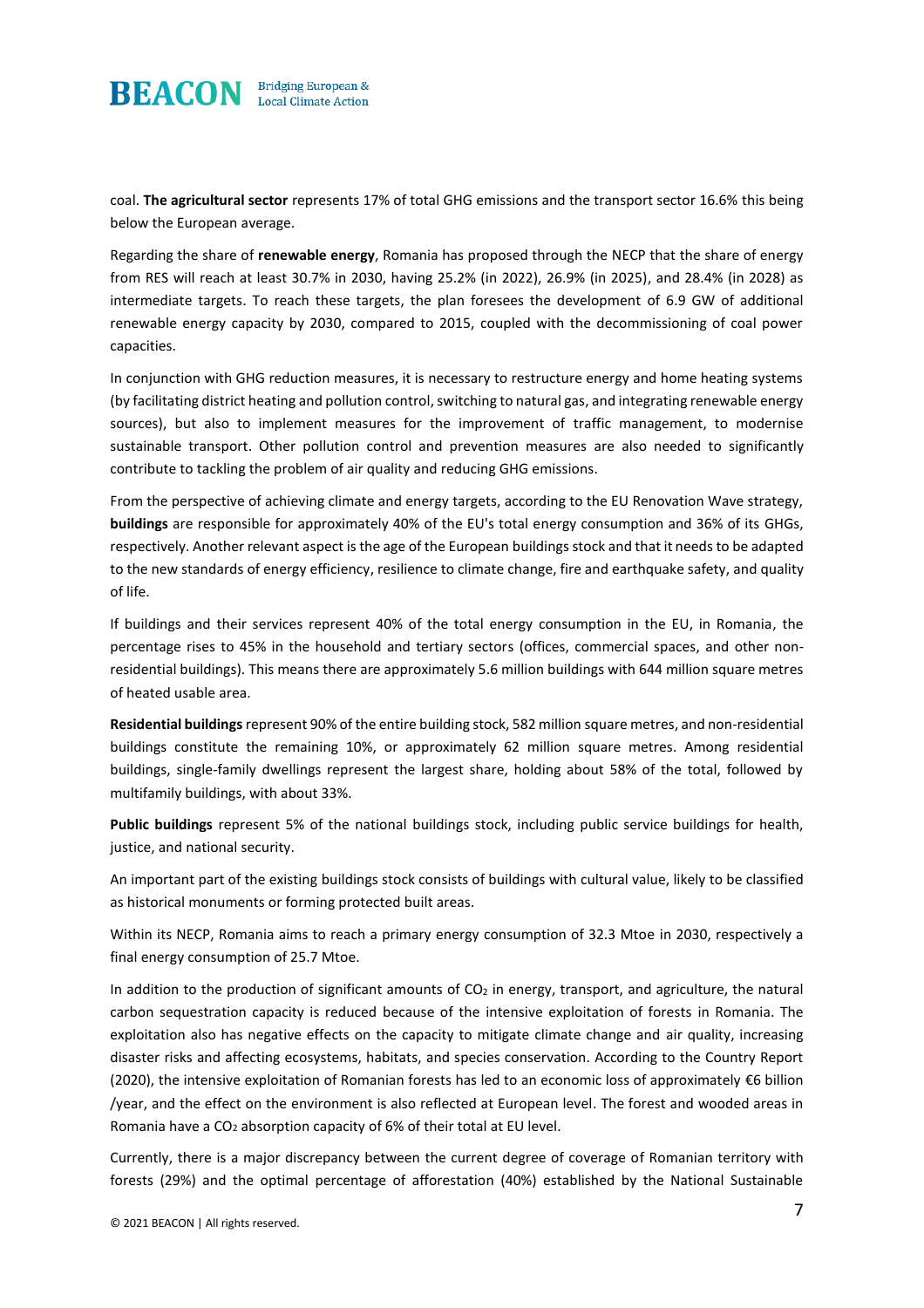

Development Strategy (1999) and supported by the Romanian Academy in 2016. Correlated with the forest stock, biodiversity loss and ecosystem collapse are additional threats of climate change and environmental degradation.

The **Biodiversity Strategy 2030** that Romania must implement promotes nature conservation using the development of the Natura 2000 network of protected areas as a main tool. Only 300 management plans are approved for Natura 2000 sites (for 215 Sites of Community Importance - SCIs and 85 Sites Protecting Aquaculture - SPAs); 606 plans are needed to cover the entire network, which means that only 49.5% of Natura 2000 sites have management plans.

As a result of climate change and the excessive exploitation of forests, Romania is facing significant amounts of floodplains (13% of the country's surface). In Romania, a higher frequency of extreme weather events have occurred in the last period, including the last two decades being affected by floods of river basins and coastal areas, as well as severe droughts.

The economic and social effects of these phenomena must not be neglected. According to the Country Report (2020), in the 2002-2012 period, Romania was among the EU countries with the highest number of deaths caused by floods and the most damaged homes, with total direct costs estimated at €3.6 billion.

Another area impacting environmental degradation is related to the connection of the drinking water supply system with wastewater collection and treatment. Preventing and reducing waste generation, efficient use of resources, reuse, repair, and recycling are another national priority.

The Country Report (2020) states that waste management continues to be a major challenge for Romania given the low recycling rate of municipal waste (14%) and the high rates of waste disposal (70%). Recycling rates have stagnated since 2013, and the incineration rate has increased insignificantly to 4%. In 2017, the amount of municipal waste generated per capita in Romania was well below the EU average of approximately 487 kg/inhabitant. Stimulating the **circular economy** will help achieve the assumed goal that by 2035, the volume of municipal waste stored in landfills will be reduced to a maximum of 10% of the total volume of municipal waste generated.

According to the EU Climate Change Adaptation Strategy (2013), sectors requiring adaptation measures include water resources and flood protection, forestry, energy, biodiversity, industry, agriculture, fisheries, transport, construction and infrastructure, tourism, public health, education, insurance, and recreation.

Recent developments have shown that **the transport sector** is not only a vector of support for other areas, but it also contributes to aspects of economic resilience and the potential for accelerated recovery from events with a significant negative impact. **Green urban mobility**, based on a carbon-free means of transport, contributes to achieving GHG emissions targets by reducing traffic congestion and road accidents.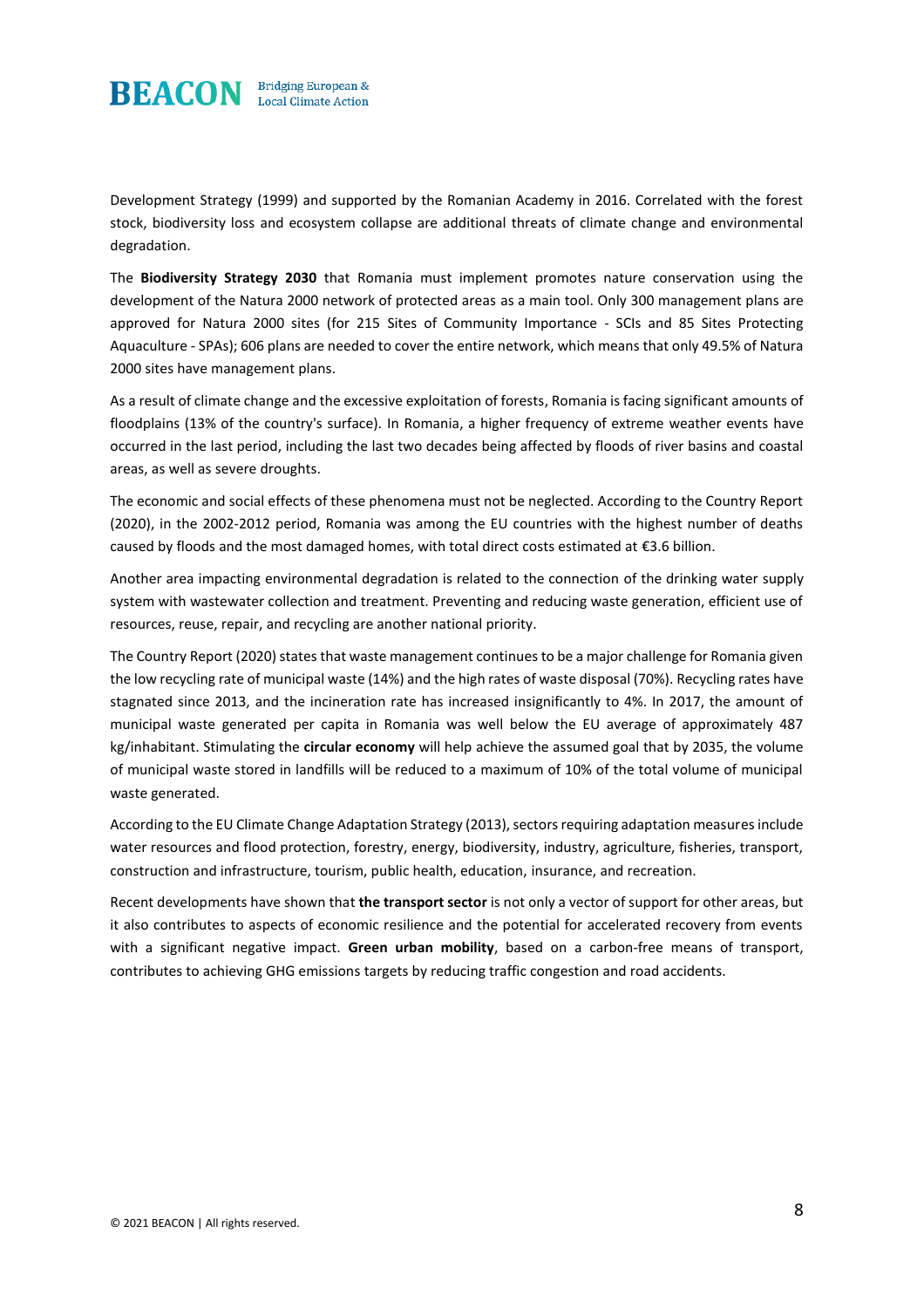

# Financial framework 2014-2020

The following chart shows that the absorption rate of European funds is generally very low (from the website of the Ministry of Investment and European Projects, [http://gov.mfe.ro\)](http://gov.mfe.ro/):



What are the causes of this low level of absorption?

- Lack of knowledge about climate change financing options
- Insufficient administrative capacity, lack of expertise, and insufficient technical knowledge
- Budgetary (lack of co-financing) and regulation constraints
- Difficulties in ensuring the bankability of potential investments
- Political constraints
- Challenges in meeting the requirements of EU funds from all phases of the project (preparation, financing, implementation, reception of works, monitoring/reporting)
- Unpredictability of project calls (rare calls with a short opening period)

It is not certain that the remaining non-contracted amounts can be entered in future calls for projects. (source: http://gov.mfe.ro).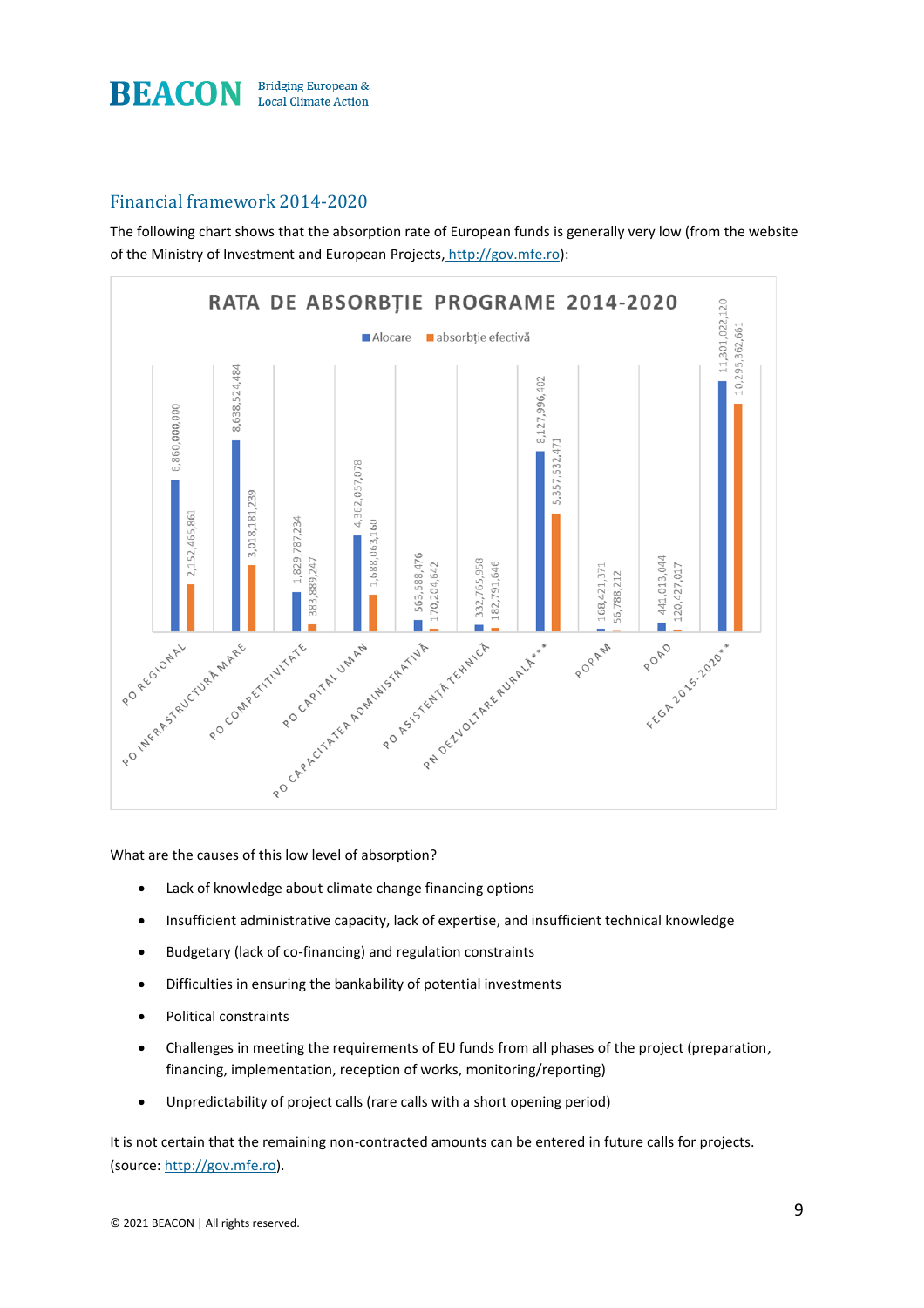

# Financing climate change mitigation measures

### A1. Regional Operational Programme 2021-2027

A major source of funding for local and county authorities for the next period is represented by the regional operational programmes (ROPs), which are organised by development regions:

| <b>ROP</b>                                            | <b>Component counties of the</b><br>development region               |
|-------------------------------------------------------|----------------------------------------------------------------------|
| <b>Bucharest-Ilfov Regional Operational Programme</b> | <b>Bucharest and Ilfov</b>                                           |
| Centre Regional Operational Programme                 | Alba, Brașov, Covasna, Harghita, Mureș,<br><b>Sibiu</b>              |
| North-East Regional Operational Programme             | Bacău, Botoșani, Iași, Neamț, Suceava,<br>Vaslui                     |
| North-West Regional Operational Programme             | Bihor, Satu-Mare, Maramureș, Cluj, Sălaj și<br>Bistrița-Năsăud       |
| South-East Regional Operational Programme             | Brăila, Buzău, Constanța, Galați, Tulcea,<br><b>Vrancea</b>          |
| South-Muntenia Regional Operational Programme         | Argeș, Prahova, Dâmbovița, Teleorman,<br>Giurgiu, Ialomița, Călărași |
| South-West Oltenia Regional Operational Programme     | Dolj, Gorj, Mehedinți, Olt and Vâlcea                                |
| Western Region Regional Operational Programme         | Timiş, Arad, Caraş-Severin, Hunedoara                                |

Beneficiaries of ROPs include enterprises, universities, clusters, incubators, accelerators, local public institutions, administrative-territorial units (ATUs), research and development organisations, and regional development agencies (RDAs).

**ROPs** are organised on **priority axes for funding**, which have **specific objectives or types of actions** (depending on the region). **To be eligible for funding from operational programmes, projects must contribute to the achievement of the specific objectives under which they fall**.

| <b>Budget allocation ROP 2021-2027 by objective</b>                               |                                  |  |
|-----------------------------------------------------------------------------------|----------------------------------|--|
| Competitive region through innovation, digitalisation, and<br>dynamic enterprises | 20% (€2,393 billion)             |  |
| Region with smart cities                                                          | $10\%$ ( $\epsilon$ 1,2 billion) |  |
| <b>Region with environmentally friendly cities</b>                                | $37\%$ ( $\epsilon$ 4,3 billion) |  |
| Accessible region                                                                 | 13% (€1,53 billion)              |  |
| <b>Educated region</b>                                                            | 7.2 % (€828,6 million)           |  |
| Attractive region                                                                 | $6.9\%$ (€798,1 million)         |  |
| <b>Technical assistance</b>                                                       | 4% (€450 million)                |  |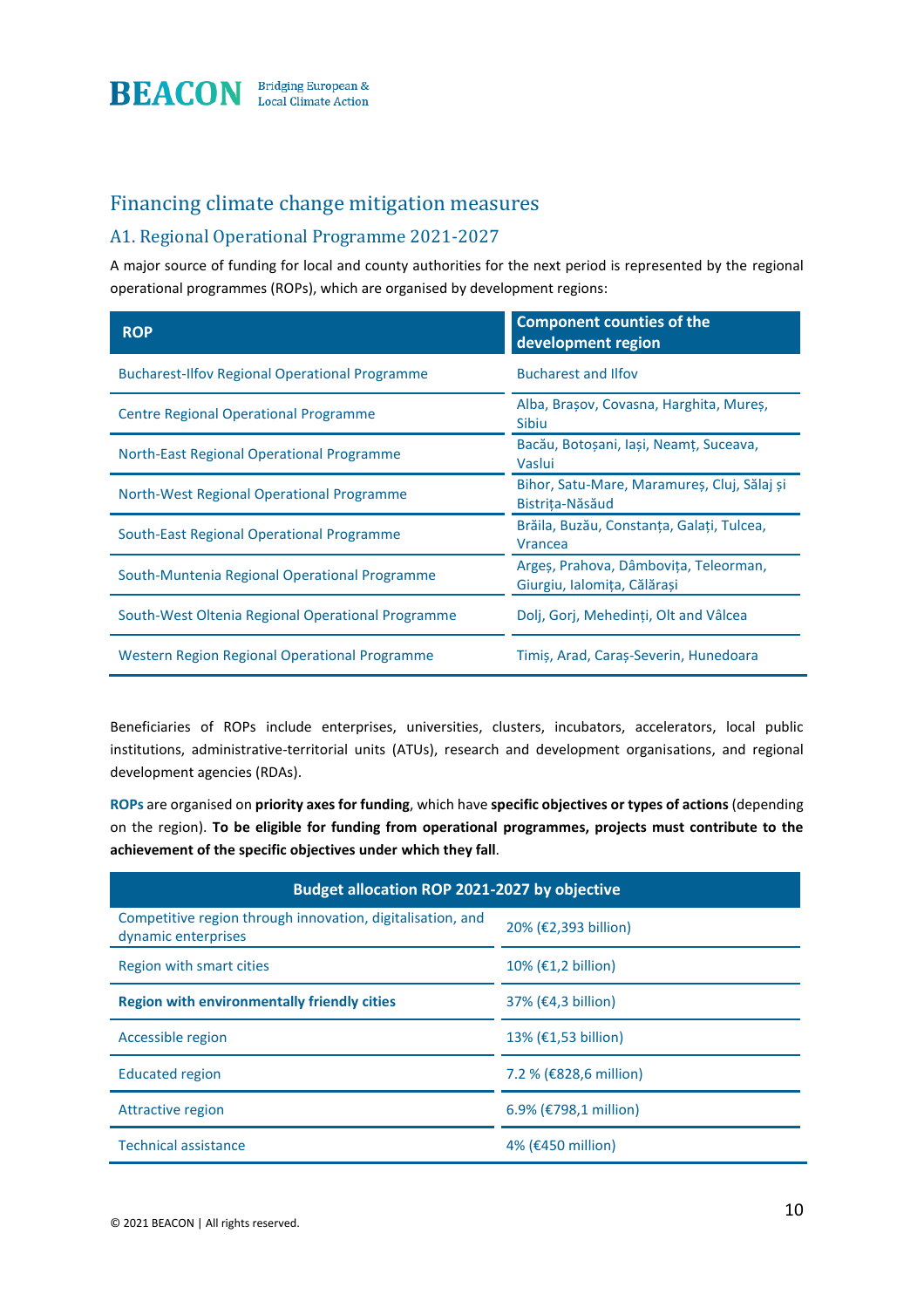

In short, projects can be funded through ROPs through the following priority **axes**:

- **Green infrastructure**: Priority axis **3**
- **Energy efficiency of public and private buildings**: Priority axis **3**
- **Modern district heating systems (existing or new)**: Priority axis **3**
- **Ecological transport**: Priority axis **3**
- **Infrastructure for education**: Priority axis **5**
- **Road infrastructure**: Priority axis **4**

#### **Priority axis 1. Region with environmentally friendly cities**

**European Regional Development Fund (ERDF)-specific objective: Promoting energy efficiency and reducing GHG emissions**

**Indicative operations.** Investments in residential buildings to ensure or improve energy efficiency, including consolidation activities according to identified risks and measures for the use of alternative energy sources. Investments in public buildings to ensure or improve energy efficiency, including consolidation activities according to identified risks and measures for the use of alternative energy sources.

The ROPs are not finalised (at the date of closing this report) and the amounts communicated by the Regional Development Agencies may be subject to subsequent amendments.

Analysing the information published on the websites of the Regional Development Agencies, it is presented the following example (to show the financing intentions):

#### *Example: Northwest ROP, Version 1 – September 2020*

*Priority 3:* Region with environmentally friendly cities, **€555,695 million**

#### **Specific Objective - OS b (i): Promoting energy efficiency and reducing GHG emissions**

- Increasing energy efficiency in the region as part of investment in the housing sector
- Supporting energy efficiency in public buildings
- Integrated energy management systems for buildings, including public heritage buildings

#### **OS b (viii): Promoting sustainable multimode urban mobility**

• Increasing use of public transport and other forms of green urban mobility

#### *Priority 4:* Accessible region, **€204,979 million**

**OS c (iii): Developing sustainable national, regional, and local mobility resilient to climate change that is smart and intermodal, including improving access to the Trans-European Transport Network (TEN-T) and cross-border mobility**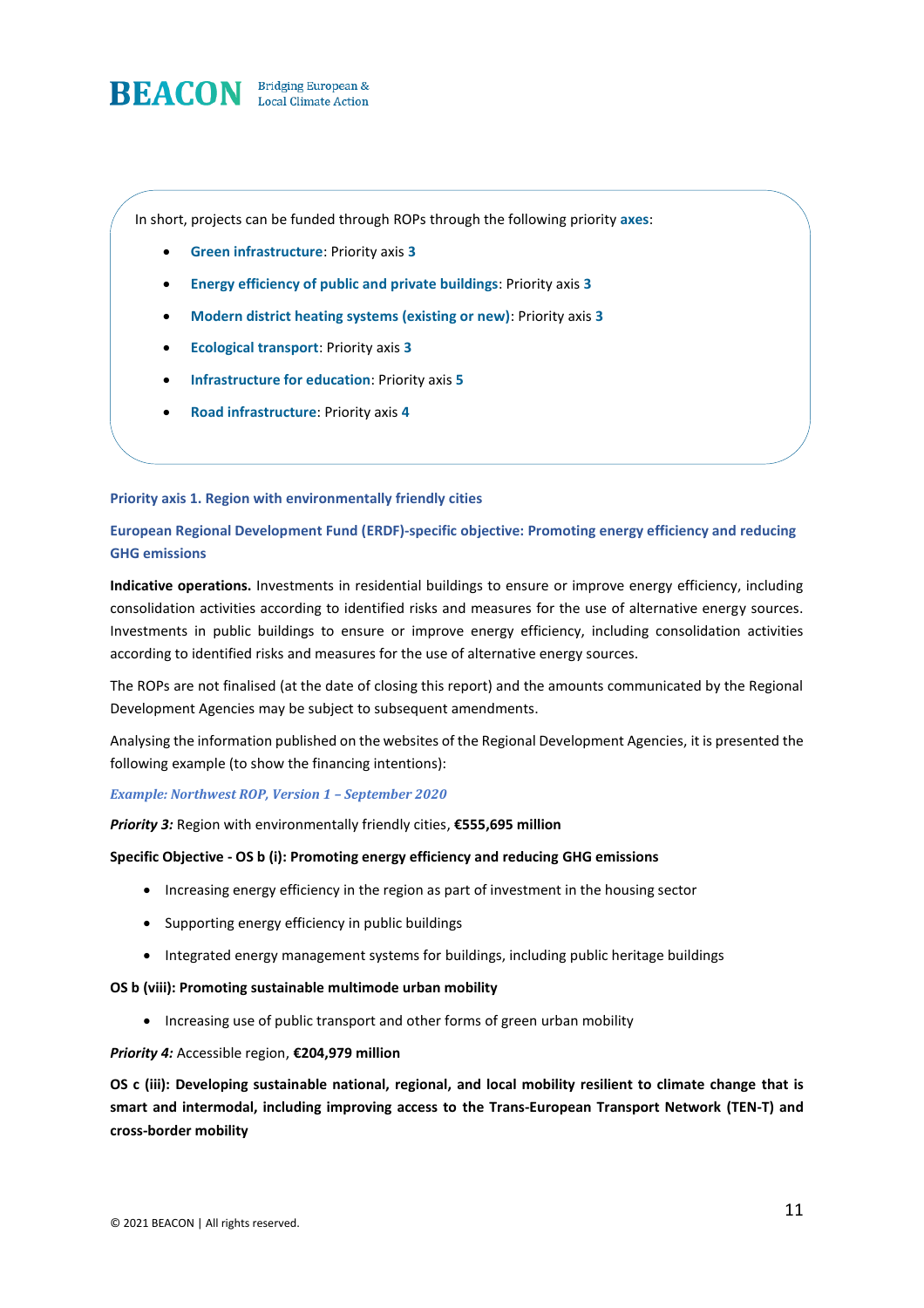

- Construction or rehabilitation of secondary road links to the road network and TEN-T nodes (county roads, highway discharges, connectivity to the CORE TEN-T network, bypasses, regional connectivity to open border points for cross-border mobility)
- Solutions for traffic decongestion and fluidisation (passages, 4-lane extensions, safety measures) for urban localities, on-road sectors owned or managed by ATUs.

To follow the update of the ROP, access the link for each development region:

| <b>Regional Development Agencies</b>               | <b>Web Link</b>        |
|----------------------------------------------------|------------------------|
| <b>Bucharest-Ilfov Regional Development Agency</b> | https://bit.ly/3uFLKiC |
| Agency for Regional Development Centre             | https://bit.ly/3a8mSIr |
| Agency for Regional Development North-East         | https://bit.ly/3g5L02g |
| Agency for Regional Development South-East         | https://bit.ly/2RlHhmP |
| Agency for Regional Development South-Muntenia     | https://bit.ly/3uMG7zj |
| Agency for Regional Development South-West Oltenia | https://bit.ly/3sfsEhC |
| Agency for Regional Development West Region        | https://bit.ly/3wS6eqj |

# A2. Sustainable Development Operational Programme (PODD) 2021-2027

The following is the budget allocation *according to a draft* of the partnership agreement for 2021-2027:

- Scenario 1: EU contribution/national budget contribution 70% 30% =  $$5.604$  billion
- Scenario 2: EU contribution/national budget contribution 85% 15% =  $\epsilon$ 4.615 billion

#### **ERDF/CF (Cohesion Fund)-specific objective: Promoting the transition to a circular economy**

Efficient waste management to accelerate the transition to the circular economy to meet the requirements of environmental directives: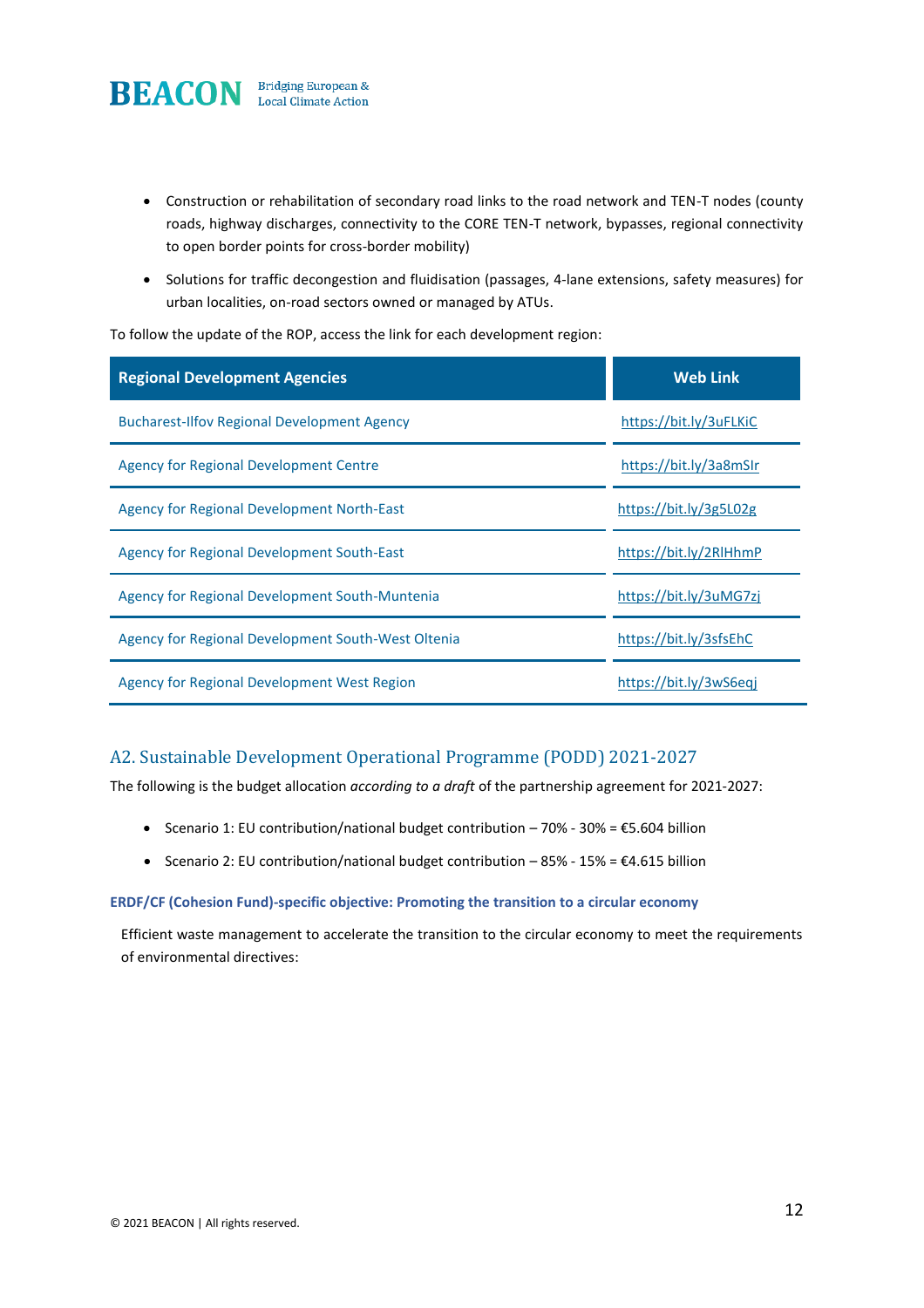

| <b>Types of action</b>                                                                                                                                                                                                                                                                                                                                                                                                                                                        | <b>Detailed actions</b>                                                                                                                                                                                                                                                                                                                                                                                                                                                                                        | <b>Beneficiaries</b>                                                                                                           |
|-------------------------------------------------------------------------------------------------------------------------------------------------------------------------------------------------------------------------------------------------------------------------------------------------------------------------------------------------------------------------------------------------------------------------------------------------------------------------------|----------------------------------------------------------------------------------------------------------------------------------------------------------------------------------------------------------------------------------------------------------------------------------------------------------------------------------------------------------------------------------------------------------------------------------------------------------------------------------------------------------------|--------------------------------------------------------------------------------------------------------------------------------|
| Improving the management of<br>municipal waste to ensure the<br>transition to the circular<br>economy in line with the<br>needs identified in the<br><b>National Waste Management</b><br>Plan (PNGD), and County<br><b>Waste Management Plans</b><br>(PJGD).                                                                                                                                                                                                                  | Investments in expanding separate<br>collection systems in terms of door-<br>to-door collection of recyclable<br>waste and biowaste as well as the<br>collection of textile waste and<br>hazardous household waste<br>Investments in the material<br>۰<br>recovery of waste (sorting stations,<br>composting stations, and anaerobic<br>digestion plants)<br>Investments in waste treatment<br>$\bullet$<br>plants, including improving existing<br><b>Mechanical Biological Treatment</b><br>(MBT) facilities | <b>Intercommunity Development</b>                                                                                              |
| <b>Additional individual</b><br>investments to close non-<br>compliant landfills.                                                                                                                                                                                                                                                                                                                                                                                             |                                                                                                                                                                                                                                                                                                                                                                                                                                                                                                                | <b>Associations through County</b><br>Councils, Bucharest City Hall,<br>sector town halls, Central<br>public authorities (e.g. |
| Strengthening the<br>institutional capacity of the<br>actors in the sector (Ministry<br>of Water Environment and<br>Forestry, or MMAP; the<br><b>National Environmental</b><br>Protection Agency, or ANPM;<br>the territorial administrative<br>unit, or UAT; Intercommunity<br>Development Associations, or<br>ADIs; and the National<br><b>Regulatory Authority for</b><br><b>Municipal Services, or ANRSC)</b><br>to accelerate the transition to<br>the circular economy. |                                                                                                                                                                                                                                                                                                                                                                                                                                                                                                                | MMAP, ANPM, and ANRSC)                                                                                                         |

# A3. Just Transition Operational Programme (POTJ) 2021-2027

**Budget allocation:** The POTJ has proposed a total indicative allocation of approximately €1,766 billion, of which €0,766 billion is from the Just Transition Fund and €1 billion is from the NGEU (NextGenerationEU). National co-financing of €0,264 billion will be added, totalling €2,030 billion in available funds (\**from the POTJ summary written by the Ministry of Investments and European Projects, or MIPE)*.

**Eligible counties.** Annex D of the 2020 Country Report identified six counties in Romania—Hunedoara, Gorj, Dolj, Galati, Prahova, and Mures— that need to be supported on an economic and social level and especially in the process of significantly reducing GHG emissions (65% of Romania's GHG emissions come from mining and manufacturing). Romania has identified other areas with similar problematic issues; the country is in the process of negotiating with the European Commission on the possibility of financing through the Just Transition Fund (Maramureș, Caraș-Severin, Alba, Brașov, Harghita, Vâlcea, Sibiu, Mehedinți counties).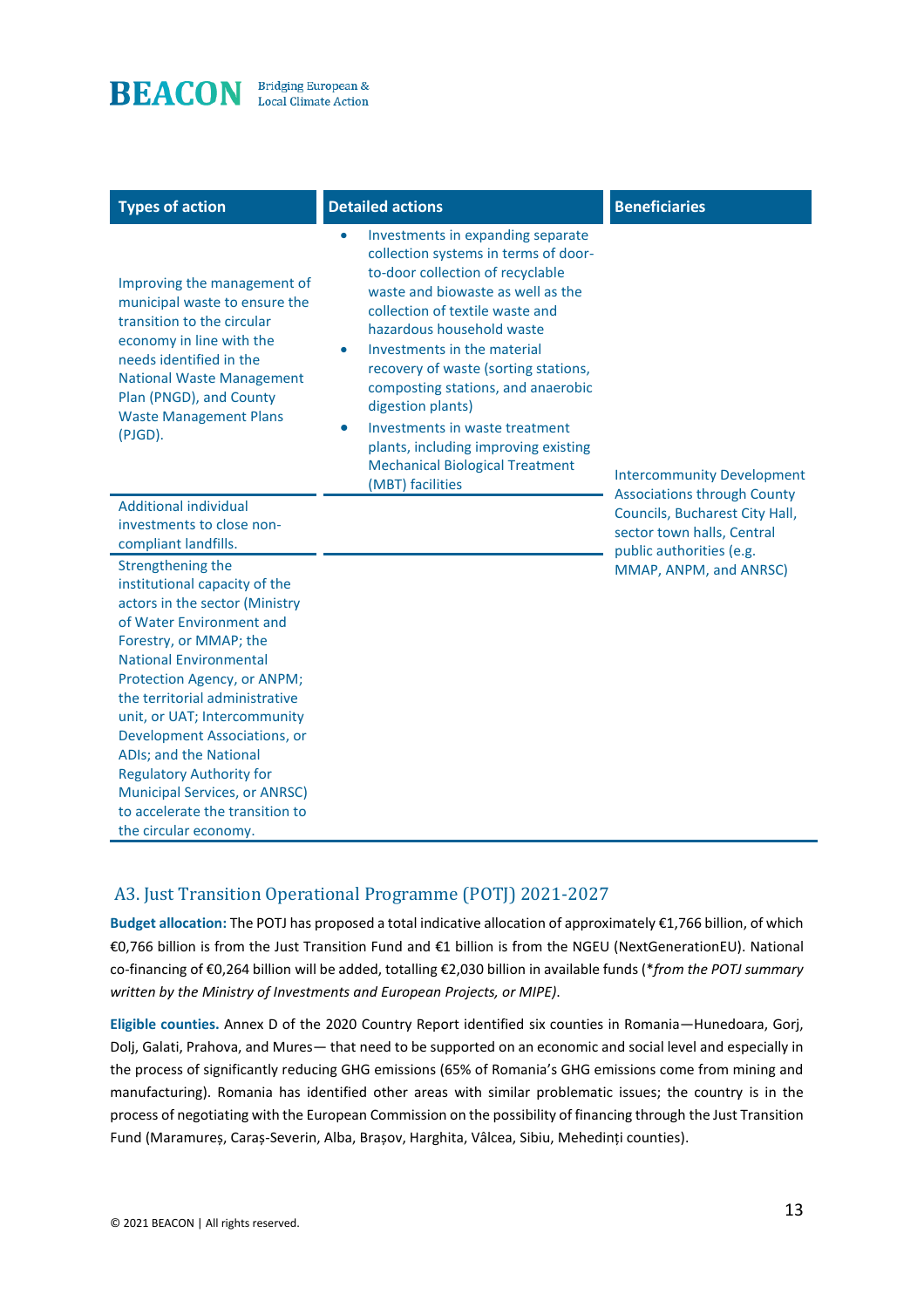

The POTJ will finance the development needs of the following sectors: economic growth and diversification, employment through professional requalification or retraining, decontamination of polluted sites and circular economy, clean energy by reducing GHG emissions, energy efficiency and energy from renewable sources, and digitisation.

For the approved final version, please use the following link:

| https://bit.ly/2PZ8J9J<br><b>Ministry of European Investments and Projects</b> |
|--------------------------------------------------------------------------------|
|--------------------------------------------------------------------------------|

### **Priority axis 2. Just transition through investment in clean energy technologies and infrastructure with reduced emissions**

**Just Transition Fund-specific objective: Allowing regions and people to address the social, economic, and environmental impact of the transition to a climate-neutral economy**

| <b>Types of actions</b>                                                                                                                                                                                                                                             | <b>Beneficiaries</b>                                                                                                                                                                                                                                                                                  |
|---------------------------------------------------------------------------------------------------------------------------------------------------------------------------------------------------------------------------------------------------------------------|-------------------------------------------------------------------------------------------------------------------------------------------------------------------------------------------------------------------------------------------------------------------------------------------------------|
| Investments in the development of technologies<br>for green energy.                                                                                                                                                                                                 |                                                                                                                                                                                                                                                                                                       |
| Investments in the development of grid-<br>connected (operational) PV parks. One solution to<br>finance these parks is using the lands from former<br>mines or factories, thus realising integrated<br>decontamination, regeneration, and reconversion<br>projects. | This priority axis is primarily for businesses but can be<br>partnerships between ATUs and private firms with the<br>intention of investing in green technologies $-e.g.$ the<br>ATU provides the land, connection to utilities, and tax<br>facilities for a specified period, and the private entity |
| Investments in wind turbines (wind farms,<br>connected to the grid).                                                                                                                                                                                                | makes the investment generating local jobs and taxes to<br>the ATU budget.                                                                                                                                                                                                                            |
| Investments in PV farms to promote the use of<br>renewable energy at the level of industrial                                                                                                                                                                        |                                                                                                                                                                                                                                                                                                       |

#### **Priority axis 3. Just transition by reducing pollution and strengthening the circular economy**

**Just Transition Fund-specific objective: Allowing regions and people to address the social, economic, and environmental impact of the transition to a climate-neutral economy**

| <b>Types of actions</b>                                                                                                                                    | <b>Beneficiaries</b>                                                   |
|------------------------------------------------------------------------------------------------------------------------------------------------------------|------------------------------------------------------------------------|
| Investments in the regeneration and decontamination of<br>polluted sites (possibly with a water management<br>component).                                  |                                                                        |
| Investments in land restoration and conversion projects<br>including water management measures and the creation<br>of green infrastructure in urban areas. | Local public authorities and their partnerships,<br><b>Enterprises</b> |
| Investments in waste management schemes at the<br>county level to strengthen the circular economy.                                                         |                                                                        |

operators.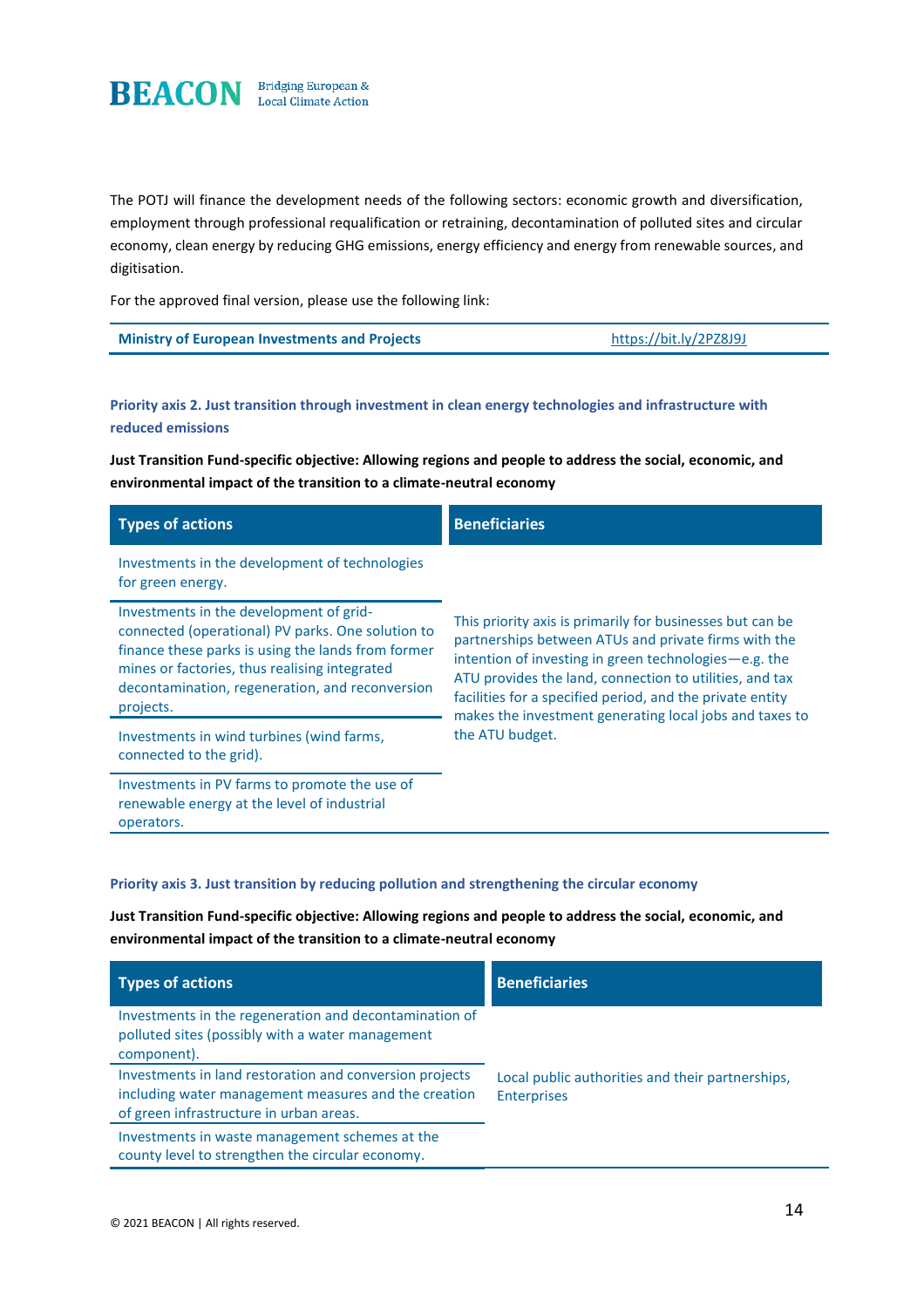

## **Types of actions Beneficiaries**

Actions to prevent waste generation and reduce the amount such generation, as well as actions to increase efficient re-use and recycling.

## A4. Operational Transport Programme (POT) 2021-2027

#### **Budget allocation:** €8.3 billion

**Priority axis 6. Improving urban connectivity and mobility that is sustainable and resilient to climate change by increasing the quality of transport services by rail** 

**Budget allocation:** €350 million

#### **Specific objective: Promoting sustainable multimode urban mobility**

| <b>Types of actions</b>                                                                                                                                                                                                  | <b>Beneficiaries</b>                                                                       |
|--------------------------------------------------------------------------------------------------------------------------------------------------------------------------------------------------------------------------|--------------------------------------------------------------------------------------------|
| Purchase of metropolitan trains (ecological urban<br>rolling stock)                                                                                                                                                      |                                                                                            |
| Construction, modernisation, and optimisation of the<br>necessary infrastructure                                                                                                                                         | Partnerships between local public authorities and<br>the Romanian National Railway Company |
| Optimisation of train travel-travel schedule, ticketing<br>systems (including integration with other modes of<br>transport), measures to increase the accessibility for<br>people with disabilities and similar measures | C.N.C.F.R. and ARF (The Authority for Railway<br>Reform)                                   |

#### **Priority axis 7. Development of a multimodal transport system**

#### **Budget allocation:** €30 million

**Specific objective: Development of a sustainable, climate-friendly, safe, and intermodal TEN-T network** 

| <b>Types of actions</b>                                                                                                                    | <b>Beneficiaries</b>                                                                                     |
|--------------------------------------------------------------------------------------------------------------------------------------------|----------------------------------------------------------------------------------------------------------|
| Investments in the modernisation of intermodal terminals                                                                                   |                                                                                                          |
| Development of intermodal terminals                                                                                                        | Local public authorities                                                                                 |
| Investments in intermodal transfer facilities and<br>equipment                                                                             | Partnerships between local public<br>authorities and the Romanian National<br>Railway Company C.N.C.F.R. |
| Investments in connections between main transport hubs<br>(station, airport, port, customs point, industrial park,<br>intermodal terminal) |                                                                                                          |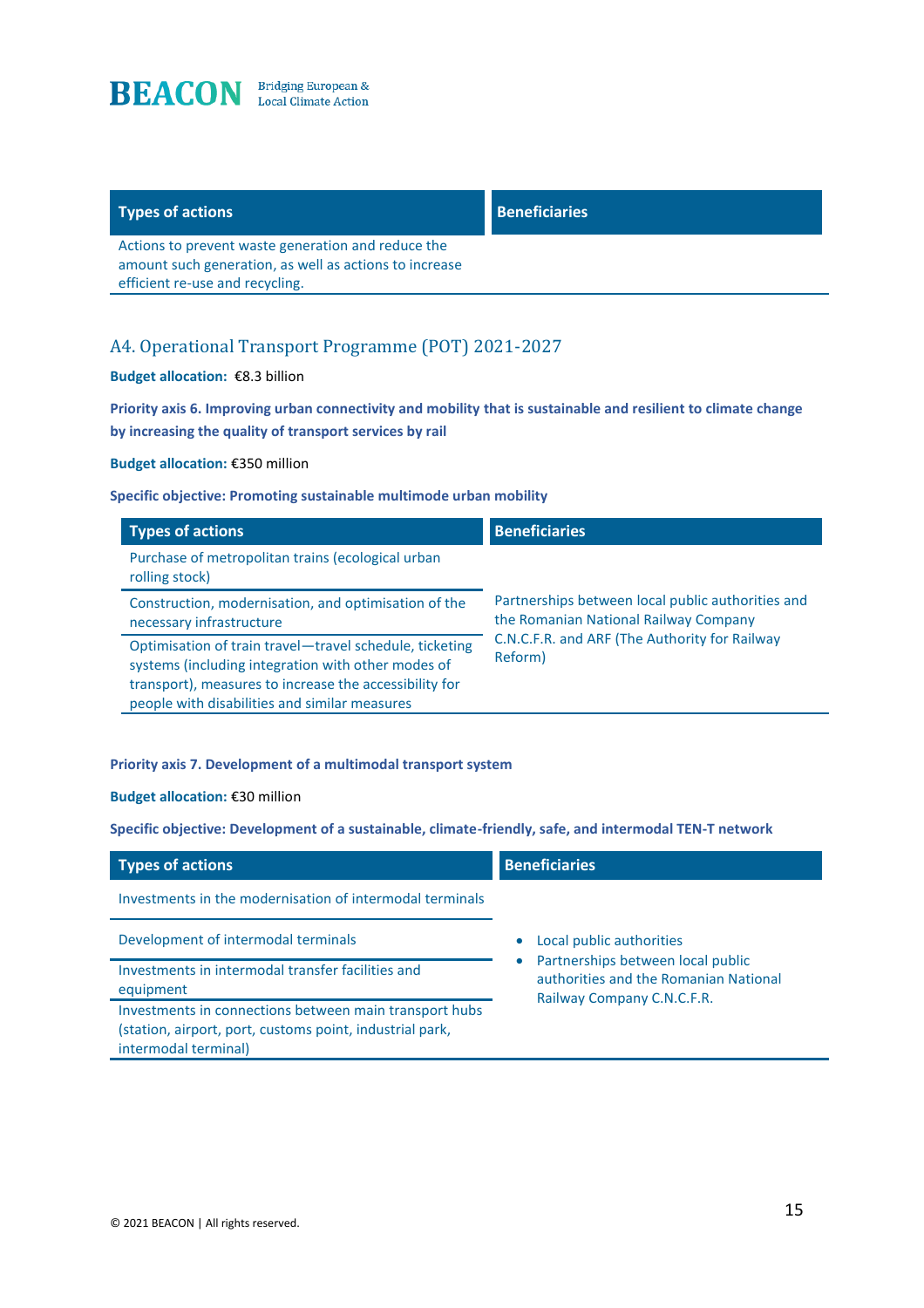

In short, projects can be financed by the POT through the following priority axes:

- **Road infrastructure** by priority axis **2**
- **Ecological transport** by priority axis **6**
- **Intermodal terminals** by priority axis **7**
- **Underground Railway Development** by priority axis **5**

#### **Concrete examples of possible investments under the operational programme:**

- Investments in the modernisation and development of intermodal terminals
- Investments in intermodal transfer facilities and equipment
- Investments in connections between main transport hubs (station, airport, port, customs point, industrial park, intermodal terminal)
- Investments in underground rail infrastructure (new sections, related stations)
- Investments in rolling stock, modernisation of installations
- Investments in related equipment, measures to increase the accessibility of persons with disabilities, including safety systems
- Modernisation of stations whose travel conditions do not meet current safety standards
- Support the integration of travel at the metropolitan level with other public passenger transport systems
- Construction or modernisation of bypass variants
- Construction or modernisation of municipalities' access to primary road network sectors

### A5. National Recovery and Resilience Plan

**The National Recovery and Resilience Plan (NRRP)** proposed by MIPE was adopted by the Romanian Government at a second reading with the Memorandum mandated by MIPE to conduct document negotiations with the European Commission. The NRRP refers to a coherent public investment package and proposed reforms under the Country Specific Recommendations 2019-2020. These reforms and public investment projects must be implemented by 2026. The NRRP is based on six main pillars:

- Transition to a green economy
- Digital transformation
- Smart, sustainable, and inclusive economic growth
- Economic, social, and territorial cohesion
- Health and institutional resilience
- Children, young people, education, and skills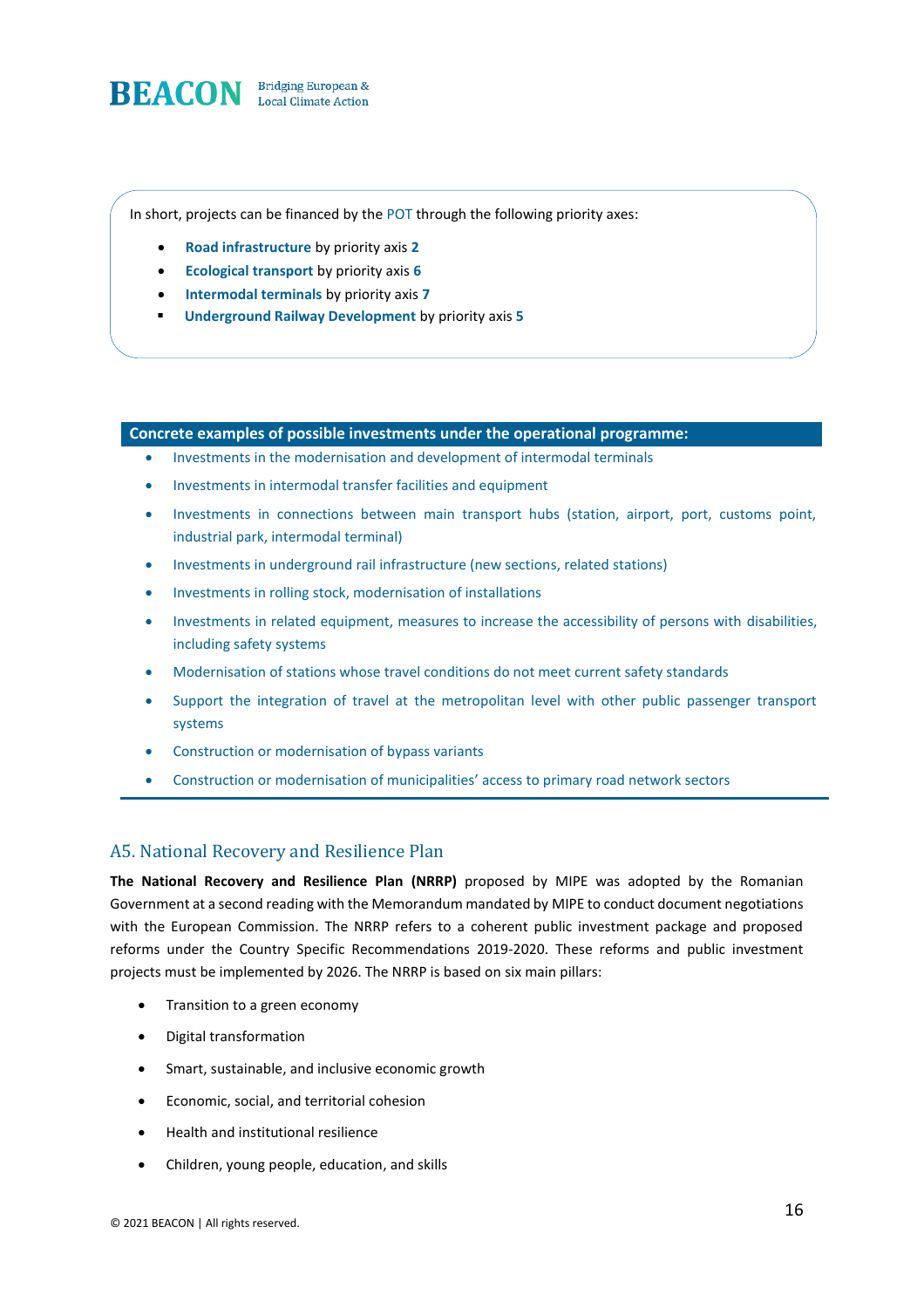

Investments and reforms should contribute to 37% of the **climate change** target and 20% of the **digitisation**  target. The NRRP financially supports investments and reforms with a real and lasting impact on the economy and society. The proposed measures address the challenges identified in the context of the European Semester, supporting the green transition and digital transformation, as well as economic growth, social and economic resilience, and job creation. The NRRP must intervene with reforms and investments in the following areas:

- Transport
- Environment, climate change, energy, energy efficiency, and green transition
- Development of urban settlements, exploitation of cultural and natural heritage, and tourism
- Agriculture and rural development
- Health
- Education
- Business climate
- Research, innovation, digitisation
- Improving the buildings stock
- Resilience in crisis situations

#### **Component and budget proposals:**

**I.5** Renovation Wave – Green and seismic rehabilitation fund: **proposed budget** of €2.2 billion

**Targets:** Energy efficiency and seismic consolidation for 1,000-1,500 housing blocks and 2,000 public buildings

**I.6** Renewable energy and energy efficiency: **Proposed budget** of €1.2 billion

# Financing adaptation measures for climate change

### B1. ROPs

**ERDF-specific objective: Improving the protection of nature and biodiversity, the green infrastructure, especially in urban areas, and reducing pollution** 

#### **Indicative operations.**

- Regeneration of degraded urban spaces, including by promoting investments for green infrastructure in urban areas
- Functional conversion of degraded, unused, or abandoned land
- Modernisation and expansion of existing green spaces
- Purchase of equipment for measuring pollutants in ambient air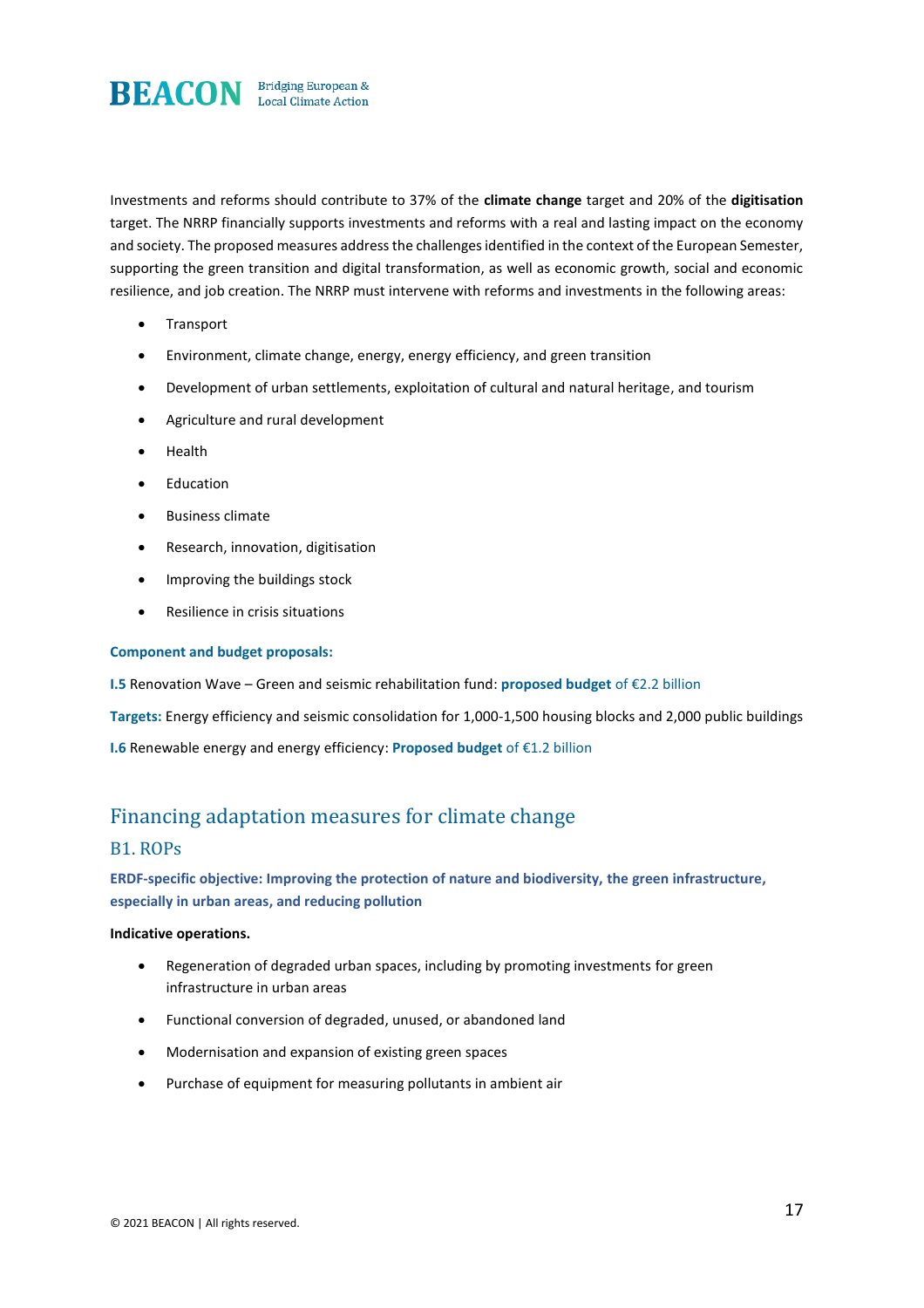

#### **ERDF-specific objective: Promoting sustainable multimode urban mobility**

#### **Indicative operations.**

- Development of clean urban infrastructure (transport infrastructure, cycling, rolling stock, alternative fuels)
- Modernisation and expansion of tram lines
- Purchase and modernisation of rolling stock (trams)
- Purchase of trolleybuses and buses
- Development of mobility corridors
- Development of alternative fuel infrastructure
- Improving air quality and noise reduction

### B2. Sustainable Development Operational Programme (PODD) 2021-2027

The following is the budget allocation *according to draft* of the partnership agreement for 2021-2027:

- Scenario 1: EU contribution/national budget contribution 70% 30% = €5.604 billion
- Scenario 2: EU contribution/national budget contribution  $-85% 15% = \text{\textsterling}4.615$  billion

### Priority axis 2. Development of water and wastewater infrastructure and transition to a circular economy

#### **Budget allocation:**

- €2.23 billion, less developed regions (source: ERDF), focused on water works and transition to a circular economy (including in terms of proper waste management—e.g. for energy, gasification)
- €507.8 million, no region difference (source: FC), focused on water works
- €230 million, no region differentiation (source FC), focused on waste

The funds allocated for this priority axis represent more than half of the PODD total funds, regardless of the budget scenario. In short, through priority axis 2 of the PODD, funds can be accessed for water/sewerage and waste management projects.

#### **ERDF/FC-specific objective: Promoting sustainable water management**

Investments in the water and wastewater sector to meet the requirements of the environmental directives:

| <b>Types of actions</b>                                                      | <b>Detailed actions</b>                                                                                                                                                                                                                        | <b>Beneficiaries</b>                                                                                                                                                                                 |
|------------------------------------------------------------------------------|------------------------------------------------------------------------------------------------------------------------------------------------------------------------------------------------------------------------------------------------|------------------------------------------------------------------------------------------------------------------------------------------------------------------------------------------------------|
| Integrated actions for the<br>development of water and<br>wastewater systems | Construction and rehabilitation of<br>$\bullet$<br>sewerage networks and<br>construction, rehabilitation, or<br>modernisation of wastewater<br>treatment plants to ensure the<br>collection and purification of<br>biodegradable organic loads | <b>Associations for Inter-</b><br><b>Community Development</b><br>through Regional Operators<br>of Water, ANRSC<br>Two or more ATUs within the<br>competences of their<br>deliberative and executive |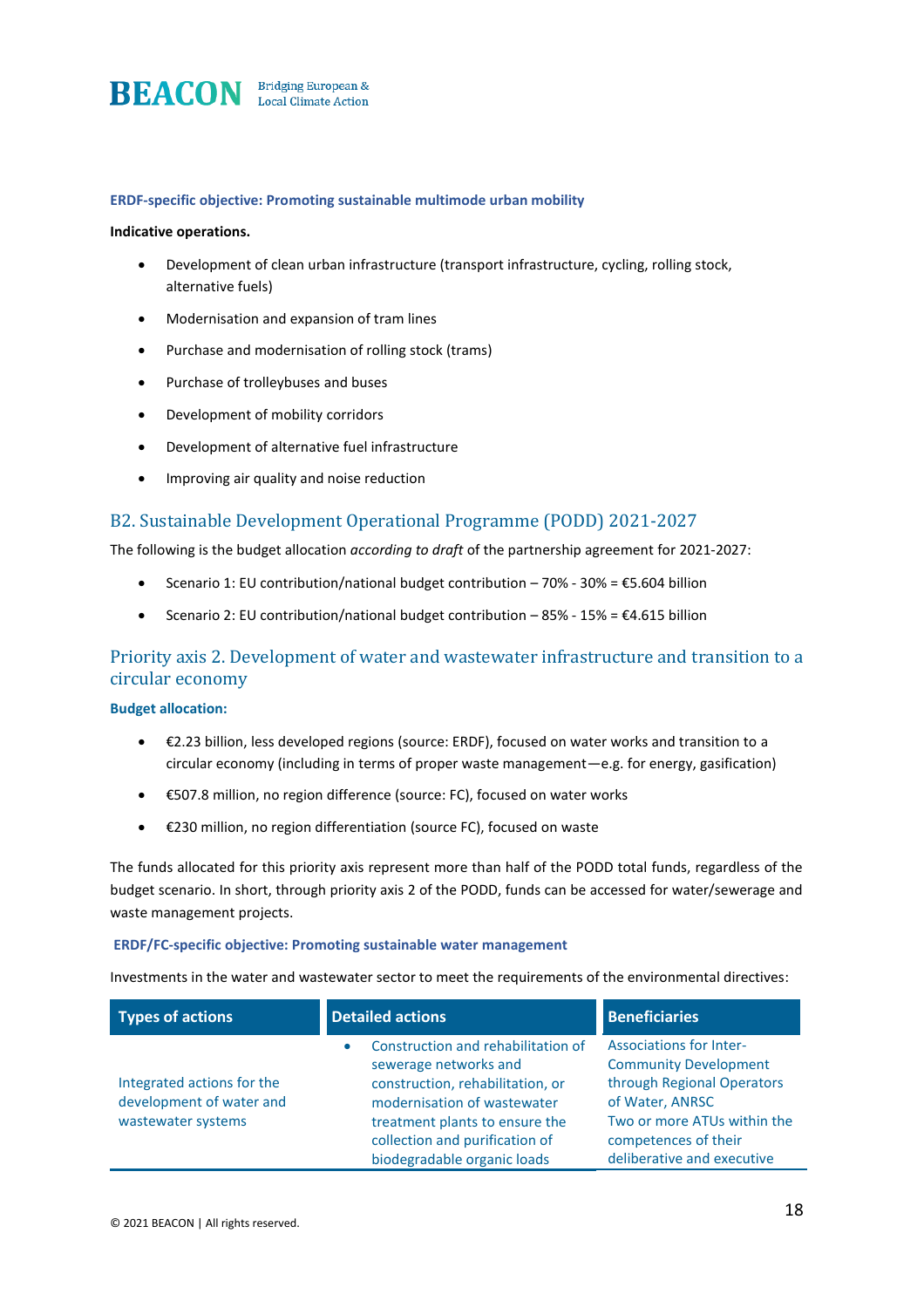

| <b>Types of actions</b>                                                      | <b>Detailed actions</b>                                                                                                                                                                                                                                                                                                                                                                                                             | <b>Beneficiaries</b>                                                                                                                                                                                                                                                                                                                |
|------------------------------------------------------------------------------|-------------------------------------------------------------------------------------------------------------------------------------------------------------------------------------------------------------------------------------------------------------------------------------------------------------------------------------------------------------------------------------------------------------------------------------|-------------------------------------------------------------------------------------------------------------------------------------------------------------------------------------------------------------------------------------------------------------------------------------------------------------------------------------|
|                                                                              | Construction and rehabilitation of<br>٠<br>capture and supply systems,<br>treatment plants, and water<br>transmission and distribution<br>networks for human consumption<br>in the context of integrated water<br>and wastewater projects<br>Measures necessary for project<br>$\bullet$<br>efficiency and investment<br>sustainability (automation,<br>SCADA, GIS, metering, asset<br>management implementation<br>measures, etc.) | authorities may cooperate<br>and associate, under the law,<br>to establish inter-community<br>development associations<br>aimed at the provision and<br>joint provision of community<br>utilities services and the<br>establishment,<br>modernisation, and<br>development, as appropriate,<br>of related public utility<br>systems. |
| Actions to prepare and<br>manage water and wastewater<br>investment projects |                                                                                                                                                                                                                                                                                                                                                                                                                                     |                                                                                                                                                                                                                                                                                                                                     |
| Actions to strengthen the<br>capacity of actors                              | Support for further strengthening<br>$\bullet$<br>and expanding regional operators<br>to develop their capacity to make<br>investments for compliance<br>Support to strengthen the<br>$\bullet$<br>administrative capacity of the<br>other institutions involved: ADIs,<br>ANRSC, MMAP, MS (Institute of<br>Public Health), AM PODD                                                                                                 |                                                                                                                                                                                                                                                                                                                                     |

# Other programmes: European Economic Area and Norwegian grants

Norway, Iceland, and Liechtenstein contribute to the social and economic development of 15 member states in the east, centre, and south of the EU by granting European Economic Area (EEA) and Norwegian grants. The main donor state is Norway, which contributes 97% of the funding.

On the basis of the Memorandums of Understanding signed on 13 October 2016 between the Government of Romania and the donor states, projects under the 12 funding programmes [\(https://www.eeagrants.ro/descriere-programe\)](https://www.eeagrants.ro/descriere-programe) established during 2018-2024, will be financed in the fields of:

- Local development, poverty reduction, Roma inclusion, children and young people at risk, human rights
- Renewable energy, energy efficiency, energy security
- Business development, innovation, and small and medium enterprises (SMEs)
- Public health
- Research
- Cultural heritage, cultural entrepreneurship, and cultural cooperation
- Justice, correctional services, combating domestic and gender-based violence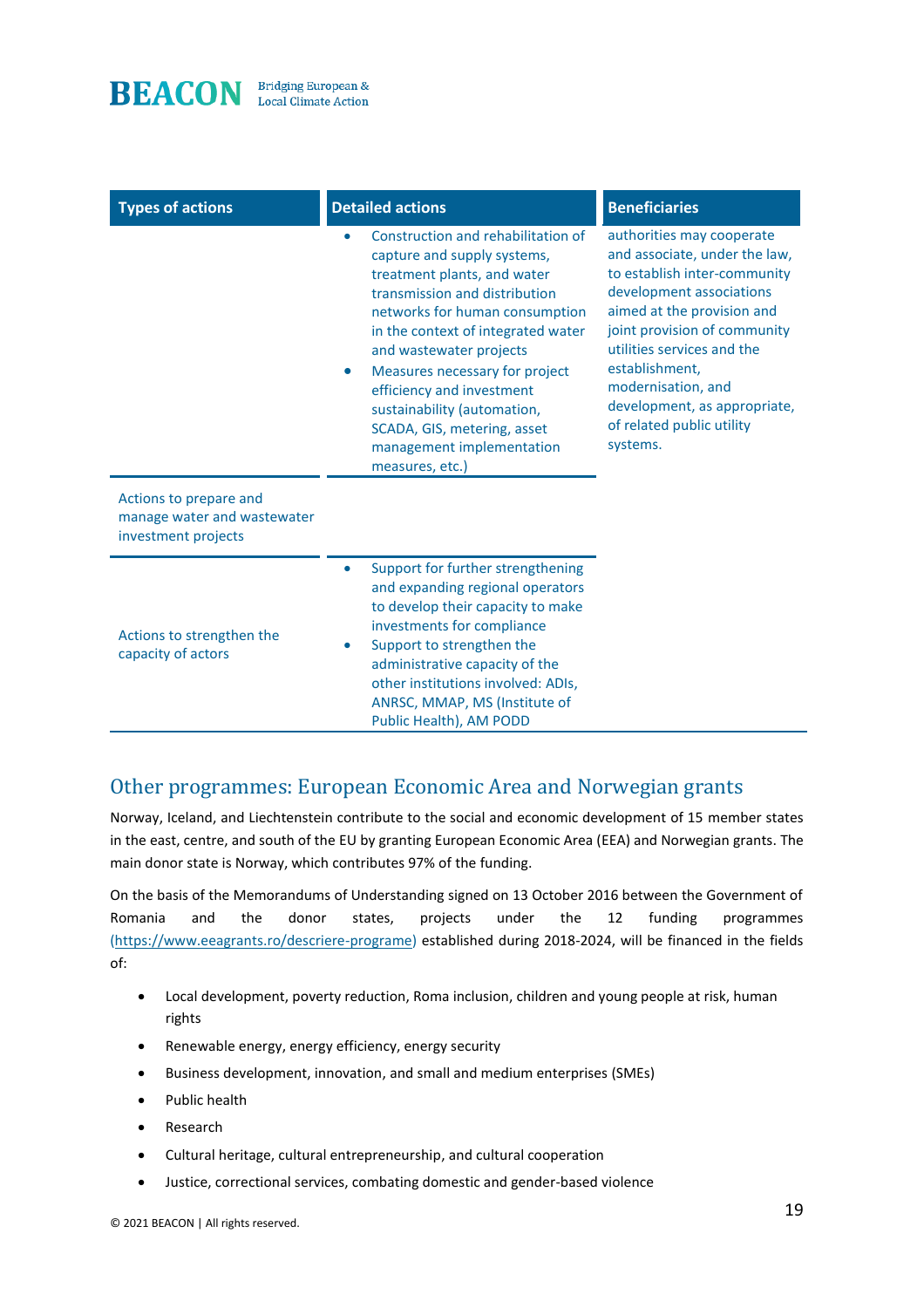

- Home affairs, police cooperation, and the fight against crime
- Education, scholarships, apprenticeships, and entrepreneurship for young people
- Social dialogue and decent work
- Active citizenship, civil society
- Environment and climate change

The open calls can be found here:

**[https://www.eeagrants.ro/apeluri?filtru\\_status=Activ&filtru\\_programme=&filtru\\_aplicant=](https://www.eeagrants.ro/apeluri?filtru_status=Activ&filtru_program=&filtru_aplicant=)**

# Other programmes: Programmes of the European Investment Bank – Climate Bank

EIB programmes are funding:

- Climate action and ecological sustainability
- Climate change adaptation: Projects that anticipate the negative effects of climate change and take appropriate measures to prevent or minimise the resulting damage. Such investments include projects that:
	- o Reduce the risk of floods
	- o Develop resilient cities
	- o Reforestation
- Climate change mitigation: Projects that reduce or prevent GHG emissions. This can be done by investing in:
	- o Research and development of low carbon technologies
	- o Renewable energy
	- o Low carbon transport solutions
	- o Industrial decarbonisation
- Environmental sustainability: Activities that promote the sustainable management of natural resources, biodiversity, and the environment.

More information is available through the Romanian Office, linked here: https://bit.ly/3wKOInQ.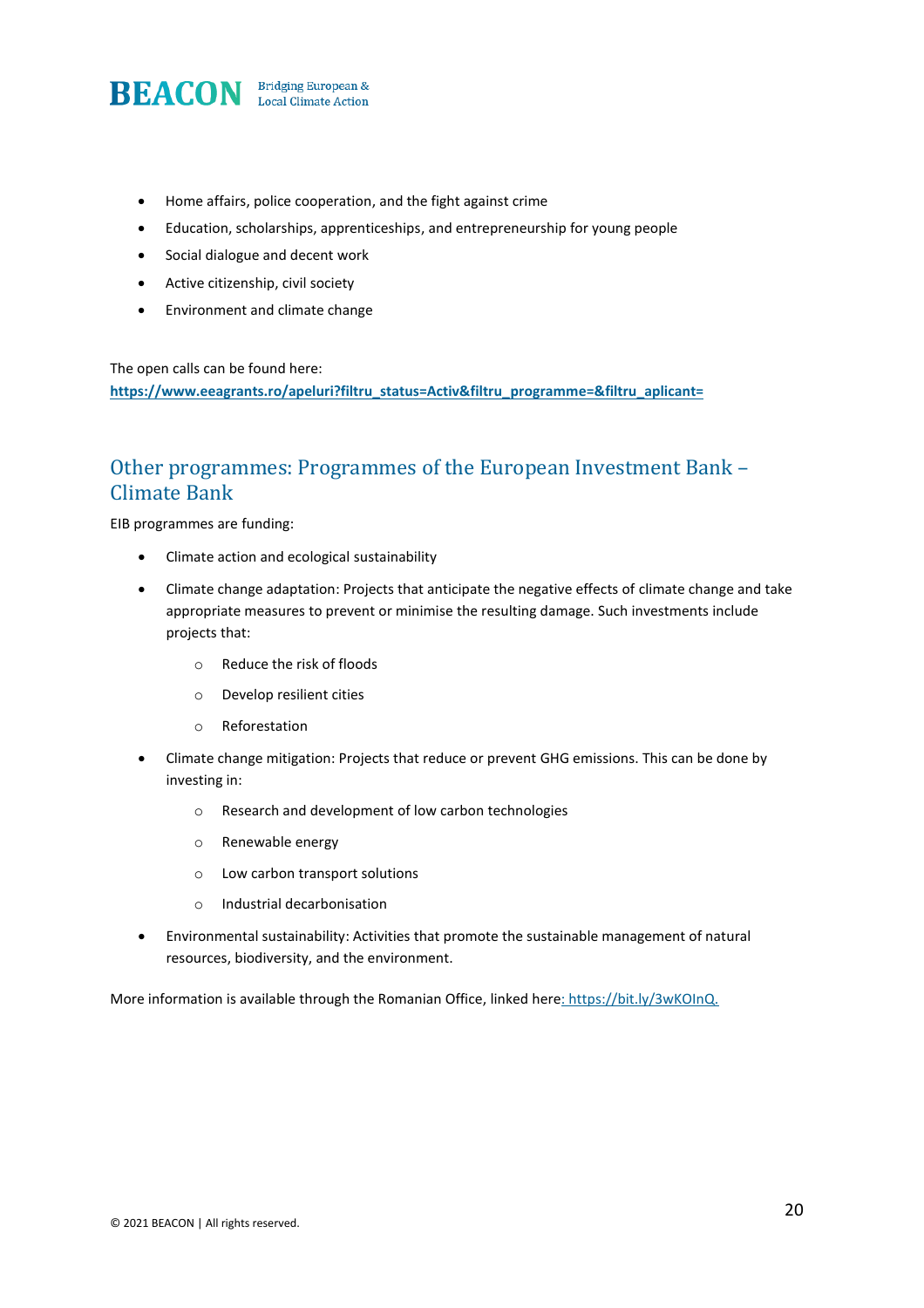

### ELENA technical assistance programme in the form of a grant

The European Local Energy Assistance (ELENA) programme provides support for project preparation for three different sectors:

- Power efficiency
- Sustainable residential buildings
- Urban transport and mobility

For more information, see this link: <https://bit.ly/3wQjRq7.>

# Other programmes: European City Facility

Launched in 2020, the European City Facility (EUCF) is a financial support for cities to boost the energy transition. Financial support can be accessed by municipalities and local authorities aiming to implement actions from politically approved local climate and energy action plans. The EUCF is intended for all local authorities and their associations in 31 countries: the EU member states and Norway, Iceland, Liechtenstein, and the UK.

The EUCF is a project initiated and led by Energy Cities, Climate Alliance, adelphi, Fedarene, and Enviros. It is being funded by Horizon 2020, the EU's research and innovation programme. The EUCF provides grants of €60,000 to develop an investment concept, which is an initial step towards a comprehensive business and financial plan. The expected outcome is a document that provides investors and financial institutions with the information needed to assess an investment project.

The EUCF finances activities such as (technical) feasibility studies; market, risk, legal, economic, or financial analyses; and stakeholder analyses, which are necessary to develop the investment concept. These activities may be carried out by the employed personnel or subcontracted experts. The grant cannot directly finance investments, but it covers the costs of mobilising access resources and services to develop an investment concept.

This tool is intended for all municipalities and local authorities (of any size) and their associations within the 31 countries. Applicants must have a politically approved energy and climate action plan. This can be a PAED (Sustainable Energy Action Plan) or PACED (Climate and Sustainable Energy Action Plan), developed under the Covenant of Mayors, or plans with similar ambitions with climate and energy objectives, set for at least 2020. In addition, applicants must prove their political commitment to develop the investment concept through a letter of support, signed by the Mayor or other relevant political representative. Applicants must comply with the 2-year EUCF monitoring period by submitting two forms including key figures.

Local authorities are encouraged to partner and submit joint applications to increase the level of proposed targets and the chances of success. Private entities are not eligible.

The first call resulted in 250 applications; 30 beneficiaries from 14 countries received funding.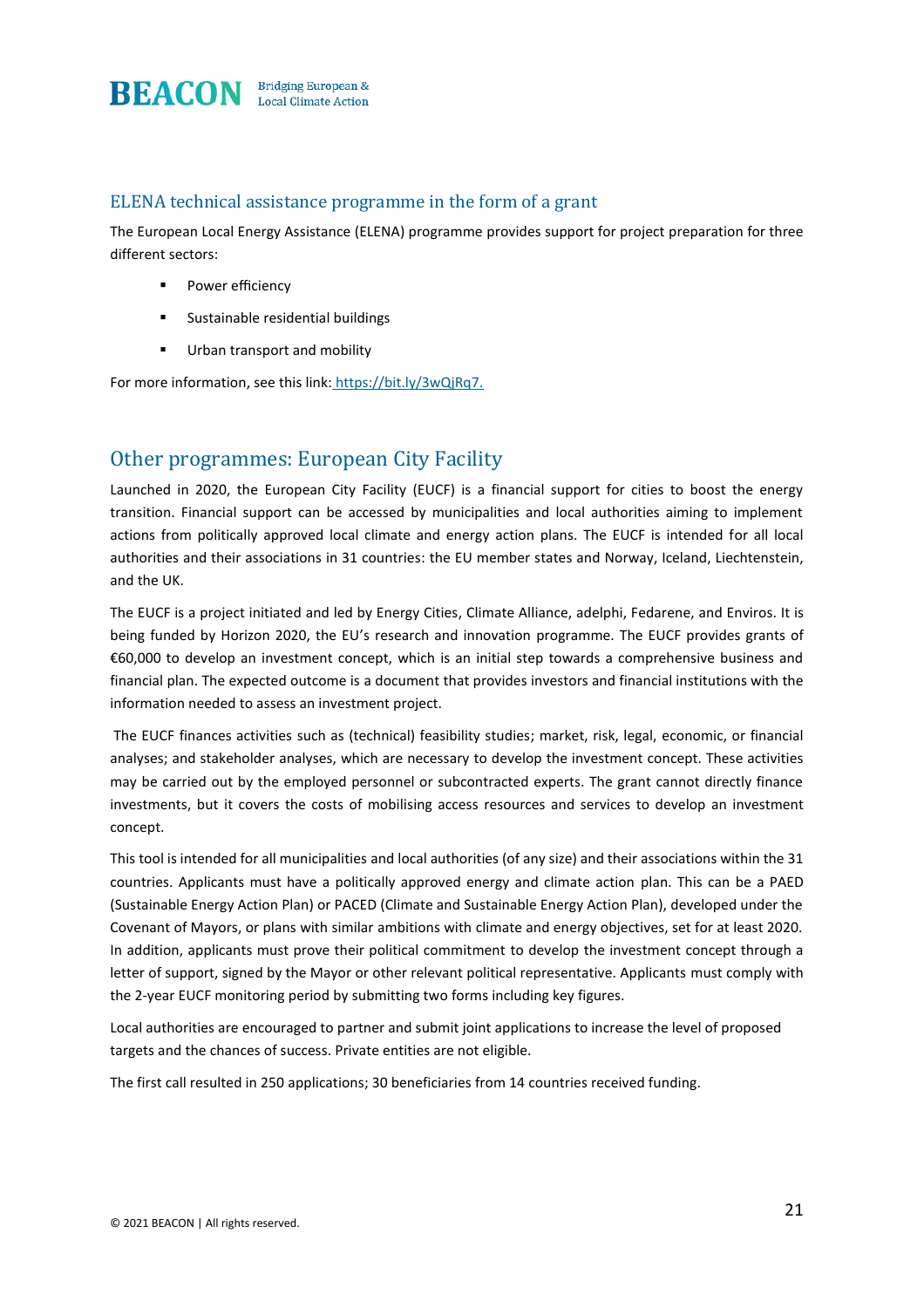

#### **List of beneficiary cities under the first central and eastern European call:**

**Hungary (4):** Gyöngyös, Hódmezővásárhely, Mórahalom, Veszprém **Bulgaria (1):** Dobrich **Croatia (3):** Velika Gorica, Rijeka, Karlovac **Poland (2):** Piaseczno, Sztum **Lithuania (1):** Visaginas

The projects that received funding address several sectors: smart grids, sustainable mobility, district heating, residential buildings, public buildings, innovative energy infrastructure, and renewable integrated in buildings.

#### **How can the municipalities apply?**

There are a few quick steps to apply online. A help desk is available via the website. The national expert is able to provide information about the application process and provide support (e.g. clarification of the city's investment and expertise needs, aggregation in the project if necessary, verification of the application in terms of expression in English). Applications will be evaluated according to a set of criteria.

The applications with the highest scores will receive a grant. It is important for municipalities to register and start the application process even if they fail to complete it. Even in this case, the municipality will receive a feedback report from EUCF, which will be useful for subsequent calls.

Information and online applications at: https://eucityfacility.eu.

In Romania, contact the National Expert: Camelia Rață, **Energy Cities in Romania** (OER), www.oer.ro, [office@oer.ro.](mailto:%20%20office@oer.ro.) 

# Main obstacles for medium and small municipalities when using climate finance instruments

- Lack of knowledge about climate change financing options
- Insufficient administrative capacity, lack of expertise, and insufficient technical knowledge
- Budgetary (lack of co-financing) and regulation constraints
- Difficulties in ensuring the bankability of potential investments
- Political constraints
- Challenges in meeting the requirements of EU funds from all phases of the project (preparation financing, implementation, reception of works, monitoring/reporting)
- Unpredictability of project calls (rare calls with a short opening period)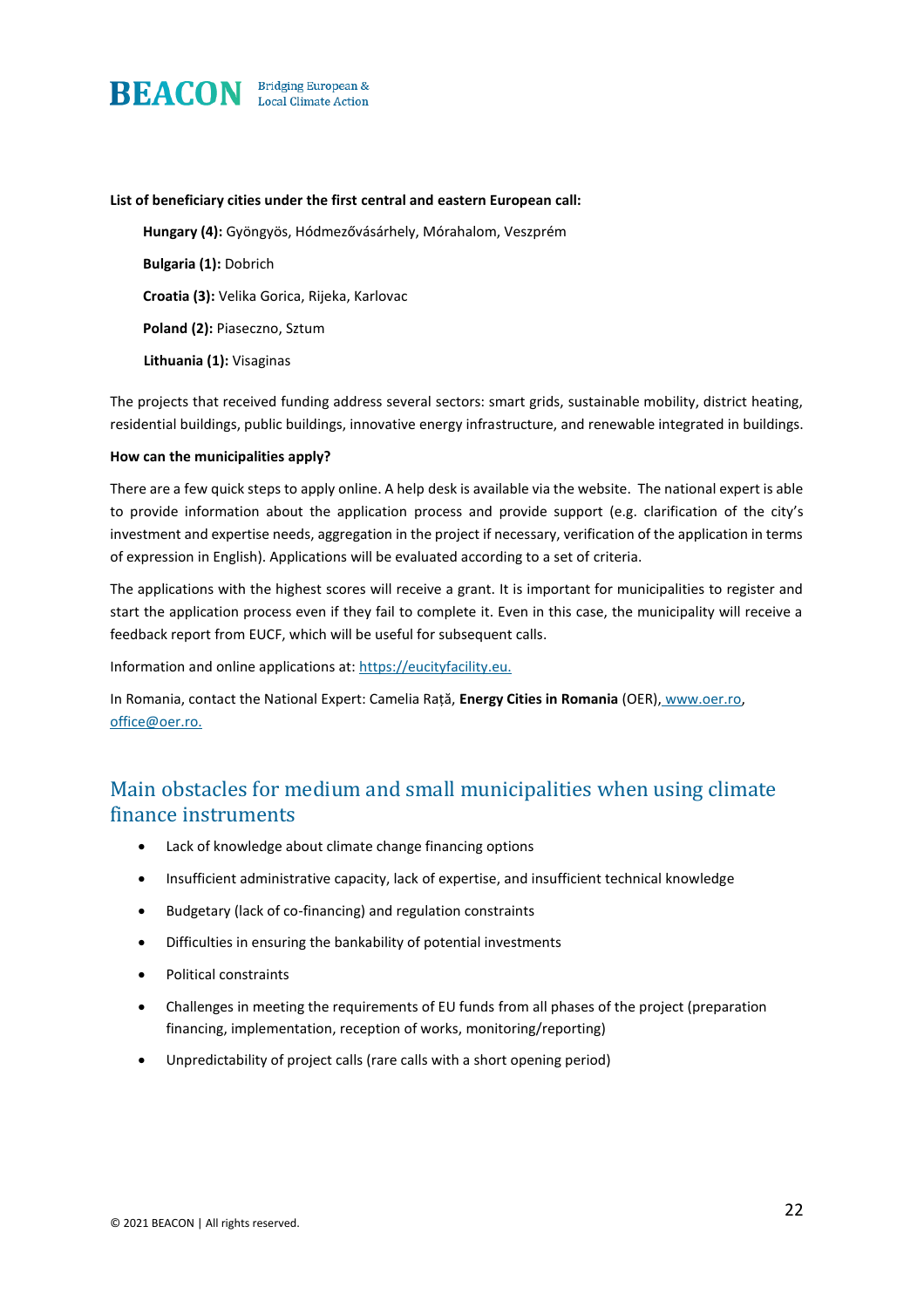

# Can small and medium-sized municipalities influence funding decisions?

The answer to this question comes from our 12 years of experience in supporting municipalities to manage these themes of action to reduce GHG emissions and reduce the impact of climate change.

Yes, they can influence but only through city associations (Association of Romanian Cities, The Romanian Network of Energy Cities, etc.) and only to a small extent.

Most of the time, the public consultation takes place late and the interventions coming from the stakeholders are taken over in the national programmes, either partially or marginally. That is why a much more active presence of city associations is required.

# Recommendations for small and medium-sized municipalities

#### **Combining mitigation and adaptation measures**

As funding instruments for adaptation are limited, ATUs should seek synergies with funding options for mitigation and to develop projects that implement both mitigation and adaptation measures. For example, mitigation and adaptation measures can be integrated into ATUs ongoing investments in infrastructure maintenance and urban development.

In public infrastructure, climate change mitigation measures can be incorporated:

- In the public street and traffic lighting system.
- In public transport electric vehicles or vehicles using biofuels.
- Through pedestrian and cycling routes or traffic management techniques.
- In flood protection measures developed for public safety.

For example, urban retrofitting can be used to improve the resilience of urban areas to floods, heat waves, or other extreme events, while investments in energy efficiency can be an opportunity to make the building stock more resilient to the effects of climate change.

#### **Aggregating small-scale projects into a larger joint project**

Another common obstacle is that investments in climate mitigation measures are often too small or scattered to attract investors. Options for aggregating small projects, for example between neighbouring ATUs, should be explored. An example is the energy efficiency project for private homes in France, where the renovation of residential buildings of several municipalities has been aggregated into a single project with a total cost of €800 million.

The aggregation recommendation for small projects is also valid for financial instruments, such as **green bonds**.

Counselling and services can be provided to small ATUs to aggregate climate projects and connect them with relevant partners, such as funding institutions.

#### **Partnership with other ATUs and local stakeholders**

Cooperation between local authorities can bring synergies and economies of scale and could contribute to the aggregation of small-scale projects. Different local authorities can benefit from a single management office and the exchange of experience and skills.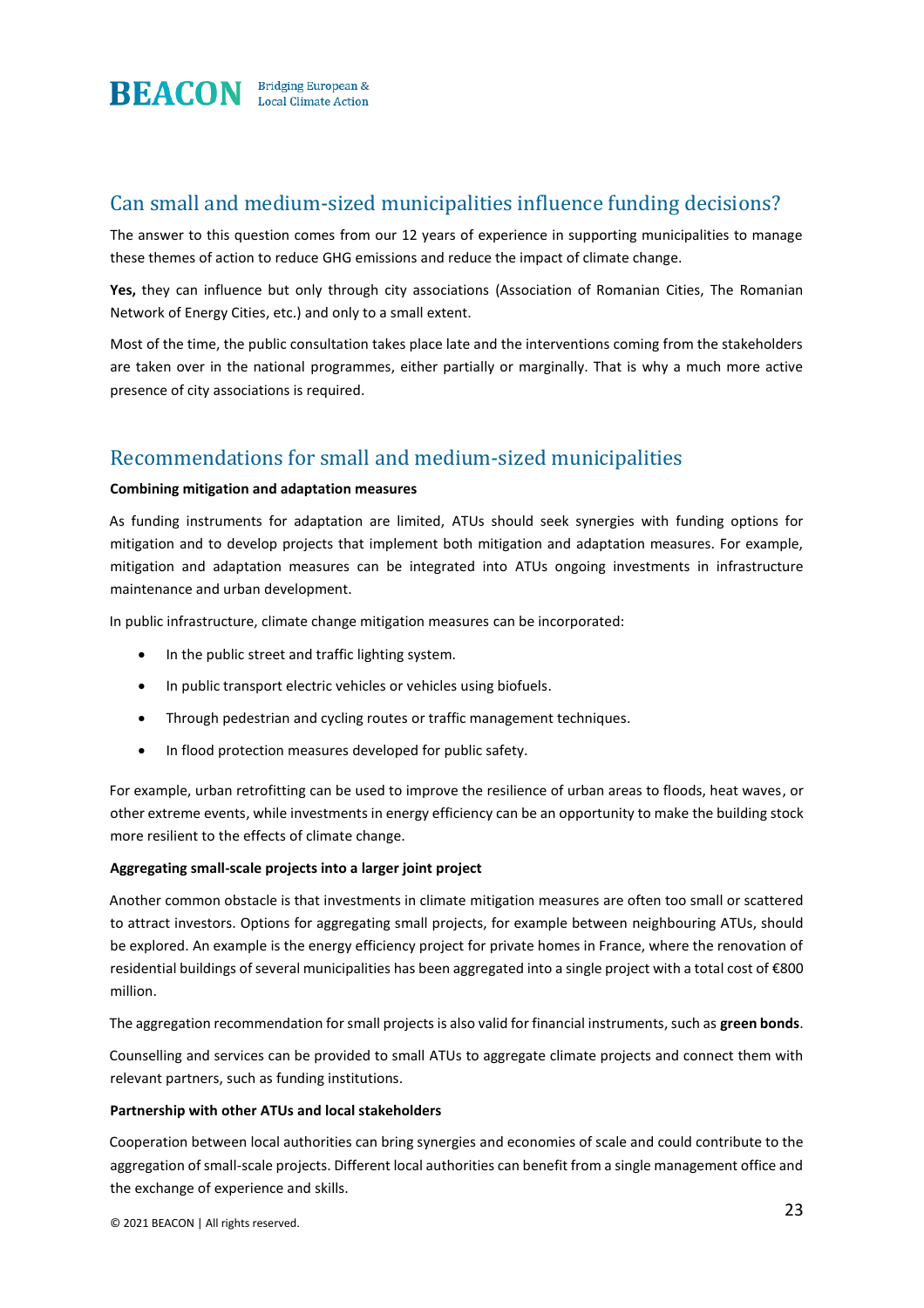

Revenues from green bonds are expected to fund municipal investment projects in renewable energy, energy efficiency, green buildings, public transport, and water management.

In addition to cooperating with other local authorities, ATUs can explore opportunities for synergies and partnerships with other local stakeholders. For example, local energy agencies can provide technological expertise, audit advice, or information on existing state grants and other available funding options. For this reason, ATUs can work with agencies to benefit from their technical expertise and knowledge of funding options as well as to team up and develop large sustainable energy plans.

The banks, businesses, or other investors can also be valuable partners to ATUs by providing additional expertise and resources for climate investment through the use of financial instruments or public-private partnerships.

#### **Partnership with county councils**

Insufficient resources for co-financing in European non-reimbursable projects indicate the need for close partnerships with county councils, which may occasionally allocate the necessary co-financing amounts.

#### **Exploring instruments that do not award grants**

Although grants are a key source of funding for local climate investment, they cannot meet all ATU climate finance needs.

Unlocking investments in cities: the ELENA-EIB technical assistance facility can be used as an important initial source of financing to stimulate private investment by introducing complementary non-grant instruments, such as green bonds, automatically renewable funds, guarantees, and debt financing.

#### **Use of fiscal instruments and incentives to supplement other sources of funding**

Fiscal instruments can be a useful complementary resource for climate action, although they are usually less popular with local citizens and politicians. For example, tax incentives and urban congestion charges can be used to limit car use in cities.

#### **Promoting climate action in the local community**

In addition to investing in climate change, ATUs play a key role in guiding local climate action and leading the local community. For cities to achieve mitigation and adaptation measures, households and industries should become more resilient and energy efficient.

ATUs should encourage and motivate their citizens and local businesses to take action—for example through regulatory measures or by providing information on climate action and financing options available to households and industry. Such activities would help generate demand for climate funding in local communities, which would strengthen the ATUs' capacity to develop and justify their climate finance needs.

#### **Capitalisation of expertise at the level of the association of cities and city networks**

Based on the finding that a small or medium-sized city may not have the appropriate expertise at all stages of the project (preparation, accessing funding, implementation, monitoring, acceptance), we consider it appropriate to set up permanent groups of experts at these types of associations to serve the needs of all members from as early as the project planning phase.

Calls for projects open at the end of the study are presented in Annex 3.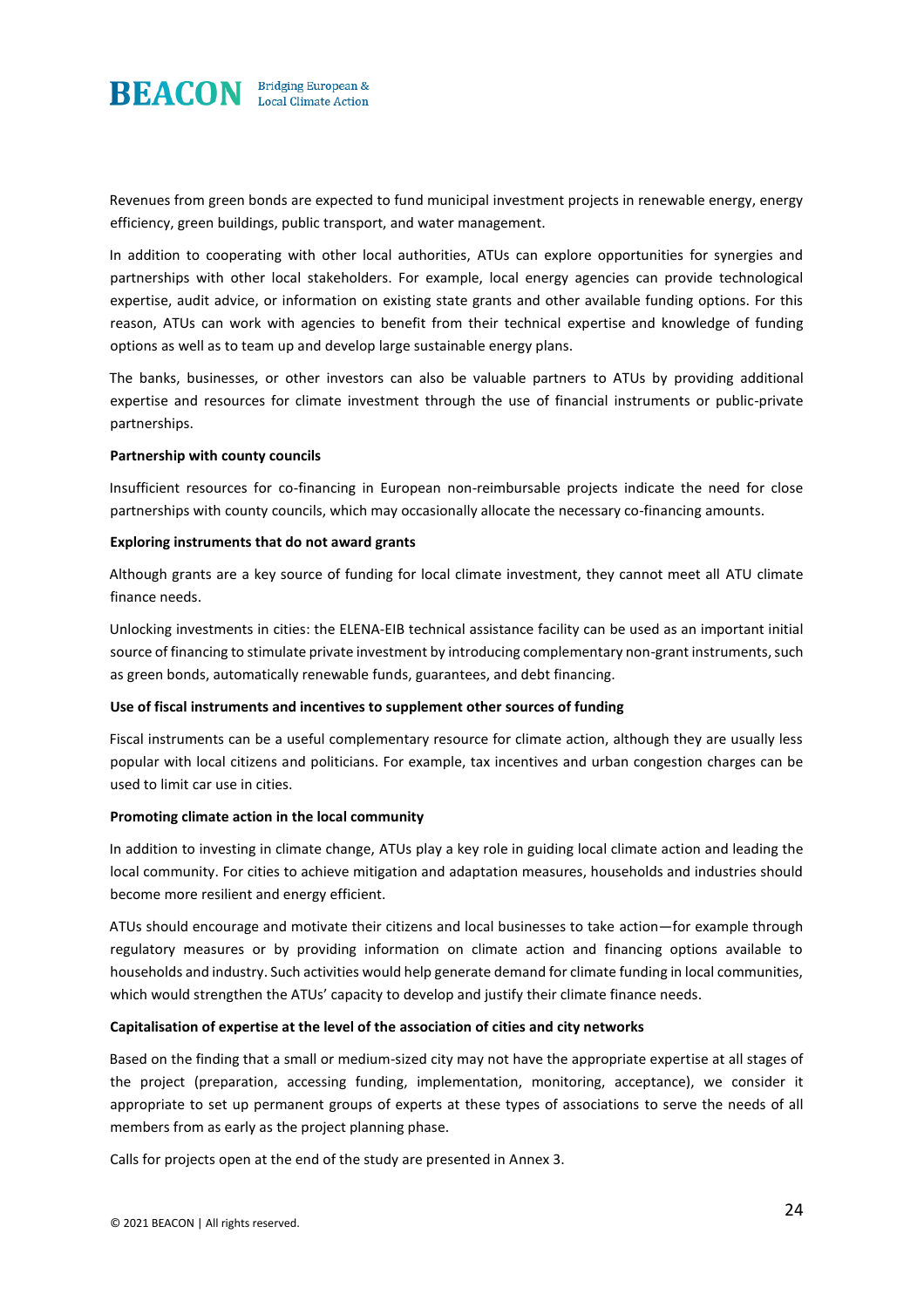

# Annex 1: Preparation of projects for financing

What information can we find in the applicant's guide?

| <b>Chapter 1. Project call information</b>       | <b>Chapter 4. Evaluation and selection process</b> |
|--------------------------------------------------|----------------------------------------------------|
| 1.1 Priority axis, investment priority, specific | 4.1 General description                            |
| objective                                        | 4.2 Evaluation grids                               |
| 1.2 Type of call for projects and period for     | 4.2.1 Administrative compliance check grid         |
| submission of project proposals                  | 4.2.2 Eligibility check                            |
| 1.3 Objectives                                   | 4.2.3 Technical-economic evaluation grid           |
| 1.4 Eligible activities                          | 4.3 Project selection                              |
| 1.5 Eligible applicants                          | 4.4 Filing and resolving appeals                   |
| 1.6 Target group                                 |                                                    |
| 1.7 Indicators                                   | <b>Chapter 5. Contracting projects</b>             |
| 1.8 Allocation established for the call for      | 5.1 Filing and resolving appeals                   |
| projects                                         | 5.2 Contracting projects                           |
| 1.9 Maximum value of the project, co-            |                                                    |
| financing rate                                   |                                                    |
| 1.10 State/de minimis aid, as appropriate        | Chapter 6. Reimbursement of expenses               |
| 1.11 Project implementation duration             | 6.1 Payment request mechanism                      |
|                                                  | 6.2 Reimbursement of expenses                      |
| Chapter 2. Rules for granting funding            | 6.3 Verification of public procurement             |
| 2.1 Eligibility of the applicant/partners        |                                                    |
| 2.2 Eligibility of projects                      |                                                    |
| 2.3 Eligible expenses                            | Chapter 7. Monitoring and control                  |
| 2.4 Ineligible expenses                          | Chapter 8. Information and publicity               |
| Chapter 3. Filling in the funding application    | Chapter 9. Glossary of terms                       |
| Registration in the applicant's MySMIS 2014      |                                                    |
| system                                           |                                                    |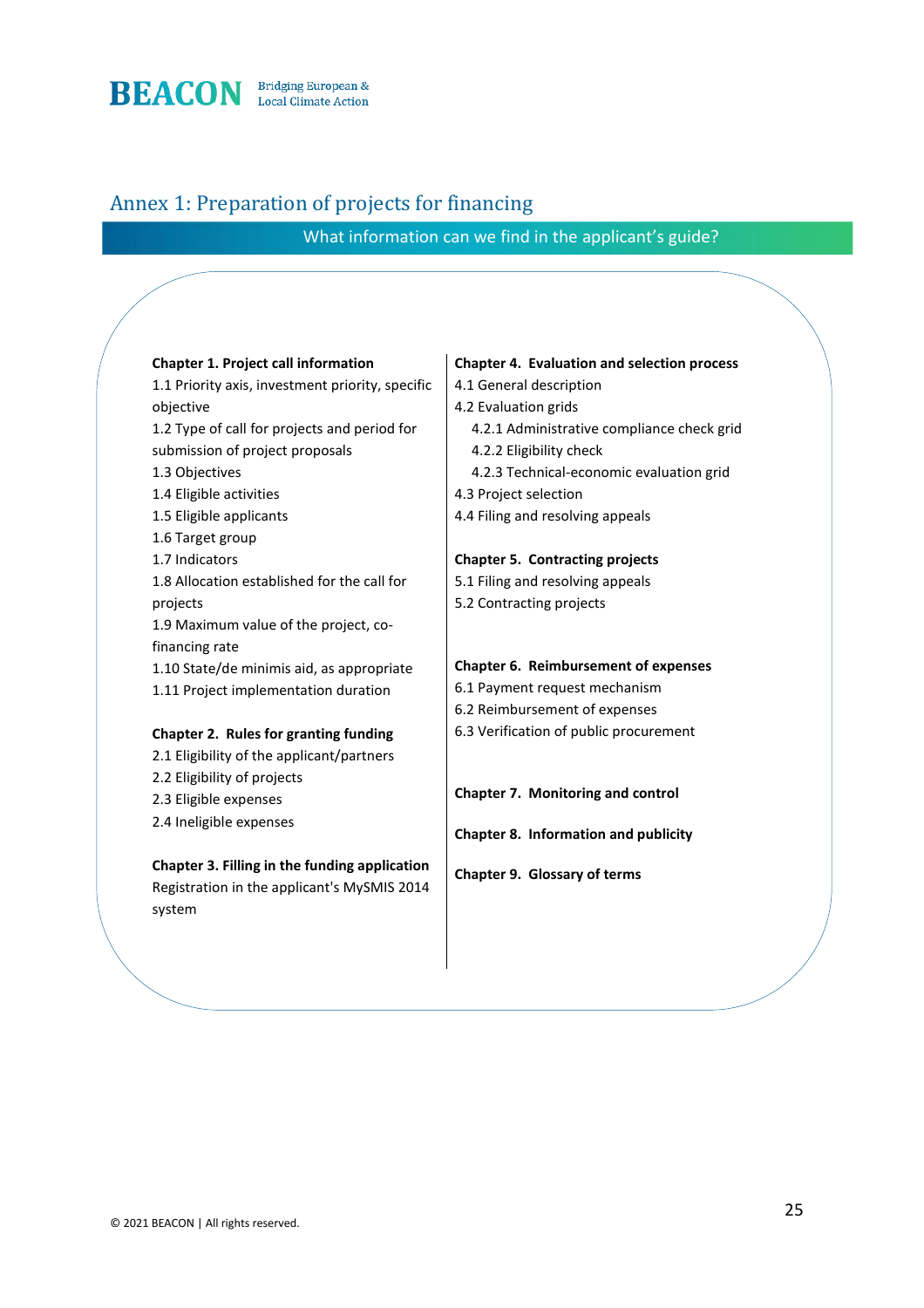

# How to obtain funding from European funds?

For each call separately, a specific guide for the applicant will be published. In this guide you will find all the information needed to write the project (*see above*)

- Evaluation officers within the MA/OI (Managing Authority / Intermediary Body) evaluate the funding application and related annexes
- Applicants may receive possible requests for clarifications for review or completion of the funding application
- Applicants send the requested clarifications to the MA/OI
- Applicants are notified regarding the project approval for financing
- MA elaborates the contract / financing decision and sends it to the applicant for signing by the legal representative
- The legal representative of the MA signs the contract and the financing decision

# What is a Managing Authority (MA)?

The Managing Authority is the structure responsible for managing and implementing one or more operational programmes and is responsible for the efficient, effective, and transparent use of funds. The Managing Authority represents the contractual part of the financing contract that

has as object the implementation of a project. Each operational programme has a designated Managing Authority. In general, the Managing Authority has the following responsibilities:

- Launches project calls
- Evaluates funding applications
- Signs financing contracts and amendments
- Approves progress reports and payment or refund requests
- Makes payments to beneficiaries
- Monitors the implementation of projects
- Ensures the prevention, detection, and sanctioning of irregularities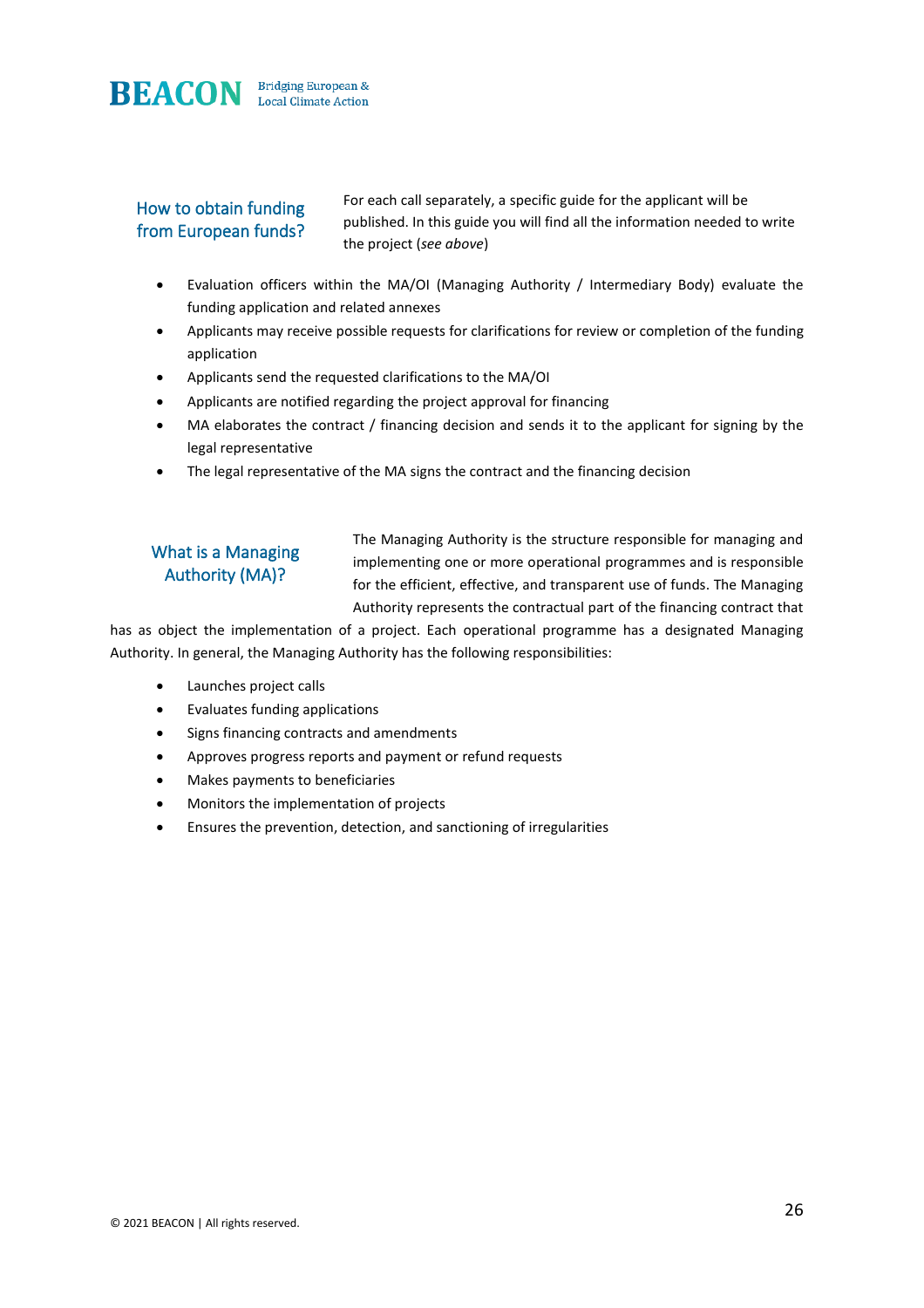

# Annex 2: Sources of information on available funding

| <b>Information sources</b>                                                                                                        | <b>Web Link</b>        |
|-----------------------------------------------------------------------------------------------------------------------------------|------------------------|
| <b>Ministry of Investments and European Projects</b>                                                                              | https://bit.ly/2PZ8J9J |
| <b>Ministry of Environment, Waters and Forestry</b>                                                                               | https://bit.ly/20IsGkr |
| <b>LIFE Programme for Romania</b>                                                                                                 | https://bit.ly/3tgp6gD |
| <b>Administration of the Environmental Fund</b>                                                                                   | https://bit.ly/3wQP4cH |
| Ministry of Development, Public Works and Administration - Managing<br>Authority for the Regional Operational Programme 2014-2020 | https://bit.ly/3teM0ol |
| <b>Bucharest-Ilfov Regional Development Agency</b>                                                                                | https://bit.ly/3uFLKiC |
| <b>Agency for Regional Development Centre</b>                                                                                     | https://bit.ly/3a8mSIr |
| <b>Agency for Regional Development North-East</b>                                                                                 | https://bit.ly/3g5L02g |
| <b>Agency for Regional Development South-East</b>                                                                                 | https://bit.ly/2RlHhmP |
| <b>Agency for Regional Development South-Muntenia</b>                                                                             | https://bit.ly/3uMG7zj |
| <b>Agency for Regional Development South-West Oltenia</b>                                                                         | https://bit.ly/3sfsEhC |
| <b>Agency for Regional Development West Region</b>                                                                                | https://bit.ly/3wS6eqj |
| <b>European Climate, Infrastructure and Environment Executive Agency (CINEA)</b>                                                  | https://bit.ly/3a7o5zE |
| European Investment Bank - Romania Office                                                                                         | https://bit.ly/3wKOInQ |
| European Investment Bank - ELENA grant                                                                                            | https://bit.ly/3wQjRq7 |
| <b>EEA and Norwegian grants</b>                                                                                                   | https://bit.ly/3wQP4cH |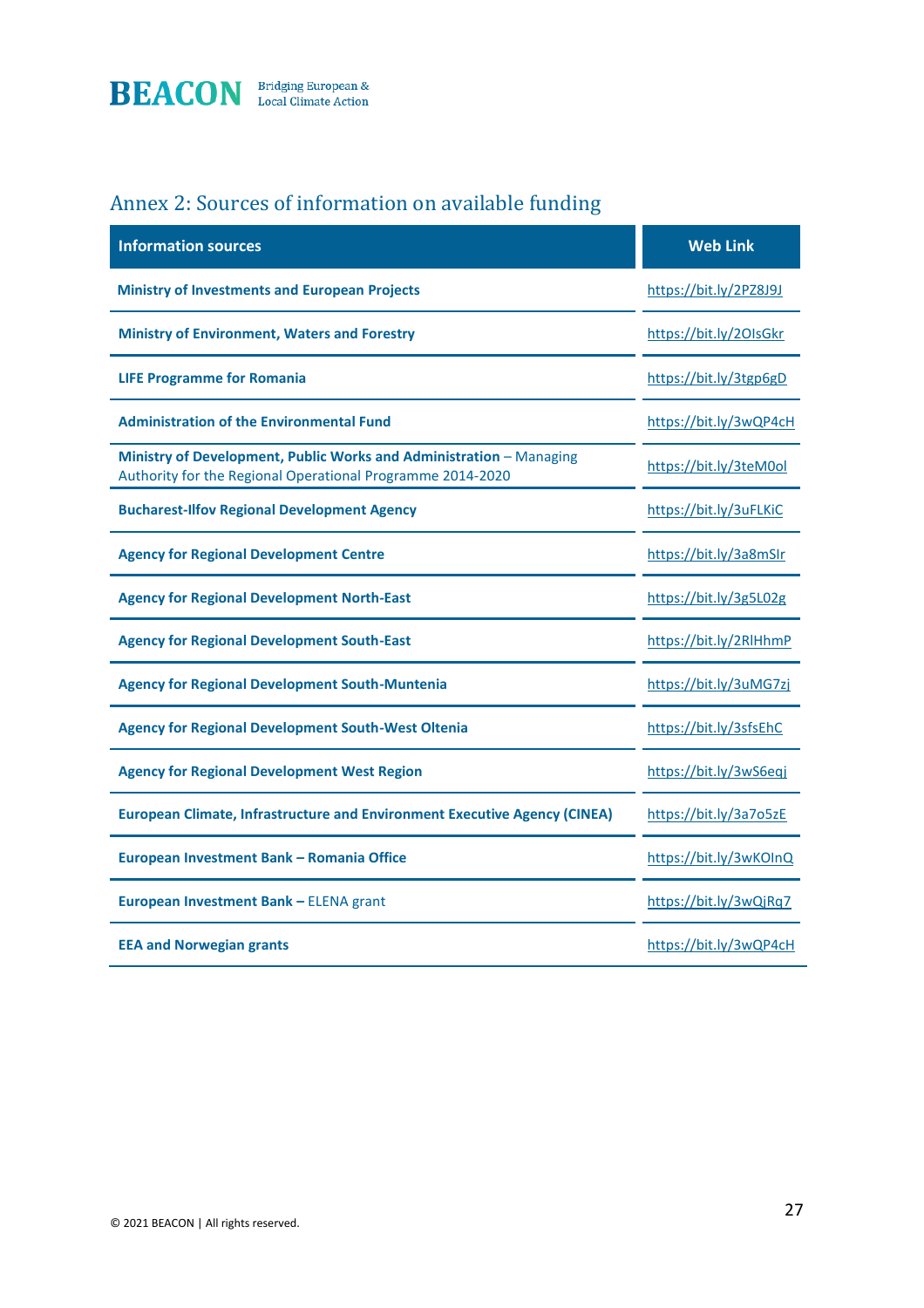

# Annex 3: Calls for projects opened on the date of this study

| <b>FINANCER</b>                      | EU and the Government of Romania                                                                                                                                |
|--------------------------------------|-----------------------------------------------------------------------------------------------------------------------------------------------------------------|
| <b>Financing programme</b>           | Restoration of degraded ecosystems                                                                                                                              |
|                                      | (Large Infrastructure Operational Programme, AP 4, OS 4.1)                                                                                                      |
| <b>Objective of the programme</b>    | Maintaining and restoring degraded ecosystems and the services<br>provided (ecological corridor afforestation, etc.) located outside<br>protected natural areas |
| <b>Eligible applicants</b>           | Administrators appointed under the specific legislation and / or owners<br>of the publicly owned national forest fund                                           |
|                                      | Administrators appointed under specific legislation and / or owners of<br>publicly owned surface waters                                                         |
|                                      | Administrators appointed under specific legislation and / or owners of<br>publicly owned permanent pastures                                                     |
|                                      | Administrators appointed under specific legislation and / or owners of<br>publicly owned caves                                                                  |
| <b>Eligible activities</b>           | Maintaining and restoring forest ecosystems and the services provided                                                                                           |
|                                      | Maintaining and restoring lacustrine and stream ecosystems and the<br>services they provide                                                                     |
|                                      | Maintaining and restoring pasture ecosystems and the services provided                                                                                          |
|                                      | Maintaining and restoring cave ecosystems and the services provided                                                                                             |
| Value of the grant                   | Maximum €10,000,000/project                                                                                                                                     |
| <b>Beneficiary's contribution</b>    | Variable                                                                                                                                                        |
| <b>Deadline</b>                      | <b>30 June 2022</b>                                                                                                                                             |
| <b>Additional information (link)</b> | https://bit.ly/3m2Qlbq                                                                                                                                          |

| <b>FINANCER</b>                   | <b>EU</b> and the Government of Romania                                                                                                                                                                                                                                                                                                                                              |
|-----------------------------------|--------------------------------------------------------------------------------------------------------------------------------------------------------------------------------------------------------------------------------------------------------------------------------------------------------------------------------------------------------------------------------------|
| <b>Financing programme</b>        | Decontamination of historically polluted sites - new projects<br>(Large Infrastructure Operational Programme, AP 4, OS 4.3)                                                                                                                                                                                                                                                          |
| The objective of the<br>programme | Implementation of decontamination and greening measures for<br>contaminated and abandoned sites owned by public authorities or for<br>which they are responsible in the decontamination process                                                                                                                                                                                      |
| <b>Eligible applicants</b>        | Public authorities or other public institutions, including structures<br>subordinated to them, for historically contaminated sites owned or made<br>available to them by the owner, by a legal act, to implement the project                                                                                                                                                         |
| <b>Eligible activities</b>        | The projects will include decontamination and greening of historically<br>polluted sites, including the restoration of natural ecosystems and soil<br>quality assurance to protect human health. The investments proposed<br>for financing will focus on reducing the existing risk to human health and<br>the environment caused by past industrial activities and putting in place |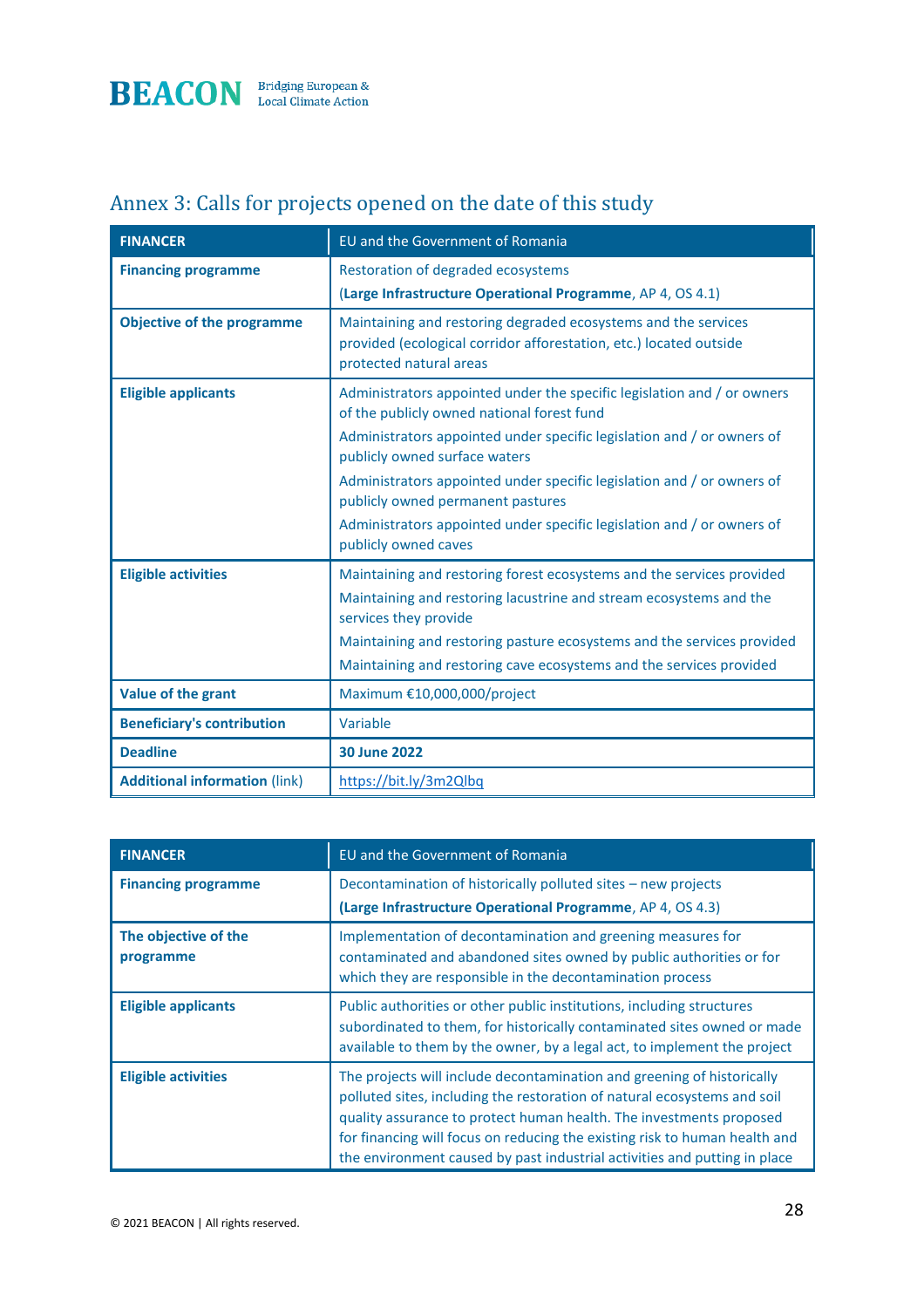

|                                      | appropriate measures to mitigate the identified risks so as to achieve<br>acceptable risk.<br>The use of green infrastructure will be considered a priority option for<br>decontamination actions (bio-decontamination of polluted sites). |
|--------------------------------------|--------------------------------------------------------------------------------------------------------------------------------------------------------------------------------------------------------------------------------------------|
| Value of the grant                   | Budget allocated to the call: $\epsilon$ 5,716,409                                                                                                                                                                                         |
| <b>Beneficiary's contribution</b>    | For beneficiaries of local public authorities/institutions subordinated to<br>them, financed from the local budget: Minimum 2%<br>For beneficiaries of central institutions, financed from the state budget:<br>Minimum 15%                |
| <b>Deadline</b>                      | <b>30 June 2022</b>                                                                                                                                                                                                                        |
| <b>Additional information (link)</b> | https://bit.ly/31gyOEx                                                                                                                                                                                                                     |

| <b>FINANCER</b>                      | EU and the Government of Romania                                                                                                                                                                                                                                                    |
|--------------------------------------|-------------------------------------------------------------------------------------------------------------------------------------------------------------------------------------------------------------------------------------------------------------------------------------|
| <b>Financing programme</b>           | Risk management for floods, coastal erosion, and other risks identified by<br>the national risk assessment<br>(Large Infrastructure Operational Programme, AP 4, OS 4.1)                                                                                                            |
|                                      |                                                                                                                                                                                                                                                                                     |
| <b>Objective of the programme</b>    | Promoting actions aimed at preventing the main risks accentuated by the<br>manifestations of climate change, in particular floods and coastal<br>erosion, to avoid economic damage and loss of life, as well as compliance<br>with the requirements of the directives in the sector |
| <b>Eligible applicants</b>           | Ministry of Environment, Waters and Forestry in partnership with the<br>specialised structures to implement the specific measures within PMRI<br>(Flood Risk Management Plan) for type A actions                                                                                    |
|                                      | Ministry of Environment, Waters and Forestry in partnership with NGOs<br>and other structures specialising in the ecological field for type A actions                                                                                                                               |
|                                      | National Meteorological Administration for type A actions specific to<br><b>NMA</b>                                                                                                                                                                                                 |
|                                      | The "Apele Române" National Administration for type B actions                                                                                                                                                                                                                       |
|                                      | Other bodies with responsibilities in the prevention and management at<br>national level of the risks identified on the basis of the national<br>assessment for type C actions.                                                                                                     |
| <b>Eligible activities</b>           | A. Actions for risk management in floods                                                                                                                                                                                                                                            |
|                                      | B. Actions to prevent coastal erosion                                                                                                                                                                                                                                               |
|                                      | C. Measures to prevent and protect against other risks                                                                                                                                                                                                                              |
| Value of the grant                   | Maximum project values are not proposed in the programme or in the<br>applicant's guide.                                                                                                                                                                                            |
| <b>Beneficiary's contribution</b>    | 0%                                                                                                                                                                                                                                                                                  |
| <b>Deadline</b>                      | <b>30 June 2022</b>                                                                                                                                                                                                                                                                 |
| <b>Additional information (link)</b> | https://bit.ly/2Pf0XrX                                                                                                                                                                                                                                                              |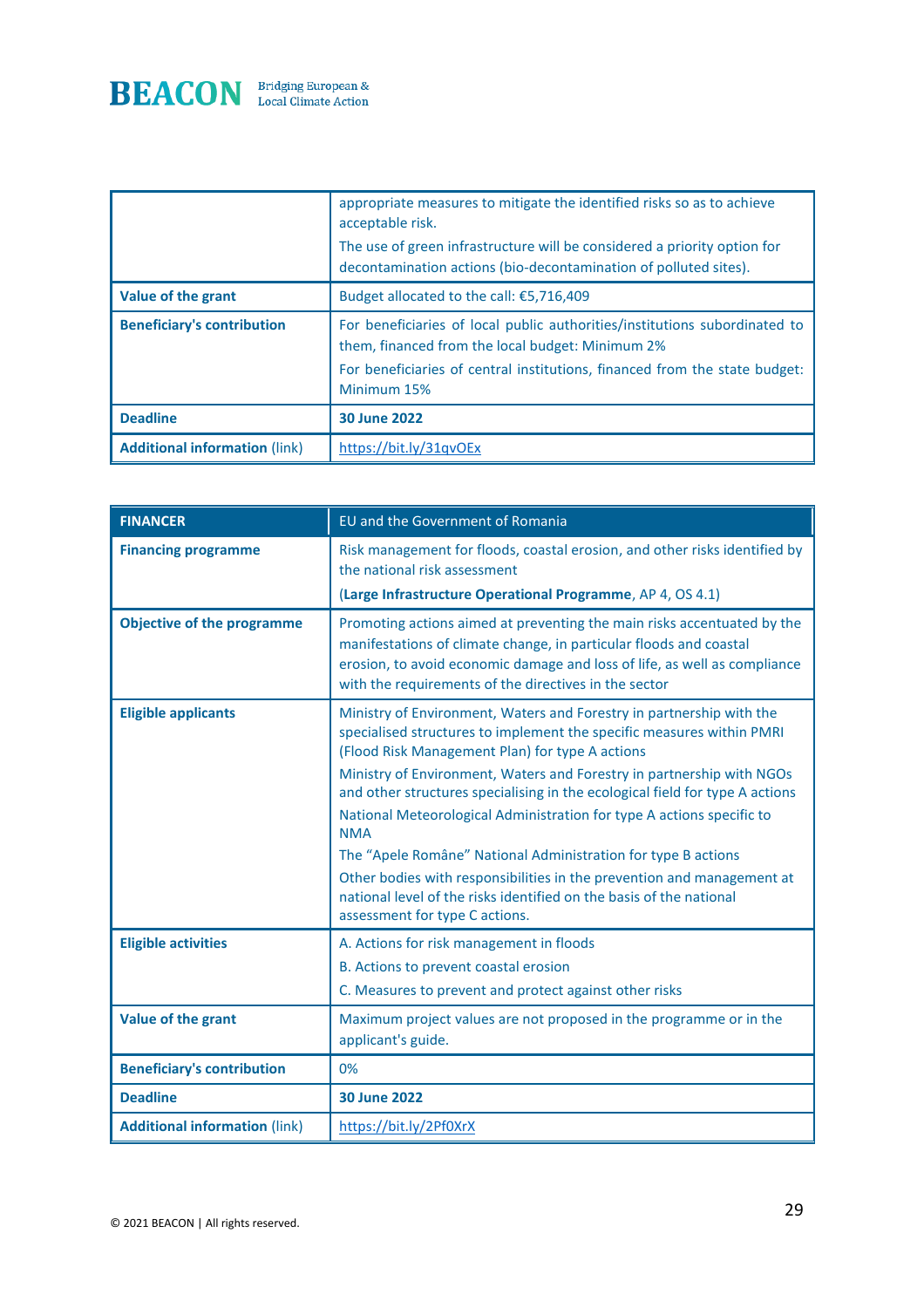

| <b>FINANCER</b>                      | EU and the Government of Romania                                                                                                                                                                                                                                                                                                                                                                                                                                                                                                                                                                                                                                                                                                                                                                                                                                                                      |
|--------------------------------------|-------------------------------------------------------------------------------------------------------------------------------------------------------------------------------------------------------------------------------------------------------------------------------------------------------------------------------------------------------------------------------------------------------------------------------------------------------------------------------------------------------------------------------------------------------------------------------------------------------------------------------------------------------------------------------------------------------------------------------------------------------------------------------------------------------------------------------------------------------------------------------------------------------|
| <b>Financing programme</b>           | Call for projects for the development of integrated waste management<br>infrastructure - new investment projects<br>(Large Infrastructure Operational Programme 2014 - 2020, AP 3, OS 3.1)                                                                                                                                                                                                                                                                                                                                                                                                                                                                                                                                                                                                                                                                                                            |
| <b>Objective of the programme</b>    | Reducing the number of non-compliant landfills and increasing waste<br>recycling readiness in Romania                                                                                                                                                                                                                                                                                                                                                                                                                                                                                                                                                                                                                                                                                                                                                                                                 |
| <b>Eligible applicants</b>           | Intercommunity Development Associations through the County Councils<br>Ministry of Environment, Waters and Forestry<br>Public institutions with responsibilities in the field of waste management<br>in partnership with the Ministry of Environment, Waters and Forestry<br><b>Bucharest City Hall, district town halls</b><br>Ministry of Environment, Waters and Forests/Administration of the<br><b>Environment Fund</b>                                                                                                                                                                                                                                                                                                                                                                                                                                                                          |
| <b>Eligible activities</b>           | A. New integrated/individual projects for consolidating and expanding<br>integrated waste management systems<br>B. Strengthening the institutional capacity of the Ministry of<br>Environment, Waters and Forests for governance in the field of waste<br>management (to support the implementation of PNGD) as well as public<br>institutions with responsibilities in the field of waste management<br>C. Implementation of an integrated waste management system at the<br>level of Bucharest and cities<br>D. Projects for closure of non-compliant landfills of hazardous and non-<br>hazardous industrial waste<br>E. Support for the preparation of the project portfolio for the period<br>2014-2020 and post 2020 (as appropriate);<br>F. Projects for the closure of non-compliant municipal waste landfills (not<br>included in the integrated waste management projects at county level). |
| Value of the grant                   | There are no value thresholds on the size of projects                                                                                                                                                                                                                                                                                                                                                                                                                                                                                                                                                                                                                                                                                                                                                                                                                                                 |
| <b>Beneficiary's contribution</b>    | For beneficiaries of local public authorities: Minimum 2%<br>For beneficiaries of central institutions, financed from the state budget:<br>Minimum 15%                                                                                                                                                                                                                                                                                                                                                                                                                                                                                                                                                                                                                                                                                                                                                |
| <b>Deadline</b>                      | 1 July 2022                                                                                                                                                                                                                                                                                                                                                                                                                                                                                                                                                                                                                                                                                                                                                                                                                                                                                           |
| <b>Additional information (link)</b> | https://bit.ly/3rwfo89                                                                                                                                                                                                                                                                                                                                                                                                                                                                                                                                                                                                                                                                                                                                                                                                                                                                                |

| <b>FINANCER</b>                   | The Government of Romania                                                                                                                                     |
|-----------------------------------|---------------------------------------------------------------------------------------------------------------------------------------------------------------|
| <b>Financing programme</b>        | National construction programme of public or social interest                                                                                                  |
| <b>Objective of the programme</b> | Construction, rehabilitation, modernisation, endowment, and extension<br>of an objective; completion of an objective previously started by the<br>beneficiary |
| <b>Eligible applicants</b>        | Central government authorities                                                                                                                                |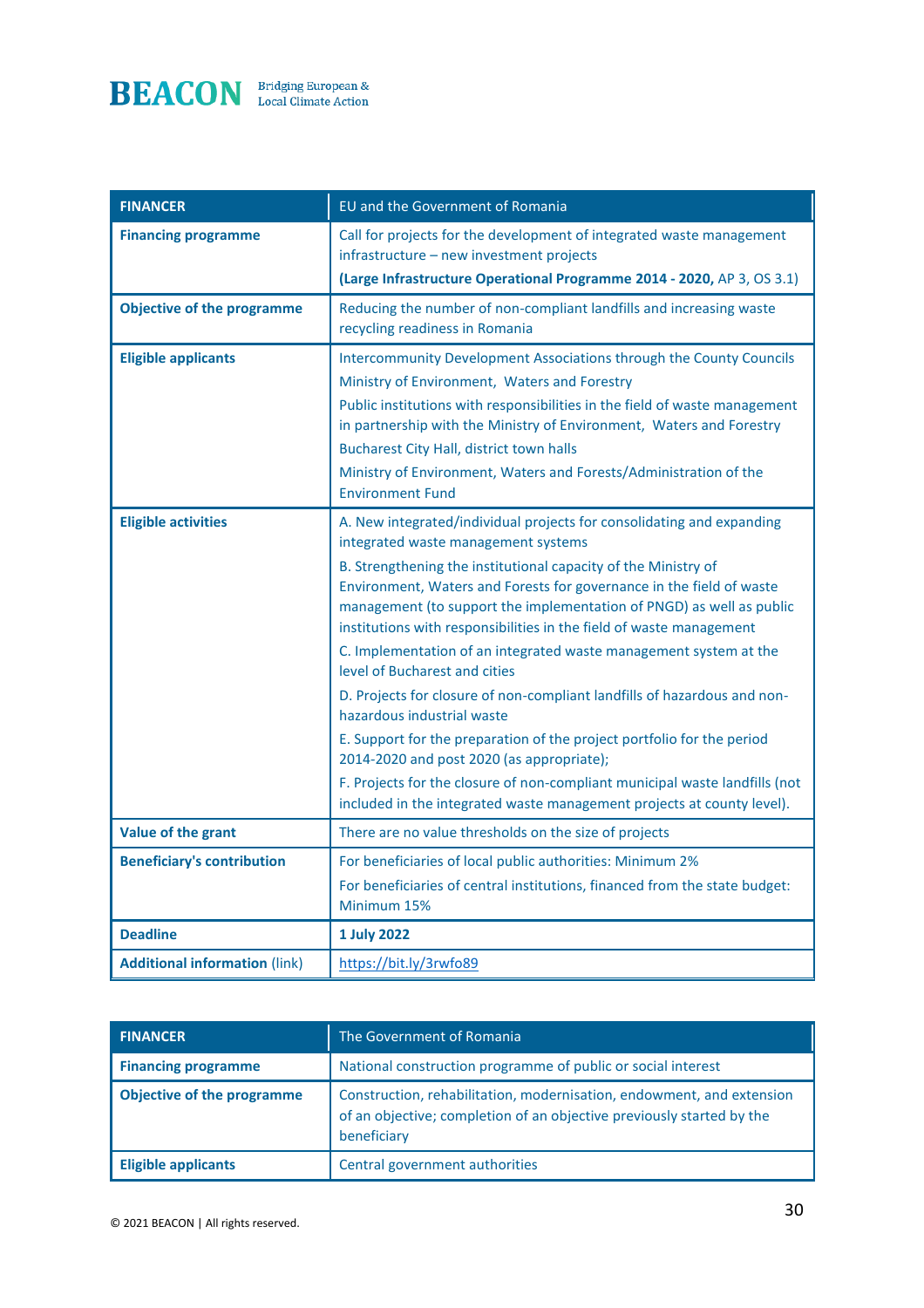

|                                      | Local public administration authorities                                 |
|--------------------------------------|-------------------------------------------------------------------------|
|                                      | Other public institutions and institutions of public interest and legal |
|                                      | persons recognised as being of public utility under the law             |
|                                      | Other entities operating under special laws including natural and legal |
|                                      | persons in the case of Emergency works sub-programme                    |
| <b>Eligible activities</b>           | Construction, rehabilitation, modernisation, endowment, and extension   |
|                                      | of an objective; completion of an objective previously started by the   |
|                                      | beneficiary                                                             |
|                                      | 1. Sub-programme: Sports halls                                          |
|                                      | 2. Sub-programme: Swimming pools                                        |
|                                      | 3. Sub-programme: Sports centres                                        |
|                                      | 4. Sub-programme: Cultural settlements                                  |
|                                      | 5. Sub-programme: State educational establishments and institutions     |
|                                      | 6. Sub-programme: Artificial ice rinks                                  |
|                                      | 7. Sub-programme: Health facilities                                     |
|                                      | 8. Sub-programme: Cinemas                                               |
|                                      | 9. Sub-programme: Emergency works                                       |
|                                      | 10. Sub-programme: Rehabilitation of housing blocks located in          |
|                                      | communities in underprivileged areas                                    |
|                                      | 11. Sub-programme: Roads of local interest and roads of county interest |
|                                      | 12. Sub-programme: Septic tanks, sewage treatment plants and water      |
|                                      | supply systems                                                          |
|                                      | 13. Sub-programme: Other objectives of public or social interest in the |
|                                      | field of construction                                                   |
| Value of the grant                   | There is no set limit                                                   |
| <b>Beneficiary's contribution</b>    | 0%                                                                      |
| <b>Deadline</b>                      | <b>Continuous application</b>                                           |
| <b>Additional information (link)</b> | https://bit.ly/3fkCSKY                                                  |

| <b>FINANCER</b>                   | EU and the Government of Romania                                                                                                                                                                                                                   |
|-----------------------------------|----------------------------------------------------------------------------------------------------------------------------------------------------------------------------------------------------------------------------------------------------|
| <b>Financing programme</b>        | Community-led local development (where appropriate)<br>(Regional Operational Programme, AP 9, PI 9.1)                                                                                                                                              |
| <b>Objective of the programme</b> | Reducing the number of people at risk of poverty and social exclusion<br>through integrated measures                                                                                                                                               |
| <b>Eligible applicants</b>        | Territorial Administrative Units: City, municipality, sectors of<br>۰<br>Bucharest as members in the Local Action Group in the list of LDSs<br>(local development strategies) selected for funding                                                 |
|                                   | Partnerships between ATUs sectors of Bucharest - member of the<br>۰<br>Local Action Group in the List of LDSs (local development strategies)<br>selected for funding and partnership leader and public and private<br>providers of social services |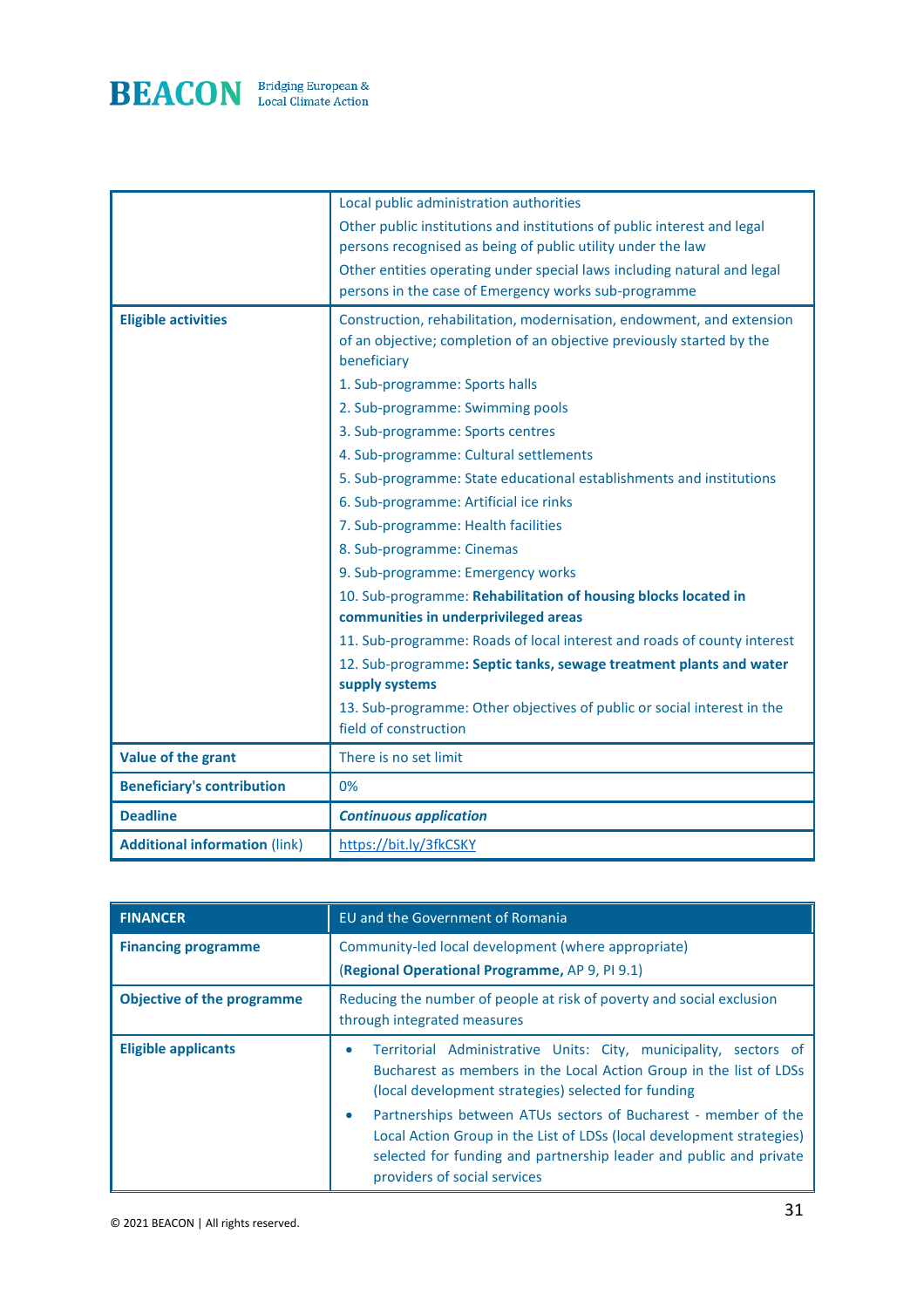

|                                      | Public and private providers of social services accredited according<br>$\bullet$<br>to the legislation in force, with a length of service of at least 1 year,<br>before the submission of the project, with competencies in the<br>provision of social, community services, recreational-educational,<br>cultural, leisure and sports activities<br>Insertion social economy enterprises                                                                                                                   |
|--------------------------------------|-------------------------------------------------------------------------------------------------------------------------------------------------------------------------------------------------------------------------------------------------------------------------------------------------------------------------------------------------------------------------------------------------------------------------------------------------------------------------------------------------------------|
| <b>Eligible activities</b>           | Supported interventions may include various types of investments,<br>depending on the specific needs identified at local level in the Local<br>Development Strategies developed by the Local Action Groups and cover:<br>• Investments in housing infrastructure: construction, rehabilitation,<br>modernisation of social housing<br>• Investments in health infrastructure, social services - construction,<br>rehabilitation, modernisation, endowment of integrated community<br>medical-social centres |
|                                      | • Investments in education infrastructure: construction, rehabilitation,<br>modernisation, endowment of pre-university education units (nurseries,<br>kindergartens, primary schools, middle schools, etc.)<br>. Investments in landscaping of the degraded urban space of the<br>disadvantaged community<br>• Construction, endowment with equipment of the infrastructure of the<br>insertion social economy enterprises                                                                                  |
| Value of the grant                   | Minimum amount for eligible expenditure:<br>€30,000 - for calls for projects ROP / 2019/9/9.1 / 1/7 REGIONS and ROP<br>/2019/9/9.1/1/BI<br>€20,000 - for the call for projects<br>POR / 2019/9/9 .1 / 1 / Enterprises<br>Maximum total value of the infrastructure project package at strategy<br>level: €4,900,000                                                                                                                                                                                         |
| <b>Beneficiary's contribution</b>    | 0% in the case of insertion social economy enterprises<br>Minimum 2% for the other categories of beneficiaries                                                                                                                                                                                                                                                                                                                                                                                              |
| <b>Deadline</b>                      | 31 December 2021 at 10:00                                                                                                                                                                                                                                                                                                                                                                                                                                                                                   |
| <b>Additional information (link)</b> | https://bit.ly/3m0UVaa                                                                                                                                                                                                                                                                                                                                                                                                                                                                                      |

| <b>FINANCER</b>                   | EU and the Government of Romania                                                                                                                                                                                                                                                                                                             |
|-----------------------------------|----------------------------------------------------------------------------------------------------------------------------------------------------------------------------------------------------------------------------------------------------------------------------------------------------------------------------------------------|
| <b>Financing programme</b>        | Reducing the number of people at risk of poverty and social exclusion in<br>marginalised communities (Roma and non-Roma) in cities or<br>municipalities with more than 20,000 inhabitants - Stage III of the Local<br>Development Mechanism under the responsibility of the community<br>(Human Capital Operational programme, AP 5, OS 5.1) |
| <b>Objective of the programme</b> | Reducing the number of people at risk of poverty and social exclusion in<br>marginalised communities (Roma and non-Roma) in cities or<br>municipalities with over 20,000 inhabitants, with emphasis on those with                                                                                                                            |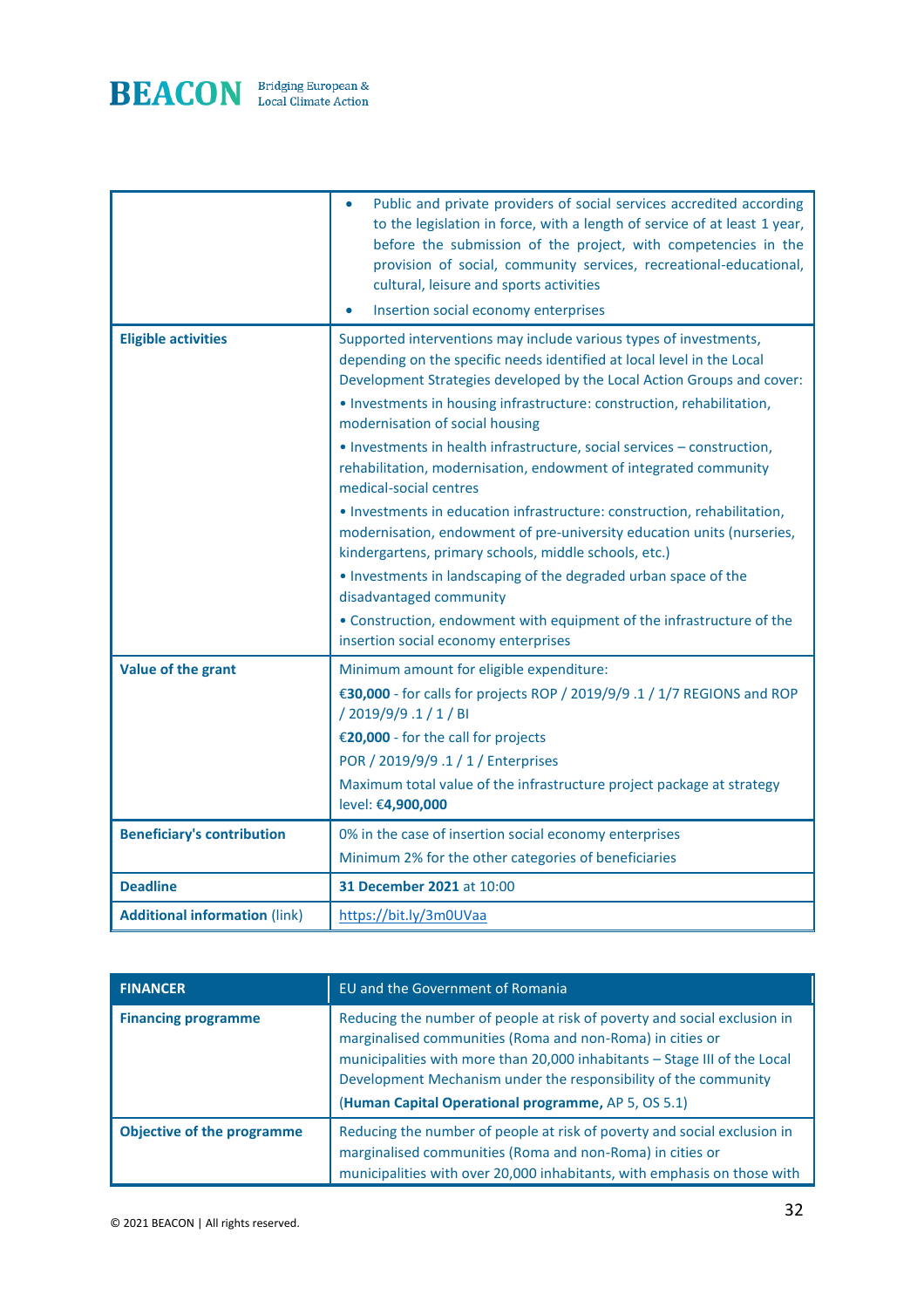

|                                      | Roma minority population by implementing measures or operations<br>integrated in the context of DLRC - Community-led local development<br>mechanism                                                                                                                                                                                                                                                                                                                                                                                                                                                                                                                                                                                                                                                                                                                                                                                                                             |
|--------------------------------------|---------------------------------------------------------------------------------------------------------------------------------------------------------------------------------------------------------------------------------------------------------------------------------------------------------------------------------------------------------------------------------------------------------------------------------------------------------------------------------------------------------------------------------------------------------------------------------------------------------------------------------------------------------------------------------------------------------------------------------------------------------------------------------------------------------------------------------------------------------------------------------------------------------------------------------------------------------------------------------|
| <b>Eligible applicants</b>           | Local public authorities and units with legal personality under their<br>$\bullet$<br>coordination or subordinates<br>Accredited providers of specialised services to stimulate<br>$\bullet$<br>employment<br>Authorised vocational training providers<br>$\bullet$<br>Authorised centres for the assessment and certification of<br>$\bullet$<br>professional competencies obtained in ways other than formal<br>Accredited social service providers under the law<br>$\bullet$<br><b>Associations and foundations</b><br>$\bullet$<br><b>Trade unions</b><br>$\bullet$<br><b>Employers' organisations</b><br>$\bullet$<br>Social insertion enterprises<br>$\bullet$<br><b>Employers</b><br>$\bullet$<br><b>Chambers of Commerce and Industry</b><br>$\bullet$<br>School units and County School Inspectorates<br>$\bullet$                                                                                                                                                    |
| <b>Eligible activities</b>           | In 2017, 37 Local Development Strategies were selected from cities pr<br>municipalities with over 20,000 inhabitants, managed by the Local Action<br>Groups.<br>The Local Action Groups implement the Local Development Strategies by<br>launching calls for interventions specific to these strategies. The activities<br>financed by POCU (Human Capital Operational Programme) are:<br>• Support for access to or maintenance of the labour market<br>• Supporting entrepreneurship in the community, including self-<br>employment<br>• Supporting the development or provision of social, medical, medical -<br>social services, including within integrated community centres<br>• Support for increasing access to and participation in education<br>• Activities to improve the living conditions of the people in target group<br>• Legal assistance for the regulation of identity documents, property, civil<br>status<br>• Combating discrimination and segregation |
| Value of the grant                   | The minimum and maximum values of the projects are established by the<br>Local Action Groups (LAGs) through the own Guides related to the<br>approved LDSs                                                                                                                                                                                                                                                                                                                                                                                                                                                                                                                                                                                                                                                                                                                                                                                                                      |
| <b>Beneficiary's contribution</b>    | Variable                                                                                                                                                                                                                                                                                                                                                                                                                                                                                                                                                                                                                                                                                                                                                                                                                                                                                                                                                                        |
| <b>Deadline</b>                      | <b>31 December 2021</b>                                                                                                                                                                                                                                                                                                                                                                                                                                                                                                                                                                                                                                                                                                                                                                                                                                                                                                                                                         |
| <b>Additional information (link)</b> | https://bit.ly/31tgxTf                                                                                                                                                                                                                                                                                                                                                                                                                                                                                                                                                                                                                                                                                                                                                                                                                                                                                                                                                          |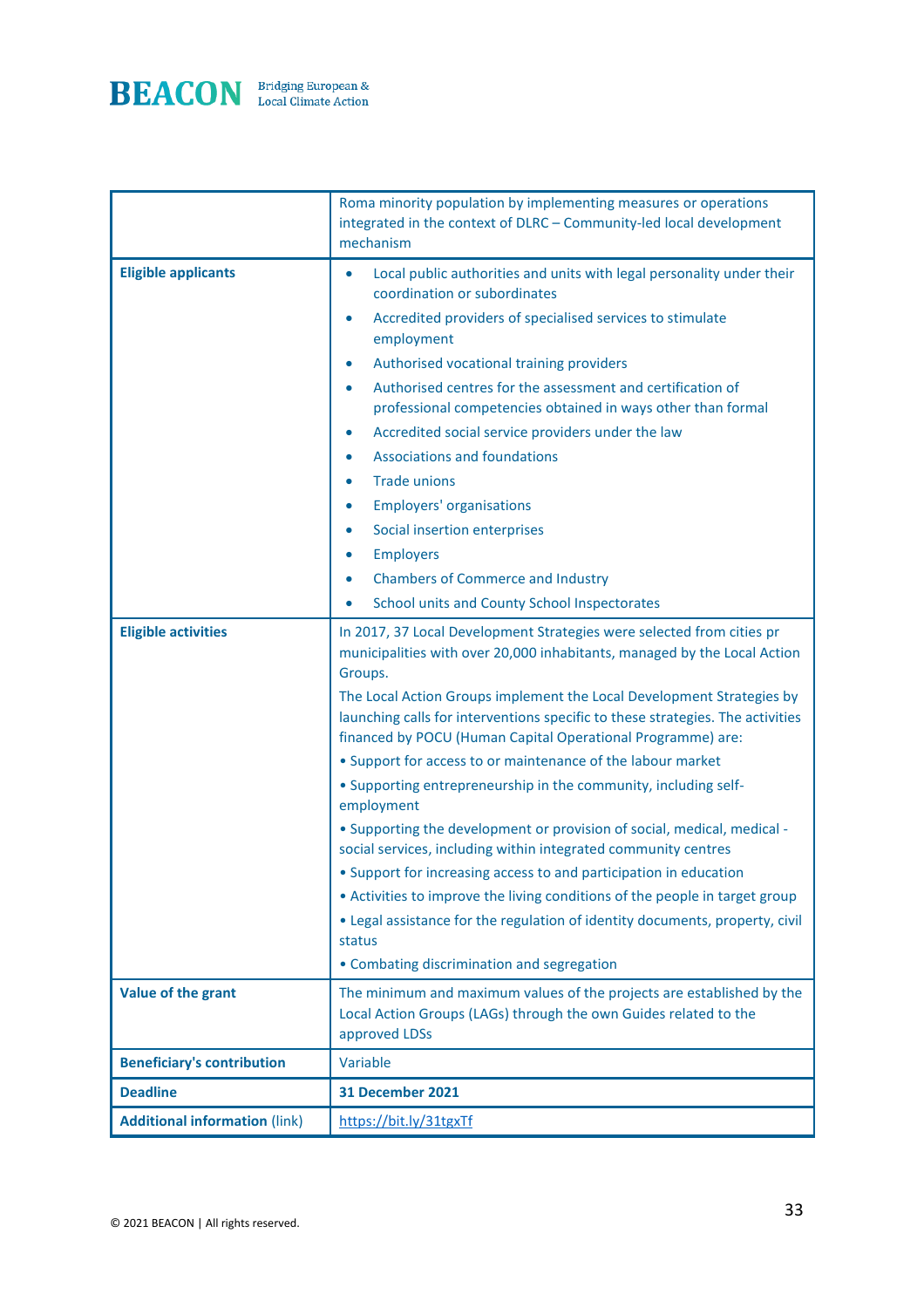

I

| <b>FINANCER</b>                      | EU and the Government of Romania                                                                                                                                                                                                                                                                                                                                                                                                                                                                                                                                                                                                                                                        |
|--------------------------------------|-----------------------------------------------------------------------------------------------------------------------------------------------------------------------------------------------------------------------------------------------------------------------------------------------------------------------------------------------------------------------------------------------------------------------------------------------------------------------------------------------------------------------------------------------------------------------------------------------------------------------------------------------------------------------------------------|
| <b>Financing programme</b>           | Development of management plans, sets of conservation measures,<br>action plans for protected natural areas (including those located in the<br>marine environment) and for species of community interest not covered<br>by previous projects.<br>(Large Infrastructure Operational programme, AP 4, OS 4.1)                                                                                                                                                                                                                                                                                                                                                                             |
| <b>Objective of the programme</b>    | Increasing protection and conservation of biodiversity and restoration of<br>degraded ecosystems                                                                                                                                                                                                                                                                                                                                                                                                                                                                                                                                                                                        |
| <b>Eligible applicants</b>           | <b>National Agency for Protected Natural Areas</b><br>$\bullet$<br>The structure that is responsible for the administration and<br>$\bullet$<br>assurance of the management of the protected area<br>NGOs (associations and foundations) with environmental protection<br>$\bullet$<br>and nature protection activities stated in their articles of association<br>Research institutes, universities, museums with environmental<br>$\bullet$<br>protection and nature protection activities stated in their articles of<br>association<br>Central and local public administration authorities, other structures<br>in the coordination, subordination of central and local authorities |
| <b>Eligible activities</b>           | Elaboration of management plans and of sets of conservation measures,<br>action plans for protected natural areas (including those located in the<br>marine environment) and for species of community interest that are not<br>financed under other programmes (provided in GEO no. 57/2007 on<br>regime of protected natural areas, conservation of natural habitats, wild<br>flora and fauna, with subsequent amendments)                                                                                                                                                                                                                                                             |
| Value of the grant                   | Maximum value of the project: €5,000,000                                                                                                                                                                                                                                                                                                                                                                                                                                                                                                                                                                                                                                                |
| <b>Beneficiary's contribution</b>    | 0%                                                                                                                                                                                                                                                                                                                                                                                                                                                                                                                                                                                                                                                                                      |
| <b>Deadline</b>                      | <b>31 December 2021</b>                                                                                                                                                                                                                                                                                                                                                                                                                                                                                                                                                                                                                                                                 |
| <b>Additional information (link)</b> | https://bit.ly/39qrQ2Z                                                                                                                                                                                                                                                                                                                                                                                                                                                                                                                                                                                                                                                                  |

| <b>FINANCER</b>                   | EU and the Government of Romania                                                                                                                                                                                                             |
|-----------------------------------|----------------------------------------------------------------------------------------------------------------------------------------------------------------------------------------------------------------------------------------------|
| <b>Financing programme</b>        | Increasing protection and conservation of biodiversity and restoration of<br>degraded ecosystems - Call B<br>(Large Infrastructure Operational Programme, AP 4, OS 4.1)                                                                      |
| <b>Objective of the programme</b> | Promoting biodiversity conservation measures in line with the Priority<br>Action Framework for Natura 2000, the European Biodiversity Strategy<br>2020, and the National Strategy and Action Plan for Biodiversity<br>Conservation 2014-2020 |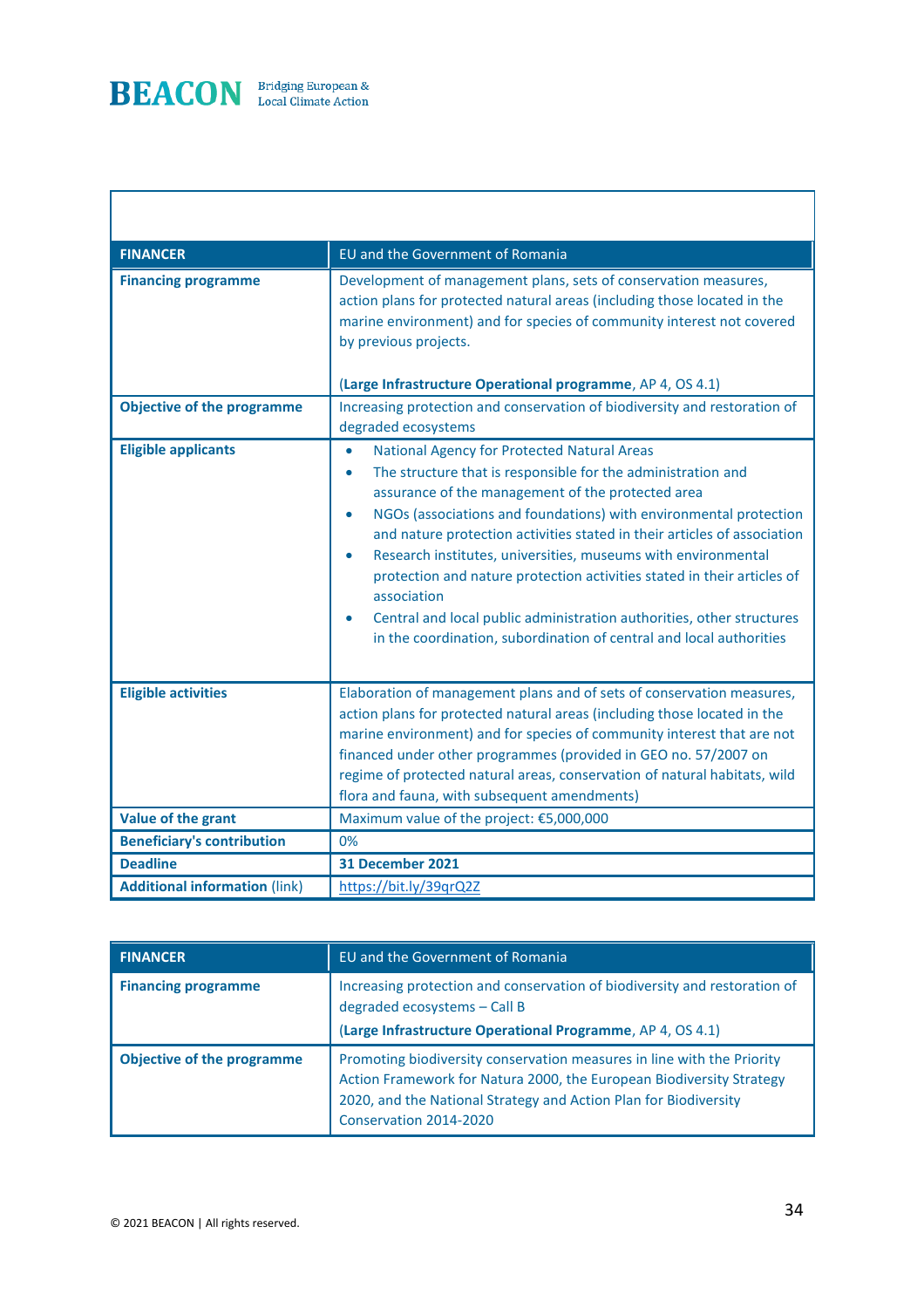

| <b>Eligible applicants</b>           | ANANP (National Agency for Protected Natural Areas) Institution,<br>structure that is responsible for the administration and assurance of the<br>management of the protected area, alone or in partnership with:<br>NGOs (associations and foundations)<br>$\bullet$<br><b>Research institutes</b><br>$\bullet$<br>Universities, museums with environmental protection, and nature<br>$\bullet$<br>protection activities stated in their articles of association<br>Central and local public administration authorities, other structures<br>$\bullet$<br>in the coordination, subordination of central, local authorities                                                                                                                                                                                                                                                                                                                                                      |
|--------------------------------------|---------------------------------------------------------------------------------------------------------------------------------------------------------------------------------------------------------------------------------------------------------------------------------------------------------------------------------------------------------------------------------------------------------------------------------------------------------------------------------------------------------------------------------------------------------------------------------------------------------------------------------------------------------------------------------------------------------------------------------------------------------------------------------------------------------------------------------------------------------------------------------------------------------------------------------------------------------------------------------|
| <b>Eligible activities</b>           | • Measures to maintain and improve the conservation status of species<br>and habitats of community importance, including the ecological<br>reconstruction of ecosystems on the surface of protected natural areas,<br>including Natura 2000 sites<br>• Monitoring and evaluation of the conservation status of species and<br>habitats of community importance<br>. Reducing the effects of hydro-morphological pressures on watercourses<br>to protect biodiversity (ichthyofaunal passageways for watercourse cross<br>bar works, wetland restoration, restoration of riverbeds and floodplain<br>relief of water bodies, etc.)<br>• Creating and maintaining ecological corridors, creating and maintaining<br>species migration corridors, preserving ecological connectivity and<br>functionality, maintaining and improving connectivity for the network of<br>protected areas, including the Natura 2000 network<br>Other similar measures according to management plans |
| Value of the grant                   | Maximum €10,000,000/project                                                                                                                                                                                                                                                                                                                                                                                                                                                                                                                                                                                                                                                                                                                                                                                                                                                                                                                                                     |
| <b>Beneficiary's contribution</b>    | Variable                                                                                                                                                                                                                                                                                                                                                                                                                                                                                                                                                                                                                                                                                                                                                                                                                                                                                                                                                                        |
| <b>Deadline</b>                      | <b>31 December 2021</b>                                                                                                                                                                                                                                                                                                                                                                                                                                                                                                                                                                                                                                                                                                                                                                                                                                                                                                                                                         |
| <b>Additional information (link)</b> | https://bit.ly/3lZQz36                                                                                                                                                                                                                                                                                                                                                                                                                                                                                                                                                                                                                                                                                                                                                                                                                                                                                                                                                          |

| <b>FINANCER</b>                   | EU and the Government of Romania                                                                                                                                                                                                                                                                                                                               |
|-----------------------------------|----------------------------------------------------------------------------------------------------------------------------------------------------------------------------------------------------------------------------------------------------------------------------------------------------------------------------------------------------------------|
| <b>Financing programme</b>        | Development of heating infrastructure - new projects<br>Large Infrastructure Operational Programme 2014-2020, AP 7, OS 7.1)                                                                                                                                                                                                                                    |
| <b>Objective of the programme</b> | Promoting energy efficiency investments in the district heating sector to<br>reduce losses in the transmission and distribution networks.                                                                                                                                                                                                                      |
| <b>Eligible applicants</b>        | Territorial administrative units defined in accordance with the legal<br>provisions in force through local public authorities in selected localities<br>(which have implemented projects under POS Environment - Sectoral<br>Operational Programme -2007-2013 under AP 3) as well as in other<br>localities within the limits of available financial resources |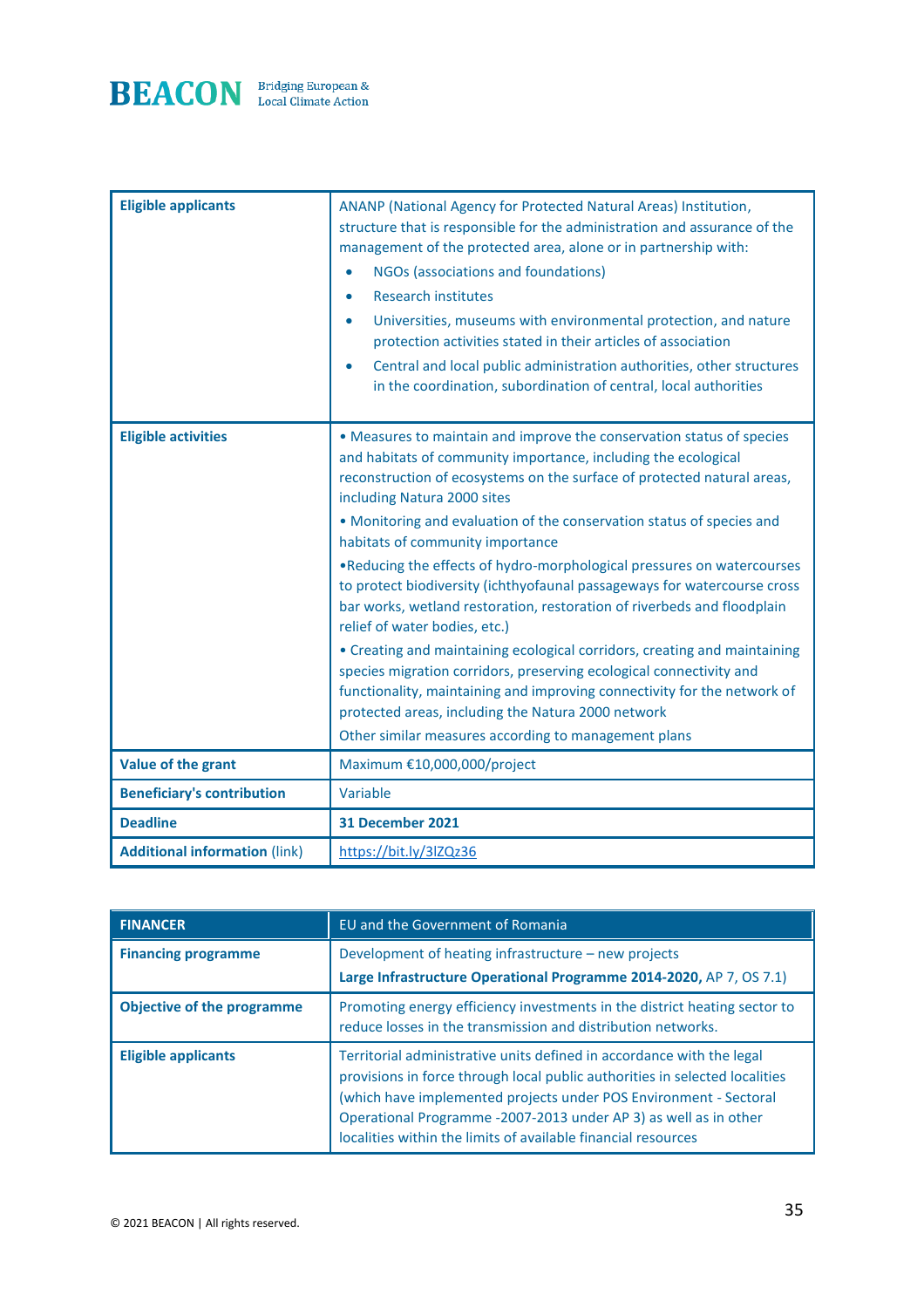

| <b>Eligible activities</b>           | • Integrated heating projects in the seven selected cities (Botoşani,<br>Oradea, Iași, Râmnicu Vâlcea, Bacău, Timișoara, Focșani) for the<br>continuation of investments started in 2007-2013 through POS<br>Environment 2007-2013 to ensure sustainability<br>• District heating projects of other local authorities (other than the seven<br>cities pre-identified in the Large Infrastructure Operational Programme)<br>that are proposed and selected for funding under similar conditions to<br>those used for priority projects, depending on the financial resources<br>available with a view to increasing the thermal comfort of consumers<br>while lowering the costs of energy production and consumption and<br>taking into account developments in energy efficiency in urban centres. |
|--------------------------------------|-----------------------------------------------------------------------------------------------------------------------------------------------------------------------------------------------------------------------------------------------------------------------------------------------------------------------------------------------------------------------------------------------------------------------------------------------------------------------------------------------------------------------------------------------------------------------------------------------------------------------------------------------------------------------------------------------------------------------------------------------------------------------------------------------------|
| Value of the grant                   | Maximum €20,000,000                                                                                                                                                                                                                                                                                                                                                                                                                                                                                                                                                                                                                                                                                                                                                                                 |
| <b>Beneficiary's contribution</b>    | Minimum 2%                                                                                                                                                                                                                                                                                                                                                                                                                                                                                                                                                                                                                                                                                                                                                                                          |
| <b>Deadline</b>                      | <b>31 December 2021 at 17:00</b>                                                                                                                                                                                                                                                                                                                                                                                                                                                                                                                                                                                                                                                                                                                                                                    |
| <b>Additional information (link)</b> | https://bit.ly/3wcdMnp                                                                                                                                                                                                                                                                                                                                                                                                                                                                                                                                                                                                                                                                                                                                                                              |

| <b>FINANCER</b>                      | The Government of Romania                                                                                                                                                                                                                                                                                             |
|--------------------------------------|-----------------------------------------------------------------------------------------------------------------------------------------------------------------------------------------------------------------------------------------------------------------------------------------------------------------------|
| <b>Financing programme</b>           | The Sustainable Energy Management Action Fund Established by the<br>Emergency Ordinance no. 158/2020                                                                                                                                                                                                                  |
| <b>Objective of the programme</b>    | Contribution to support sustainable energy management in<br>poor/underdeveloped municipalities in Romania by improving municipal<br>infrastructure, increasing capacity and awareness on energy efficiency<br>and renewable energy                                                                                    |
| <b>Eligible applicants</b>           | Territorial administrative units in poor/underdeveloped regions of<br>Romania                                                                                                                                                                                                                                         |
| <b>Eligible activities</b>           | The investment objectives that can be financed under the programme<br>must fall within at least one of the following specific areas:<br>• Thermal rehabilitation of public buildings<br>• District heating<br>• Energy supply<br>• Including renewable<br>• Public lighting<br>• Public transport<br>• Urban planning |
| Value of the grant                   | Variable                                                                                                                                                                                                                                                                                                              |
| <b>Beneficiary's contribution</b>    | 15%                                                                                                                                                                                                                                                                                                                   |
| <b>Deadline</b>                      | <b>31 December 2025</b>                                                                                                                                                                                                                                                                                               |
| <b>Additional information (link)</b> | https://bit.ly/3u1KuWO                                                                                                                                                                                                                                                                                                |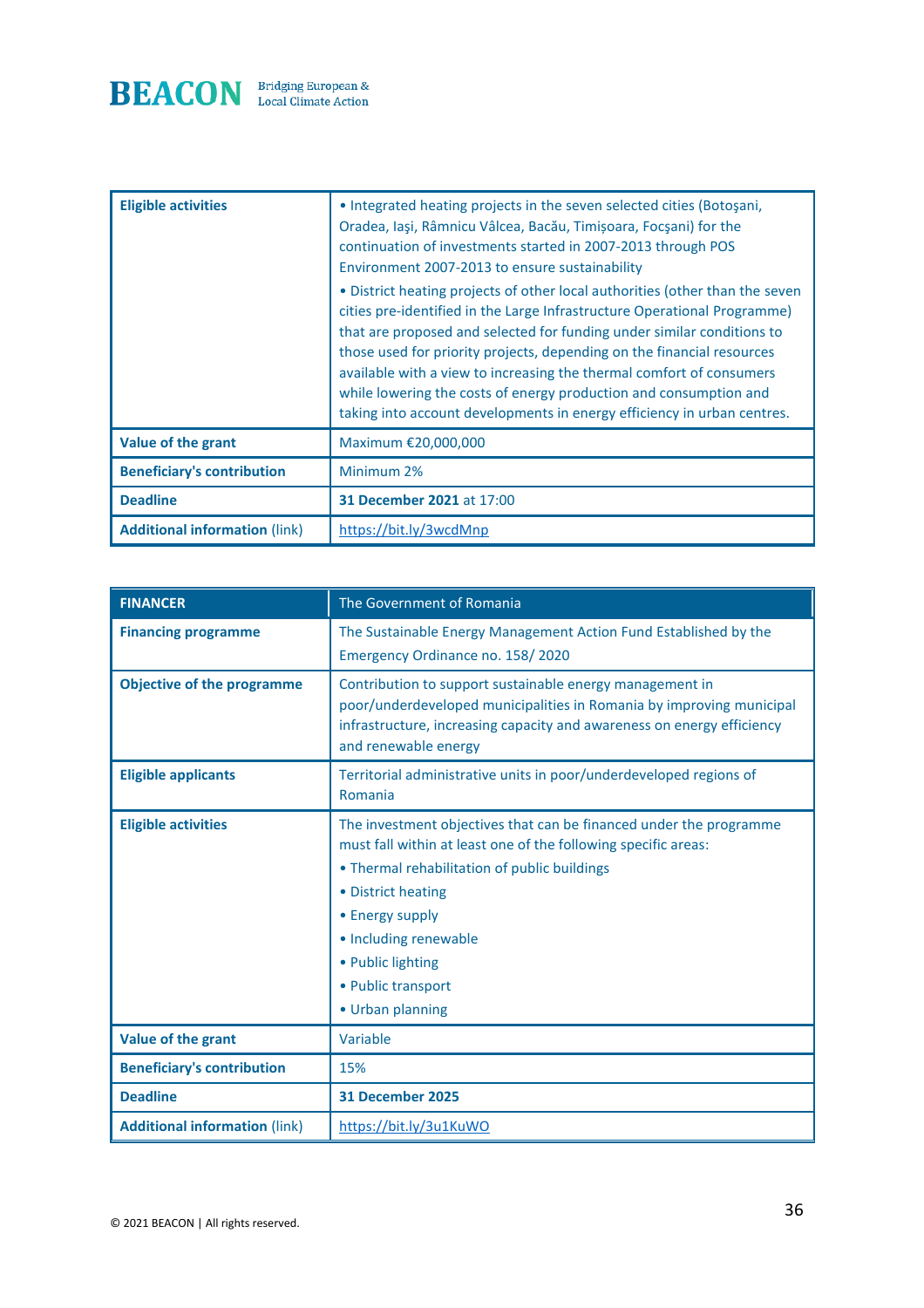

| <b>FINANCER</b>                      | The Government of Romania                                                                                                                                                                                                                                                                                                                                                                                                                   |
|--------------------------------------|---------------------------------------------------------------------------------------------------------------------------------------------------------------------------------------------------------------------------------------------------------------------------------------------------------------------------------------------------------------------------------------------------------------------------------------------|
| <b>Financing programme</b>           | Programme on reducing GHG emissions in transport by promoting<br>infrastructure for energy efficient road transport vehicles                                                                                                                                                                                                                                                                                                                |
| <b>Objective of the programme</b>    | Development of the infrastructure for supplying electricity to vehicles                                                                                                                                                                                                                                                                                                                                                                     |
| <b>Eligible applicants</b>           | Territorial administrative units - municipalities other than county<br>municipalities, localities declared tourist resorts, and localities belonging<br>to metropolitan areas of county municipalities                                                                                                                                                                                                                                      |
| <b>Eligible activities</b>           | The programme finances recharging stations consisting of a minimum of<br>two recharging points, powered by the same delivery point from the<br>public distribution network, of which one recharging point allows multi-<br>standard DC charging at a power >50 kW and one recharging point<br>allows AC charging at a power >22 kW of electric vehicles. The recharging<br>station will allow simultaneous charging at the declared powers. |
| Value of the grant                   | The maximum amount financed for the installation of a recharging<br>station is 190,000 lei<br>The maximum amount granted varies depending on the type of<br>beneficiary                                                                                                                                                                                                                                                                     |
| <b>Beneficiary's contribution</b>    | Minimum 2%                                                                                                                                                                                                                                                                                                                                                                                                                                  |
| <b>Deadline</b>                      | <b>CALL NOT LAUNCHED</b>                                                                                                                                                                                                                                                                                                                                                                                                                    |
| <b>Additional information (link)</b> | https://bit.ly/3u78c3M                                                                                                                                                                                                                                                                                                                                                                                                                      |

| <b>FINANCER</b>                      | The Government of Romania                                                                                                                                                                                                                                                           |
|--------------------------------------|-------------------------------------------------------------------------------------------------------------------------------------------------------------------------------------------------------------------------------------------------------------------------------------|
| <b>Financing programme</b>           | EMERGENCY ORDER No. 155 of 3 September 2020 on certain measures<br>for the elaboration of National Recovery and Resilience Plan needed by<br>Romania to access repayable and non-refundable external funds under<br>the Recovery and Resilience Mechanism                           |
| <b>Objective of the</b><br>programme | Ensuring improvement of the state of the national economy after the<br>crisis generated by COVID-19, economic growth and job creation<br>necessary for the inclusion of the workforce, supporting the green<br>transition, and the digital transition to promote sustainable growth |
| <b>Eligible applicants</b>           | (a) Relevant ministries, alone or in inter-institutional partnerships or<br>together with central/local public authorities or community<br>development associations                                                                                                                 |
|                                      | b) Public higher education institutions and local public authorities in<br>county residence municipalities, municipalities and cities, central public<br>authorities                                                                                                                |
|                                      | c) Sanitary facilities                                                                                                                                                                                                                                                              |
|                                      | d) Public higher education institutions and research and development<br>institutes in Romania                                                                                                                                                                                       |
|                                      | e) Water and sewerage operators                                                                                                                                                                                                                                                     |
|                                      | f) Local public authorities of rural towns bordering urban areas                                                                                                                                                                                                                    |